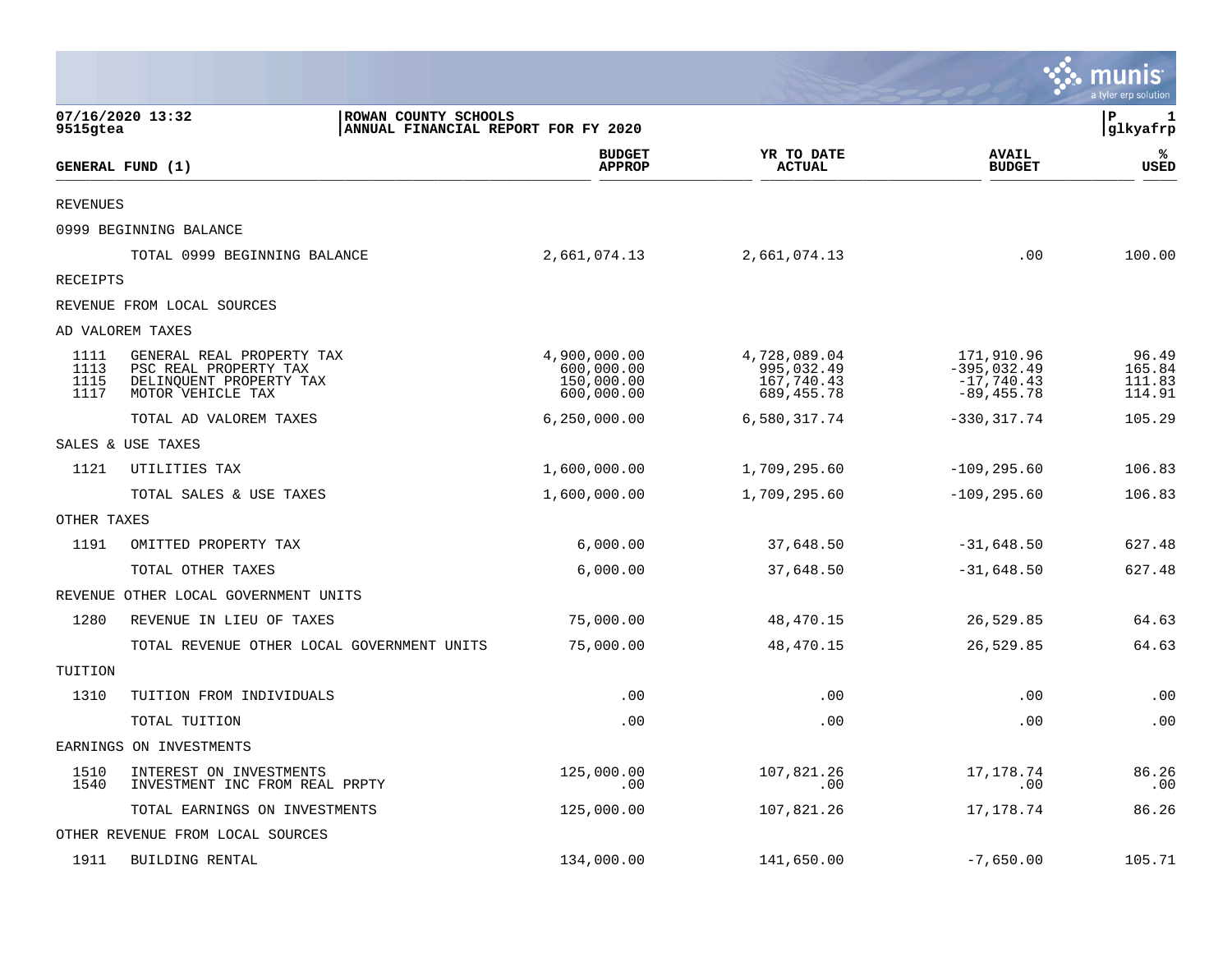

| 9515gtea                             | 07/16/2020 13:32<br>ROWAN COUNTY SCHOOLS                                                                                  | ANNUAL FINANCIAL REPORT FOR FY 2020   |                                          |                                                | $\mathbf P$<br>2<br>glkyafrp     |
|--------------------------------------|---------------------------------------------------------------------------------------------------------------------------|---------------------------------------|------------------------------------------|------------------------------------------------|----------------------------------|
|                                      | GENERAL FUND (1)                                                                                                          | <b>BUDGET</b><br><b>APPROP</b>        | YR TO DATE<br><b>ACTUAL</b>              | <b>AVAIL</b><br><b>BUDGET</b>                  | %<br>USED                        |
| 1912<br>1920<br>1941<br>1980<br>1990 | <b>BUS RENTAL</b><br>CONTRIBUTIONS/DONATIONS<br>TEXTBOOK SALES<br>REFUND OF PRIOR YR EXPENDITURE<br>MISCELLANEOUS REVENUE | .00<br>.00<br>.00<br>.00<br>10,000.00 | .00<br>.00<br>.00<br>67,138.53<br>745.39 | .00<br>.00<br>.00<br>$-67, 138.53$<br>9,254.61 | .00<br>.00<br>.00<br>.00<br>7.45 |
|                                      | TOTAL OTHER REVENUE FROM LOCAL SOURCES                                                                                    | 144,000.00                            | 209,533.92                               | $-65, 533.92$                                  | 145.51                           |
|                                      | TOTAL REVENUE FROM LOCAL SOURCES                                                                                          | 8,200,000.00                          | 8,693,087.17                             | $-493,087.17$                                  | 106.01                           |
|                                      | REVENUE FROM STATE SOURCES                                                                                                |                                       |                                          |                                                |                                  |
| STATE PROGRAM                        |                                                                                                                           |                                       |                                          |                                                |                                  |
| 3111                                 | SEEK PROGRAM                                                                                                              | 12,351,928.00                         | 12,705,469.00                            | $-353,541.00$                                  | 102.86                           |
|                                      | TOTAL STATE PROGRAM                                                                                                       | 12,351,928.00                         | 12,705,469.00                            | $-353,541.00$                                  | 102.86                           |
|                                      | OTHER STATE FUNDING                                                                                                       |                                       |                                          |                                                |                                  |
| 3122<br>3125<br>3128<br>3129         | VOCATIONAL TRANSPORTATION<br>BUS DRVR TRAINING REIMB<br>AUDIT REIMBURSEMENT<br>KSB/KSD TRANSP REIMBURSEMENT               | 5,000.00<br>.00<br>.00<br>.00         | .00<br>.00<br>.00<br>.00                 | 5,000.00<br>.00<br>.00<br>.00                  | .00<br>.00<br>.00<br>.00         |
|                                      | TOTAL OTHER STATE FUNDING                                                                                                 | 5,000.00                              | .00                                      | 5,000.00                                       | .00                              |
|                                      | EXPENDITURE REIMBURSEMENTS                                                                                                |                                       |                                          |                                                |                                  |
| 3130                                 | OUT OF DISTRICT REIMBURSEMENT                                                                                             | .00                                   | 1,440.00                                 | $-1,440.00$                                    | .00                              |
|                                      | TOTAL EXPENDITURE REIMBURSEMENTS                                                                                          | .00                                   | 1,440.00                                 | $-1,440.00$                                    | .00                              |
| RESTRICTED                           |                                                                                                                           |                                       |                                          |                                                |                                  |
| 3200                                 | RESTRICTED STATE REVENUE                                                                                                  | .00                                   | .00                                      | .00                                            | .00                              |
|                                      | TOTAL RESTRICTED                                                                                                          | .00                                   | .00                                      | .00                                            | .00                              |
|                                      | REVENUE FOR ON BEHALF PAYMENTS                                                                                            |                                       |                                          |                                                |                                  |
| 3900                                 | REVENUE FOR ON BEHALF PAYMENTS                                                                                            | 4,406,816.00                          | 6,878,466.86                             | $-2,471,650.86$                                | 156.09                           |
|                                      | TOTAL REVENUE FOR ON BEHALF PAYMENTS                                                                                      | 4,406,816.00                          | 6,878,466.86                             | $-2,471,650.86$                                | 156.09                           |
|                                      | TOTAL REVENUE FROM STATE SOURCES                                                                                          | 16, 763, 744.00                       | 19,585,375.86                            | $-2,821,631.86$                                | 116.83                           |
|                                      | REVENUE FROM FEDERAL SOURCES                                                                                              |                                       |                                          |                                                |                                  |
|                                      | UNRESTRICTED DIRECT                                                                                                       |                                       |                                          |                                                |                                  |
| 4100                                 | UNRESTRICTED DIRECT FEDERAL                                                                                               | .00                                   | .00                                      | .00                                            | .00                              |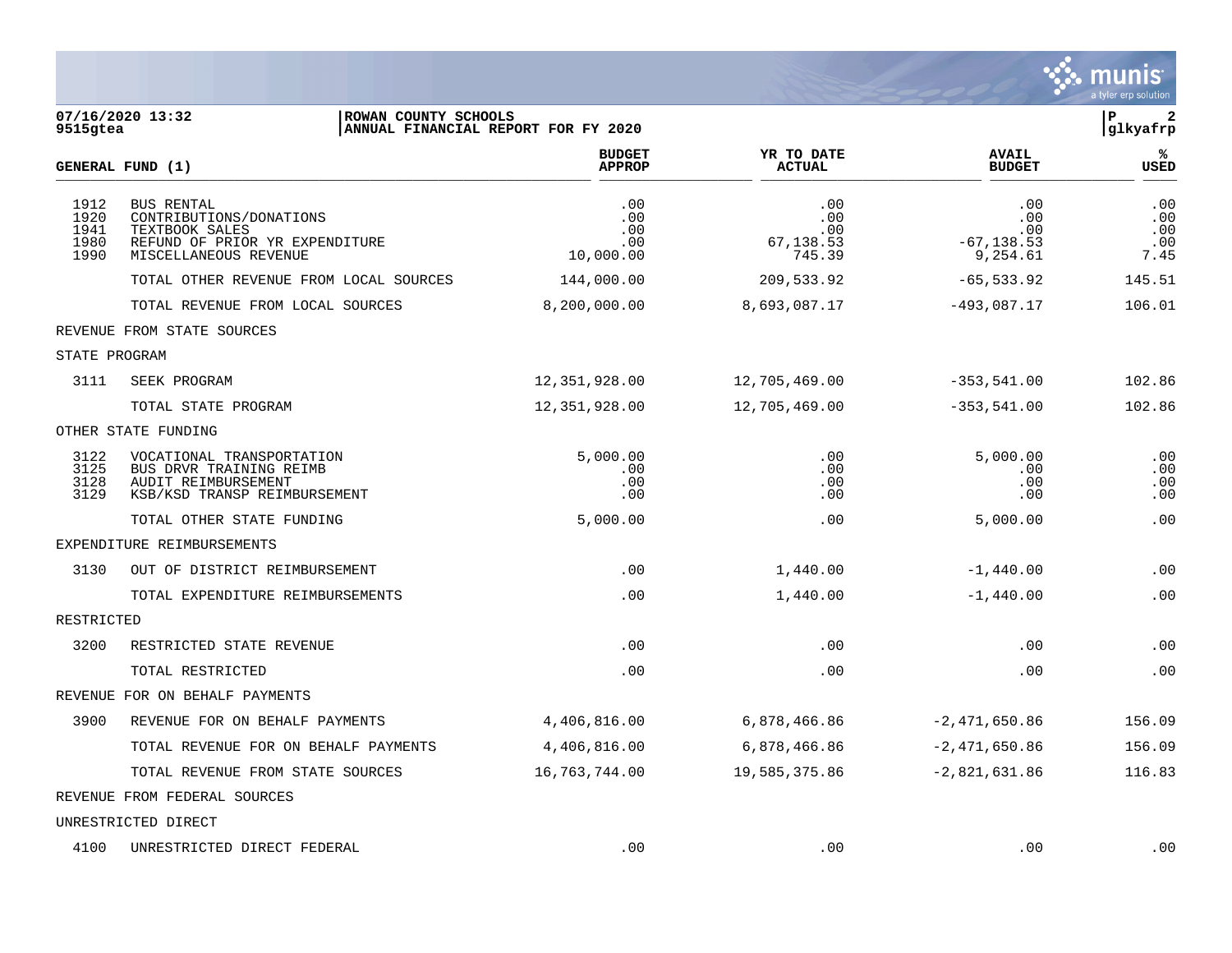|                                              |                                                                                                                                                                   |                                                   |                                             |                                                | mun<br>a tyler erp solution               |
|----------------------------------------------|-------------------------------------------------------------------------------------------------------------------------------------------------------------------|---------------------------------------------------|---------------------------------------------|------------------------------------------------|-------------------------------------------|
| 9515gtea                                     | 07/16/2020 13:32<br>ROWAN COUNTY SCHOOLS                                                                                                                          | ANNUAL FINANCIAL REPORT FOR FY 2020               |                                             |                                                | ${\bf P}$<br>3<br>glkyafrp                |
|                                              | GENERAL FUND (1)                                                                                                                                                  | <b>BUDGET</b><br><b>APPROP</b>                    | YR TO DATE<br><b>ACTUAL</b>                 | <b>AVAIL</b><br><b>BUDGET</b>                  | %ะ<br><b>USED</b>                         |
|                                              | TOTAL UNRESTRICTED DIRECT                                                                                                                                         | .00                                               | .00                                         | .00                                            | .00                                       |
|                                              | FEDERAL REIMBURSEMENT                                                                                                                                             |                                                   |                                             |                                                |                                           |
| 4810                                         | MEDICAID REIMBURSEMENT                                                                                                                                            | 550,000.00                                        | 507,454.00                                  | 42,546.00                                      | 92.26                                     |
|                                              | TOTAL FEDERAL REIMBURSEMENT                                                                                                                                       | 550,000.00                                        | 507,454.00                                  | 42,546.00                                      | 92.26                                     |
|                                              | TOTAL REVENUE FROM FEDERAL SOURCES                                                                                                                                | 550,000.00                                        | 507,454.00                                  | 42,546.00                                      | 92.26                                     |
|                                              | OTHER RECEIPTS                                                                                                                                                    |                                                   |                                             |                                                |                                           |
|                                              | INTERFUND TRANSFERS                                                                                                                                               |                                                   |                                             |                                                |                                           |
| 5210<br>5220                                 | <b>FUND TRANSFER</b><br>INDIRECT COSTS TRANSFER                                                                                                                   | .00<br>$.00 \,$                                   | .00<br>.00                                  | .00<br>.00                                     | .00<br>$.00 \,$                           |
|                                              | TOTAL INTERFUND TRANSFERS                                                                                                                                         | .00                                               | .00                                         | .00                                            | .00                                       |
|                                              | SALE OR COMP FOR LOSS OF ASSETS                                                                                                                                   |                                                   |                                             |                                                |                                           |
| 5311<br>5312<br>5331<br>5332<br>5341<br>5342 | SALE OF LAND & IMPROVEMENTS<br>LOSS COMP - LAND & IMPROVEMNTS<br>SALE OF BUILDINGS<br>LOSS COMP - BUILDINGS<br>SALE OF EQUIPMENT ETC<br>LOSS COMP - EQUIPMENT ETC | .00<br>.00<br>.00<br>$.00 \ \rm$<br>500.00<br>.00 | .00<br>.00<br>.00<br>.00<br>3,343.50<br>.00 | .00<br>.00<br>.00<br>.00<br>$-2,843.50$<br>.00 | .00<br>.00<br>.00<br>.00<br>668.70<br>.00 |
|                                              | TOTAL SALE OR COMP FOR LOSS OF ASSETS                                                                                                                             | 500.00                                            | 3,343.50                                    | $-2,843.50$                                    | 668.70                                    |
|                                              | CAPITAL LEASE PROCEEDS                                                                                                                                            |                                                   |                                             |                                                |                                           |
| 5500                                         | OTHER FINANCING SOURCE- CAP LE                                                                                                                                    | .00                                               | .00                                         | .00                                            | .00                                       |
|                                              | TOTAL CAPITAL LEASE PROCEEDS                                                                                                                                      | .00                                               | .00                                         | .00                                            | .00                                       |
|                                              | TOTAL OTHER RECEIPTS                                                                                                                                              | 500.00                                            | 3,343.50                                    | $-2,843.50$                                    | 668.70                                    |
|                                              | TOTAL RECEIPTS                                                                                                                                                    | 25, 514, 244.00                                   | 28,789,260.53                               | $-3, 275, 016.53$                              | 112.84                                    |
|                                              | TOTAL REVENUES                                                                                                                                                    | 28, 175, 318. 13                                  | 31,450,334.66                               | $-3, 275, 016.53$                              | 111.62                                    |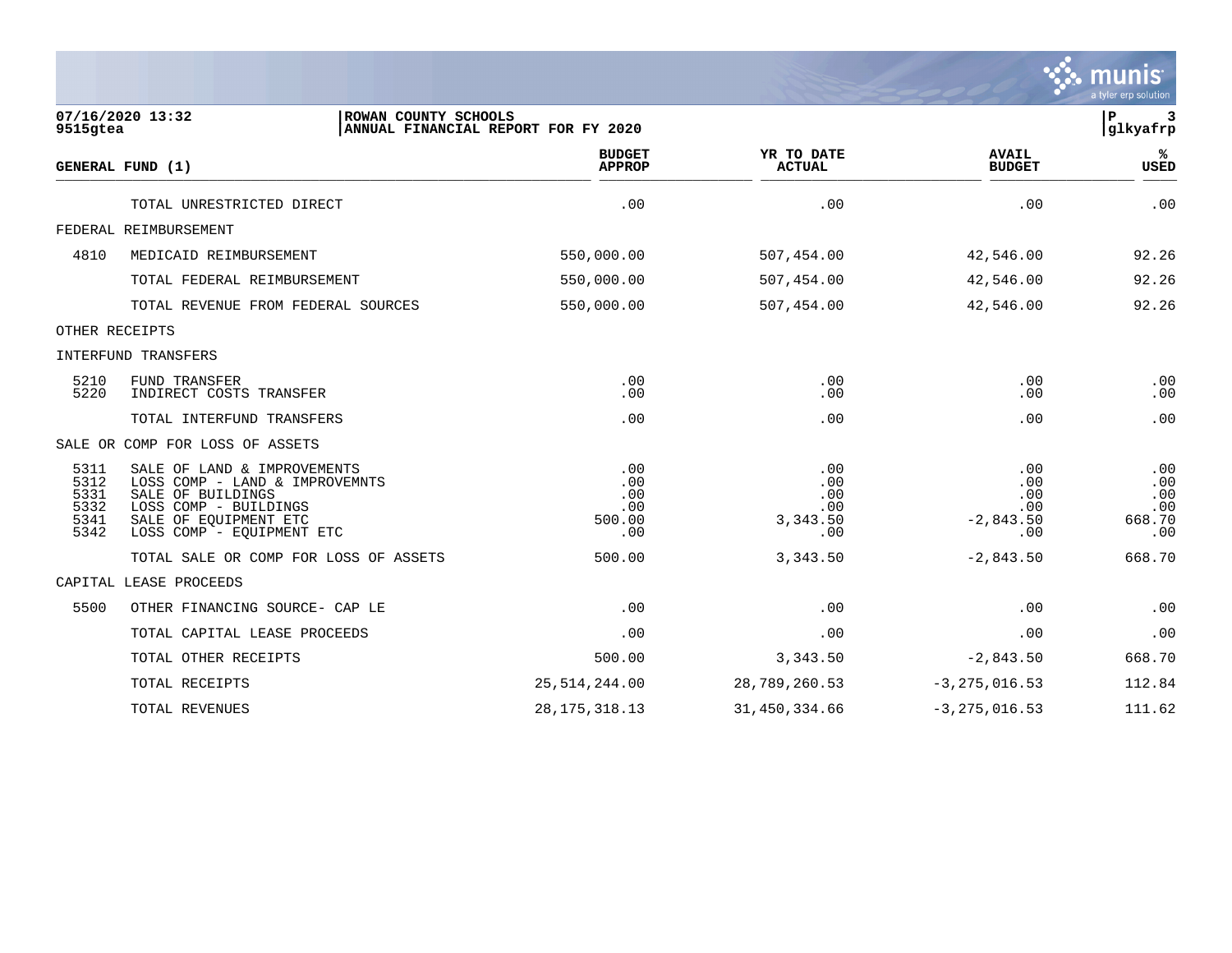|                                                                                                                                                                                                                                                                                                                   |                                                                                                                                      |                                                                                                                                        |                                                                                                                                              | <b>munis</b><br>a tyler erp solution                                                       |
|-------------------------------------------------------------------------------------------------------------------------------------------------------------------------------------------------------------------------------------------------------------------------------------------------------------------|--------------------------------------------------------------------------------------------------------------------------------------|----------------------------------------------------------------------------------------------------------------------------------------|----------------------------------------------------------------------------------------------------------------------------------------------|--------------------------------------------------------------------------------------------|
| 07/16/2020 13:32<br>ROWAN COUNTY SCHOOLS<br>9515gtea<br>ANNUAL FINANCIAL REPORT FOR FY 2020                                                                                                                                                                                                                       |                                                                                                                                      |                                                                                                                                        |                                                                                                                                              | l P<br>4<br> glkyafrp                                                                      |
| GENERAL FUND (1)                                                                                                                                                                                                                                                                                                  | <b>BUDGET</b><br><b>APPROP</b>                                                                                                       | YR TO DATE<br><b>ACTUAL</b>                                                                                                            | <b>AVAIL</b><br><b>BUDGET</b>                                                                                                                | %ะ<br><b>USED</b>                                                                          |
| EXPENDITURES                                                                                                                                                                                                                                                                                                      |                                                                                                                                      |                                                                                                                                        |                                                                                                                                              |                                                                                            |
| 1000 INSTRUCTION                                                                                                                                                                                                                                                                                                  |                                                                                                                                      |                                                                                                                                        |                                                                                                                                              |                                                                                            |
| 0100<br>SALARIES PERSONNEL SERVICES<br>0200<br>EMPLOYEE BENEFITS<br>ON-BEHALF<br>0280<br>0300<br>PURCHASED PROF AND TECH SERV<br>0400<br>PURCHASED PROPERTY SERVICES<br>0500<br>OTHER PURCHASED SERVICES<br>0600<br>SUPPLIES<br>0700<br>PROPERTY<br>0800<br>DEBT SERVICE AND MISCELLANEOUS<br>0840<br>CONTINGENCY | 11,149,889.00<br>1,220,447.00<br>2,818,356.00<br>91,400.00<br>38,872.00<br>105,774.00<br>340,679.00<br>147,130.00<br>7,250.00<br>.00 | 11, 412, 065.66<br>1,231,990.86<br>4,198,253.00<br>188,963.25<br>46,073.42<br>106,550.23<br>330,030.24<br>99,427.07<br>1,468.74<br>.00 | $-262, 176.66$<br>$-11, 543.86$<br>$-1,379,897.00$<br>$-97,563.25$<br>$-7, 201.42$<br>$-776.23$<br>10,648.76<br>47,702.93<br>5,781.26<br>.00 | 102.35<br>100.95<br>148.96<br>206.74<br>118.53<br>100.73<br>96.87<br>67.58<br>20.26<br>.00 |
| TOTAL 1000<br>INSTRUCTION                                                                                                                                                                                                                                                                                         | 15,919,797.00                                                                                                                        | 17,614,822.47                                                                                                                          | $-1,695,025.47$                                                                                                                              | 110.65                                                                                     |
| 2100 STUDENT SUPPORT SERVICES                                                                                                                                                                                                                                                                                     |                                                                                                                                      |                                                                                                                                        |                                                                                                                                              |                                                                                            |
| 0100<br>SALARIES PERSONNEL SERVICES<br>0200<br>EMPLOYEE BENEFITS<br>ON-BEHALF<br>0280<br>0300<br>PURCHASED PROF AND TECH SERV<br>0400<br>PURCHASED PROPERTY SERVICES<br>0500<br>OTHER PURCHASED SERVICES<br>0600<br>SUPPLIES<br>0700<br>PROPERTY<br>0800<br>DEBT SERVICE AND MISCELLANEOUS                        | 790,867.00<br>124,374.00<br>108,726.00<br>1,650.00<br>.00<br>4,400.00<br>44,100.00<br>.00<br>150.00                                  | 759,550.21<br>113,797.17<br>198,375.00<br>1,109.27<br>.00<br>3,440.62<br>48,288.07<br>.00<br>.00                                       | 31, 316.79<br>10,576.83<br>$-89,649.00$<br>540.73<br>.00<br>959.38<br>$-4,188.07$<br>.00<br>150.00                                           | 96.04<br>91.50<br>182.45<br>67.23<br>.00<br>78.20<br>109.50<br>.00<br>.00                  |
| TOTAL 2100<br>STUDENT SUPPORT SERVICES                                                                                                                                                                                                                                                                            | 1,074,267.00                                                                                                                         | 1,124,560.34                                                                                                                           | $-50, 293.34$                                                                                                                                | 104.68                                                                                     |
| 2200 INSTRUCTIONAL STAFF SUPP SERV                                                                                                                                                                                                                                                                                |                                                                                                                                      |                                                                                                                                        |                                                                                                                                              |                                                                                            |
| 0100<br>SALARIES PERSONNEL SERVICES<br>0200<br>EMPLOYEE BENEFITS<br>ON-BEHALF<br>0280<br>0300<br>PURCHASED PROF AND TECH SERV<br>0400<br>PURCHASED PROPERTY SERVICES<br>0500<br>OTHER PURCHASED SERVICES<br>0600<br>SUPPLIES<br>0700<br>PROPERTY                                                                  | 345,007.00<br>19,059.00<br>87,105.00<br>9,350.00<br>.00<br>3,500.00<br>31,466.00<br>3,250.00                                         | 301,355.91<br>18,053.99<br>148,210.00<br>5,183.63<br>.00<br>938.45<br>32,264.50<br>.00                                                 | 43,651.09<br>1,005.01<br>$-61, 105.00$<br>4,166.37<br>.00<br>2,561.55<br>$-798.50$<br>3,250.00                                               | 87.35<br>94.73<br>170.15<br>55.44<br>.00<br>26.81<br>102.54<br>.00                         |
| INSTRUCTIONAL STAFF SUPP SERV<br>TOTAL 2200                                                                                                                                                                                                                                                                       | 498,737.00                                                                                                                           | 506,006.48                                                                                                                             | $-7, 269.48$                                                                                                                                 | 101.46                                                                                     |
| 2300 DISTRICT ADMIN SUPPORT                                                                                                                                                                                                                                                                                       |                                                                                                                                      |                                                                                                                                        |                                                                                                                                              |                                                                                            |

**Section** 

| 0100 | SALARIES PERSONNEL SERVICES  | 221,524.00 | 204,900.60 | 16,623.40     | 92.50  |
|------|------------------------------|------------|------------|---------------|--------|
| 0200 | EMPLOYEE BENEFITS            | 197,071,00 | 317,805.22 | $-120.734.22$ | 161.26 |
| 0280 | ON-BEHALF                    | 204,875.00 | 263,533.00 | $-58.658.00$  | 128.63 |
| 0300 | PURCHASED PROF AND TECH SERV | 313,100.00 | 321,267.50 | $-8,167,50$   | 102.61 |
| 0400 | PURCHASED PROPERTY SERVICES  | 14,500.00  | 13,699.48  | 800.52        | 94.48  |
| 0500 | OTHER PURCHASED SERVICES     | 121,770.00 | 219,183.52 | $-97.413.52$  | 180.00 |
| 0600 | SUPPLIES                     | 5,500.00   | 864.28     | 4,635.72      | 15.71  |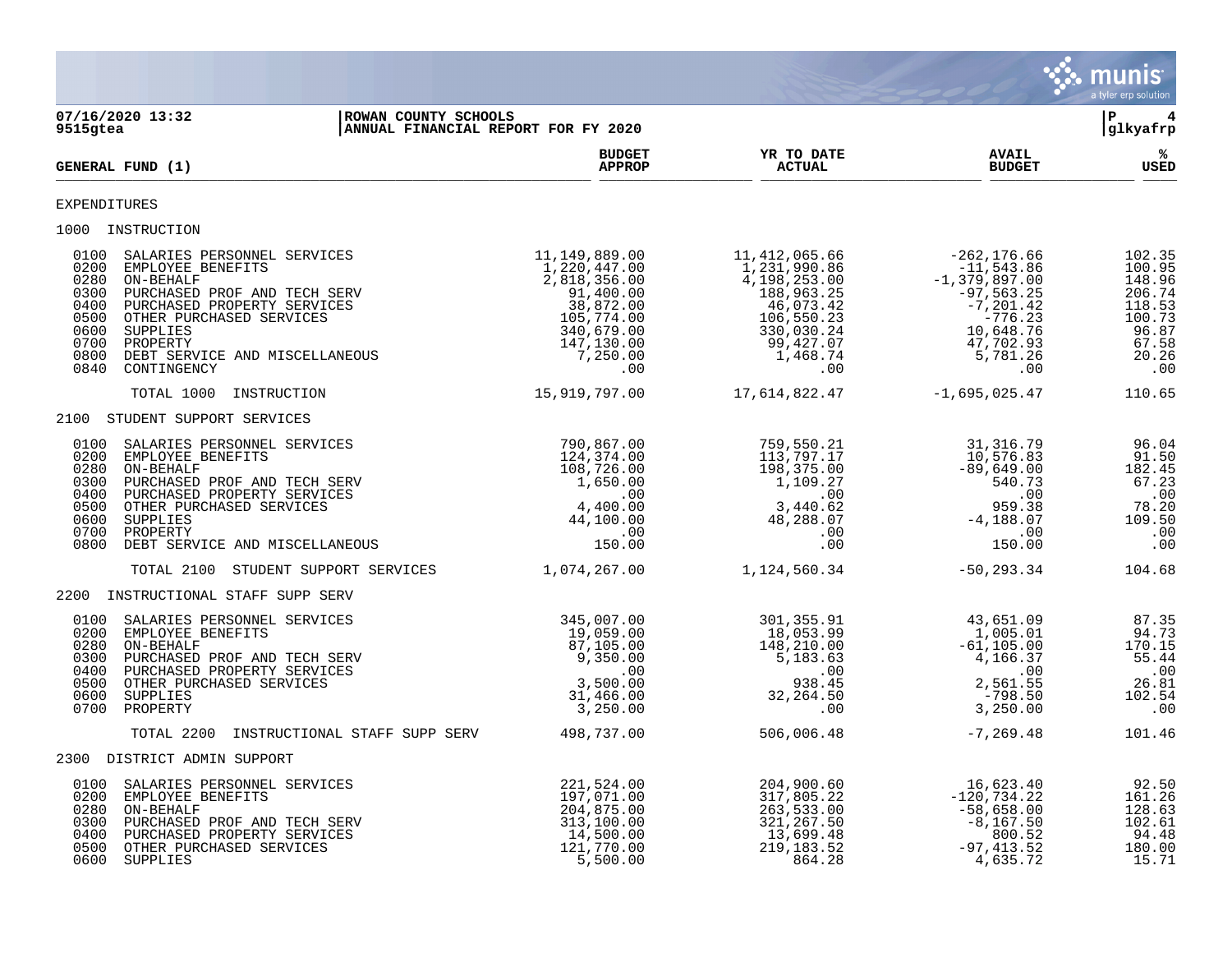

| 9515gtea                                                                     | 07/16/2020 13:32<br>ROWAN COUNTY SCHOOLS<br>ANNUAL FINANCIAL REPORT FOR FY 2020                                                                                                                                                   |                                                                                                                                       |                                                                                                                 |                                                                                                                                                                                                                                                   | IP.<br>5<br>glkyafrp                                                                  |
|------------------------------------------------------------------------------|-----------------------------------------------------------------------------------------------------------------------------------------------------------------------------------------------------------------------------------|---------------------------------------------------------------------------------------------------------------------------------------|-----------------------------------------------------------------------------------------------------------------|---------------------------------------------------------------------------------------------------------------------------------------------------------------------------------------------------------------------------------------------------|---------------------------------------------------------------------------------------|
|                                                                              | GENERAL FUND (1)                                                                                                                                                                                                                  | <b>BUDGET</b><br><b>APPROP</b>                                                                                                        | YR TO DATE<br><b>ACTUAL</b>                                                                                     | <b>AVAIL</b><br><b>BUDGET</b>                                                                                                                                                                                                                     | % ર<br><b>USED</b>                                                                    |
| 0840                                                                         | 0700 PROPERTY<br>CONTINGENCY                                                                                                                                                                                                      | 6,000.00<br>.00                                                                                                                       | .00<br>.00                                                                                                      | 6,000.00<br>.00                                                                                                                                                                                                                                   | .00<br>$\begin{array}{c} 00 \\ -00 \end{array}$                                       |
|                                                                              | DISTRICT ADMIN SUPPORT 1,084,340.00<br>TOTAL 2300                                                                                                                                                                                 |                                                                                                                                       | $1,341,253.60$ $-256,913.60$                                                                                    |                                                                                                                                                                                                                                                   | 123.69                                                                                |
|                                                                              | 2400 SCHOOL ADMIN SUPPORT                                                                                                                                                                                                         |                                                                                                                                       |                                                                                                                 |                                                                                                                                                                                                                                                   |                                                                                       |
| 0100<br>0200<br>0280<br>0300<br>0400<br>0500<br>0600<br>0700<br>0800<br>0840 | SALARIES PERSONNEL SERVICES<br>EMPLOYEE BENEFITS<br>ON-BEHALF<br>PURCHASED PROF AND TECH SERV<br>PURCHASED PROPERTY SERVICES<br>OTHER PURCHASED SERVICES<br>SUPPLIES<br>PROPERTY<br>DEBT SERVICE AND MISCELLANEOUS<br>CONTINGENCY | 776,133.00<br>79,625.00<br>214,659.00<br>$217,750.00$<br>49,400.00<br>8,150.00<br>79,950.00<br>$4,378.00$<br>$1,100.00$<br>$1,222.00$ | 735,791.13<br>65,396.84<br>354,267.00<br>5,898.84                                                               | 40,341.87<br>14,228.16<br>$-139,608.00$<br>19,851.16<br>$\begin{array}{cccc} 5,898.84 & 19,851.16 \\ 37,940.45 & 11,459.55 \\ 4,284.56 & 3,865.44 \\ 66,488.99 & 13,461.01 \\ 3,775.45 & 602.55 \\ 356.88 & 743.12 \\ .00 & 1,222.00 \end{array}$ | 94.80<br>82.13<br>165.04<br>22.91<br>76.80<br>52.57<br>83.16<br>86.24<br>32.44<br>.00 |
|                                                                              | TOTAL 2400 SCHOOL ADMIN SUPPORT                                                                                                                                                                                                   | 1,240,367.00                                                                                                                          | 1,274,200.14                                                                                                    | $-33,833.14$                                                                                                                                                                                                                                      | 102.73                                                                                |
|                                                                              | 2500 BUSINESS SUPPORT SERVICES                                                                                                                                                                                                    |                                                                                                                                       |                                                                                                                 |                                                                                                                                                                                                                                                   |                                                                                       |
| 0200<br>0280<br>0500                                                         | 0100 SALARIES PERSONNEL SERVICES<br>EMPLOYEE BENEFITS<br>ON-BEHALF<br>OTHER PURCHASED SERVICES                                                                                                                                    | 151,675.00<br>$\begin{array}{c}\n0 \\ 0 \\ 0 \\ \end{array}$<br>32,446.00<br>34,028.00                                                | 156,471.34<br>$33,519.33$<br>$56,158.00$<br>$100,706.86$                                                        | $^{\rm -4}$ ,796.34<br>-1,073.33<br>-22,130.00<br>$-100,706.86$                                                                                                                                                                                   | 103.16<br>103.31<br>165.03<br>$\overline{\phantom{0}}$ .00                            |
|                                                                              | TOTAL 2500 BUSINESS SUPPORT SERVICES 218,149.00                                                                                                                                                                                   |                                                                                                                                       | 346,855.53                                                                                                      | $-128,706.53$                                                                                                                                                                                                                                     | 159.00                                                                                |
|                                                                              | 2600 PLANT OPERATIONS & MAINTENANCE                                                                                                                                                                                               |                                                                                                                                       |                                                                                                                 |                                                                                                                                                                                                                                                   |                                                                                       |
| 0100<br>0200<br>0280<br>0300<br>0400<br>0500<br>0600<br>0700<br>0800         | SALARIES PERSONNEL SERVICES<br>EMPLOYEE BENEFITS<br>ON-BEHALF<br>PURCHASED PROF AND TECH SERV<br>PURCHASED PROPERTY SERVICES<br>OTHER PURCHASED SERVICES<br>SUPPLIES<br>PROPERTY<br>DEBT SERVICE AND MISCELLANEOUS                | 913,953.00<br>266,681.00<br>$1331,000.00$<br>$150,000.00$<br>$58,500.00$<br>$1,036,500.00$<br>$11,500.00$                             | 886,052.50<br>269,848.77<br>869,899.00<br>691,517.75<br>148,551.53<br>99,905.40<br>834, 361.46<br>854.80<br>.00 | 27,900.50<br>$-3,167.77$<br>$-381, 208.00$<br>$-360, 517.75$<br>1,448.47<br>$-41,405.40$<br>202,138.54<br>10,645.20<br>.00                                                                                                                        | 96.95<br>101.19<br>178.01<br>208.92<br>99.03<br>170.78<br>80.50<br>7.43<br>.00        |
|                                                                              | TOTAL 2600 PLANT OPERATIONS & MAINTENANCE 3,256,825.00                                                                                                                                                                            |                                                                                                                                       | 3,800,991.21                                                                                                    | -544,166.21                                                                                                                                                                                                                                       | 116.71                                                                                |
|                                                                              | 2700 STUDENT TRANSPORTATION                                                                                                                                                                                                       |                                                                                                                                       |                                                                                                                 |                                                                                                                                                                                                                                                   |                                                                                       |
| 0100<br>0200<br>0280<br>0300<br>0400<br>0500<br>0600                         | SALARIES PERSONNEL SERVICES<br>EMPLOYEE BENEFITS<br>ON-BEHALF<br>PURCHASED PROF AND TECH SERV<br>PURCHASED PROPERTY SERVICES<br>OTHER PURCHASED SERVICES<br>SUPPLIES<br>0700 PROPERTY                                             | 1,129,160.00<br>390,617.00<br>$417,520.00$<br>6,050.00<br>2,500.00<br>110,528.00<br>526,000.00<br>310,000.00                          | 1,130,861.16<br>370,897.75<br>224, 157. 79<br>354,968.03<br>35,253.49                                           | -1,701.16<br>19,719.25<br>$-271, 545.00$<br>$-30,427.65$<br>$-736.90$<br>$-113,629.79$<br>171,031.97<br>274,746.51                                                                                                                                | 100.15<br>94.95<br>165.04<br>602.94<br>129.48<br>202.81<br>67.48<br>11.37             |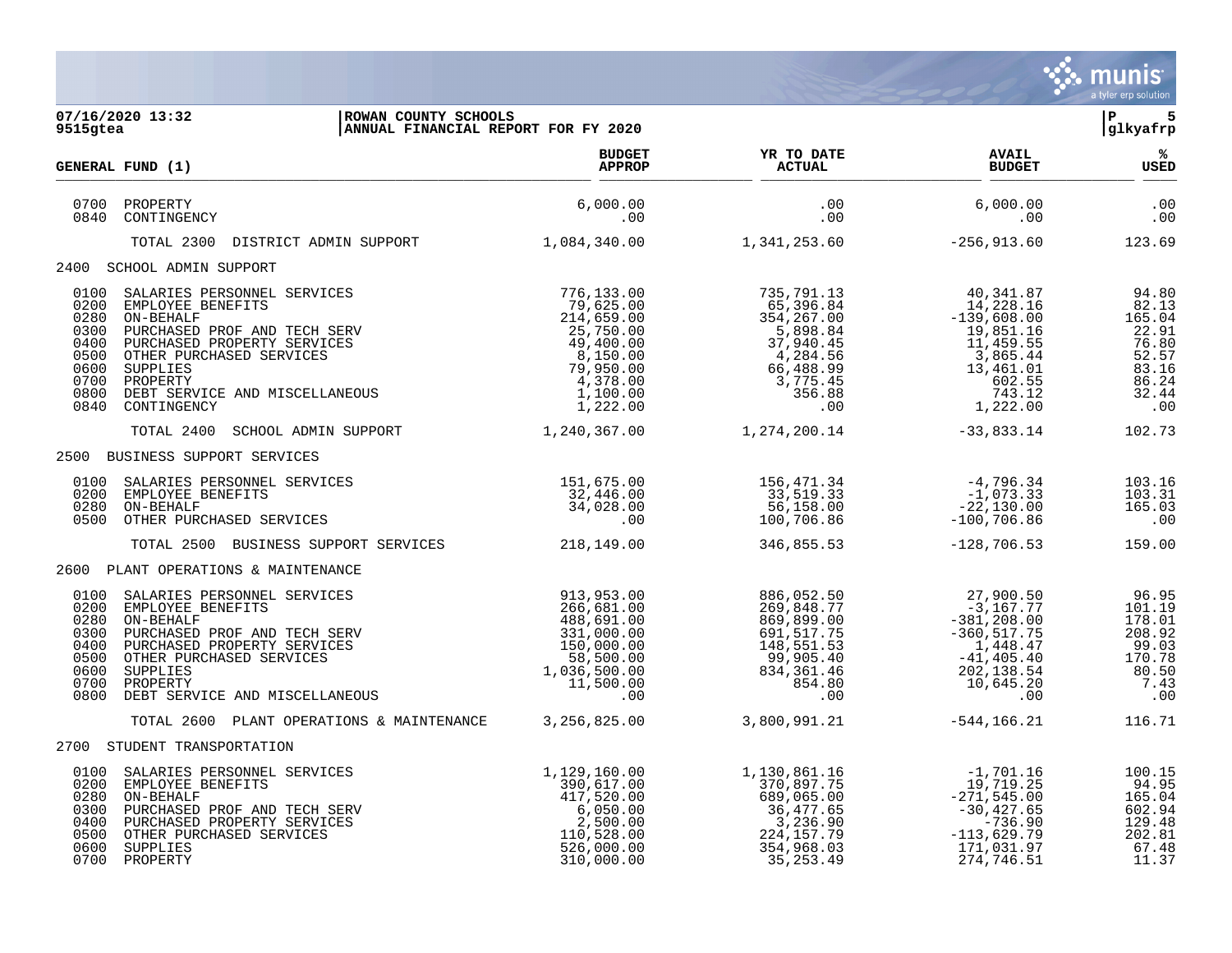|                                                                                                                           |                                     |                             |                               | munis<br>a tyler erp solution |
|---------------------------------------------------------------------------------------------------------------------------|-------------------------------------|-----------------------------|-------------------------------|-------------------------------|
| 07/16/2020 13:32<br>ROWAN COUNTY SCHOOLS<br>9515gtea                                                                      | ANNUAL FINANCIAL REPORT FOR FY 2020 |                             |                               | ${\bf P}$<br>6<br>glkyafrp    |
| GENERAL FUND (1)                                                                                                          | <b>BUDGET</b><br><b>APPROP</b>      | YR TO DATE<br><b>ACTUAL</b> | <b>AVAIL</b><br><b>BUDGET</b> | %ะ<br>USED                    |
| DEBT SERVICE AND MISCELLANEOUS<br>0800                                                                                    | .00                                 | .00                         | .00                           | .00                           |
| TOTAL 2700<br>STUDENT TRANSPORTATION                                                                                      | 2,892,375.00                        | 2,844,917.77                | 47, 457.23                    | 98.36                         |
| 3100<br>FOOD SERVICE OPERATION                                                                                            |                                     |                             |                               |                               |
| ON-BEHALF<br>0280                                                                                                         | .00                                 | .00                         | .00                           | .00                           |
| FOOD SERVICE OPERATION<br>TOTAL 3100                                                                                      | .00                                 | .00                         | .00                           | .00                           |
| 3300<br>COMMUNITY SERVICES                                                                                                |                                     |                             |                               |                               |
| 0100<br>SALARIES PERSONNEL SERVICES<br>0200<br>EMPLOYEE BENEFITS<br>0280<br>ON-BEHALF<br>0500<br>OTHER PURCHASED SERVICES | .00<br>.00<br>.00<br>.00            | .00<br>.00<br>.00<br>.00    | .00<br>.00<br>.00<br>.00      | .00<br>.00<br>.00<br>.00      |
| TOTAL 3300<br>COMMUNITY SERVICES                                                                                          | .00                                 | .00                         | .00                           | .00                           |
| 5100<br>DEBT SERVICE                                                                                                      |                                     |                             |                               |                               |
| 0800<br>DEBT SERVICE AND MISCELLANEOUS                                                                                    | 500,000.00                          | 299,710.69                  | 200, 289.31                   | 59.94                         |
| TOTAL 5100 DEBT SERVICE                                                                                                   | 500,000.00                          | 299,710.69                  | 200,289.31                    | 59.94                         |
| 5200<br>FUND TRANSFERS                                                                                                    |                                     |                             |                               |                               |
| 0900<br>OTHER ITEMS                                                                                                       | 75,000.00                           | 61,131.00                   | 13,869.00                     | 81.51                         |
| TOTAL 5200<br>FUND TRANSFERS                                                                                              | 75,000.00                           | 61,131.00                   | 13,869.00                     | 81.51                         |
| 5300<br>CONTINGENCY                                                                                                       |                                     |                             |                               |                               |
| 0840<br>CONTINGENCY                                                                                                       | 1, 415, 461.13                      | .00                         | 1, 415, 461.13                | .00                           |
| TOTAL 5300<br>CONTINGENCY                                                                                                 | 1, 415, 461.13                      | .00                         | 1, 415, 461.13                | .00                           |
| TOTAL EXPENDITURES                                                                                                        | 28, 175, 318. 13                    | 29, 214, 449. 23            | $-1,039,131.10$               | 103.69                        |
| TOTAL FOR GENERAL FUND (1)                                                                                                | $.00 \,$                            | 2, 235, 885.43              | $-2, 235, 885.43$             | .00                           |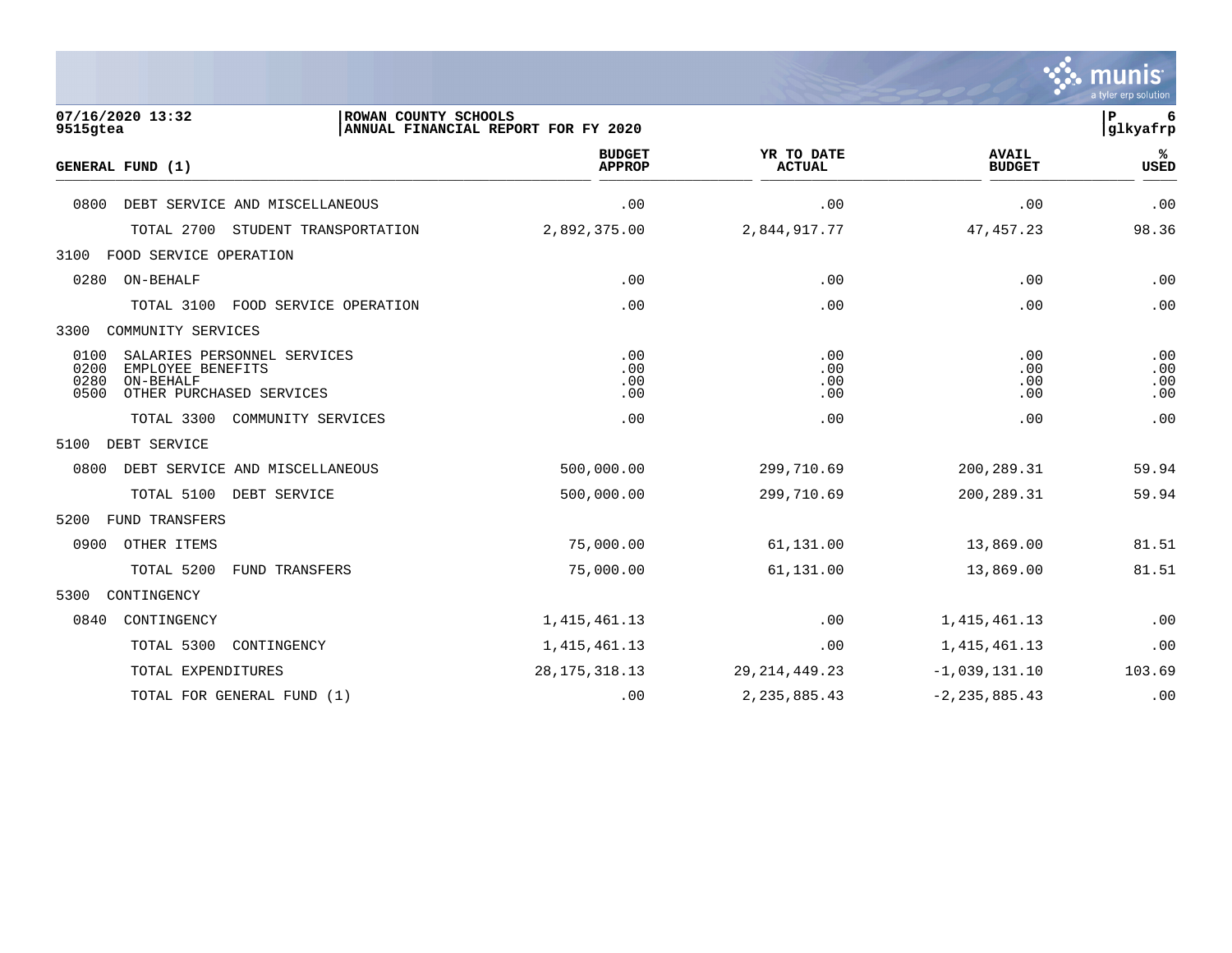|              |                                                  |                                     |                             |                               | munis<br>a tyler erp solution |
|--------------|--------------------------------------------------|-------------------------------------|-----------------------------|-------------------------------|-------------------------------|
| 9515gtea     | 07/16/2020 13:32<br>ROWAN COUNTY SCHOOLS         | ANNUAL FINANCIAL REPORT FOR FY 2020 |                             |                               | l P<br>7<br>glkyafrp          |
|              | SPECIAL REVENUE (2)                              | <b>BUDGET</b><br><b>APPROP</b>      | YR TO DATE<br><b>ACTUAL</b> | <b>AVAIL</b><br><b>BUDGET</b> | ℁<br>USED                     |
| REVENUES     |                                                  |                                     |                             |                               |                               |
|              | 0999 BEGINNING BALANCE                           |                                     |                             |                               |                               |
|              | TOTAL 0999 BEGINNING BALANCE                     | .00                                 | .00                         | .00                           | .00                           |
| RECEIPTS     |                                                  |                                     |                             |                               |                               |
|              | REVENUE FROM LOCAL SOURCES                       |                                     |                             |                               |                               |
| TUITION      |                                                  |                                     |                             |                               |                               |
| 1310         | TUITION FROM INDIVIDUALS                         | .00                                 | 52, 233.90                  | $-52, 233.90$                 | .00                           |
|              | TOTAL TUITION                                    | .00                                 | 52,233.90                   | $-52, 233.90$                 | .00                           |
|              | COMMUNITY SERVICE ACTIVITIES                     |                                     |                             |                               |                               |
| 1810         | DAY CARE FEES                                    | 4,000.00                            | 12,320.41                   | $-8,320.41$                   | 308.01                        |
|              | TOTAL COMMUNITY SERVICE ACTIVITIES               | 4,000.00                            | 12,320.41                   | $-8,320.41$                   | 308.01                        |
|              | OTHER REVENUE FROM LOCAL SOURCES                 |                                     |                             |                               |                               |
| 1920<br>1990 | CONTRIBUTIONS/DONATIONS<br>MISCELLANEOUS REVENUE | 142,250.00<br>.00                   | 43,266.31<br>.00            | 98,983.69<br>.00              | 30.42<br>.00                  |
|              | TOTAL OTHER REVENUE FROM LOCAL SOURCES           | 142,250.00                          | 43,266.31                   | 98,983.69                     | 30.42                         |
|              | TOTAL REVENUE FROM LOCAL SOURCES                 | 146,250.00                          | 107,820.62                  | 38,429.38                     | 73.72                         |
|              | REVENUE FROM STATE SOURCES                       |                                     |                             |                               |                               |
| RESTRICTED   |                                                  |                                     |                             |                               |                               |
| 3200         | RESTRICTED STATE REVENUE                         | 1,508,167.87                        | 1,346,819.34                | 161,348.53                    | 89.30                         |
|              | TOTAL RESTRICTED                                 | 1,508,167.87                        | 1,346,819.34                | 161,348.53                    | 89.30                         |
|              | REVENUE FOR ON BEHALF PAYMENTS                   |                                     |                             |                               |                               |
| 3900         | REVENUE FOR ON BEHALF PAYMENTS                   | .00                                 | .00                         | .00                           | .00                           |
|              | TOTAL REVENUE FOR ON BEHALF PAYMENTS             | .00                                 | .00                         | .00                           | .00                           |
|              | TOTAL REVENUE FROM STATE SOURCES                 | 1,508,167.87                        | 1,346,819.34                | 161, 348.53                   | 89.30                         |
|              | REVENUE FROM FEDERAL SOURCES                     |                                     |                             |                               |                               |
|              | RESTRICTED THROUGH THE STATE                     |                                     |                             |                               |                               |
| 4500         | RESTRICTED FED THRU STATE                        | 3,693,230.68                        | 2, 153, 671.78              | 1,539,558.90                  | 58.31                         |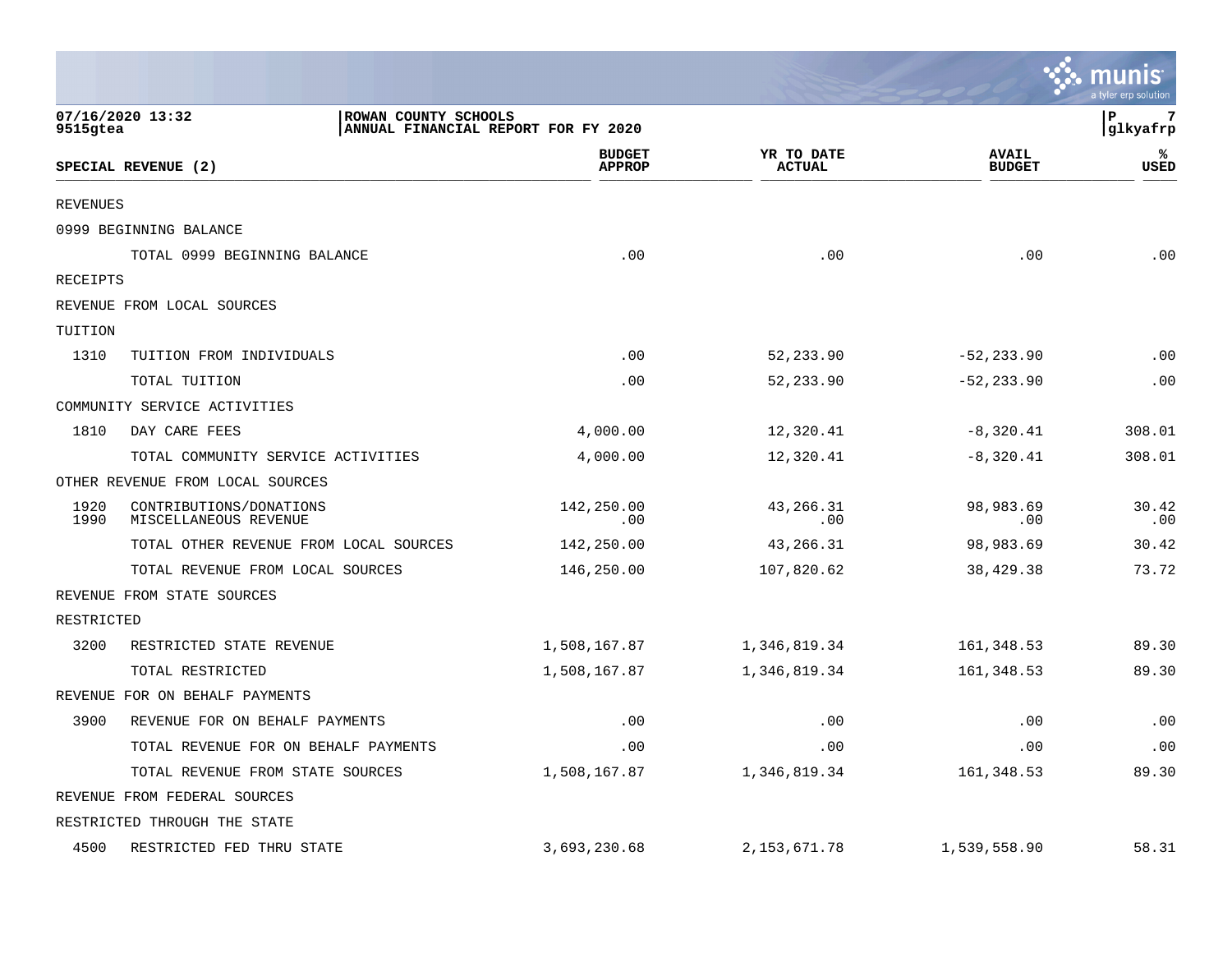

| 9515gtea       | 07/16/2020 13:32                   | ROWAN COUNTY SCHOOLS<br>ANNUAL FINANCIAL REPORT FOR FY 2020 |                                |                             |                               | 8<br> glkyafrp |
|----------------|------------------------------------|-------------------------------------------------------------|--------------------------------|-----------------------------|-------------------------------|----------------|
|                | SPECIAL REVENUE (2)                |                                                             | <b>BUDGET</b><br><b>APPROP</b> | YR TO DATE<br><b>ACTUAL</b> | <b>AVAIL</b><br><b>BUDGET</b> | %ะ<br>USED     |
|                | TOTAL RESTRICTED THROUGH THE STATE |                                                             | 3,693,230.68                   | 2, 153, 671.78              | 1,539,558.90                  | 58.31          |
|                | TOTAL REVENUE FROM FEDERAL SOURCES |                                                             | 3,693,230.68                   | 2, 153, 671.78              | 1,539,558.90                  | 58.31          |
| OTHER RECEIPTS |                                    |                                                             |                                |                             |                               |                |
|                | INTERFUND TRANSFERS                |                                                             |                                |                             |                               |                |
| 5210           | FUND TRANSFER                      |                                                             | 75,000.00                      | 61,131.00                   | 13,869.00                     | 81.51          |
|                | TOTAL INTERFUND TRANSFERS          |                                                             | 75,000.00                      | 61,131.00                   | 13,869.00                     | 81.51          |
|                | TOTAL OTHER RECEIPTS               |                                                             | 75,000.00                      | 61,131.00                   | 13,869.00                     | 81.51          |
|                | TOTAL RECEIPTS                     |                                                             | 5, 422, 648.55                 | 3,669,442.74                | 1,753,205.81                  | 67.67          |
|                | TOTAL REVENUES                     |                                                             | 5, 422, 648.55                 | 3,669,442.74                | 1,753,205.81                  | 67.67          |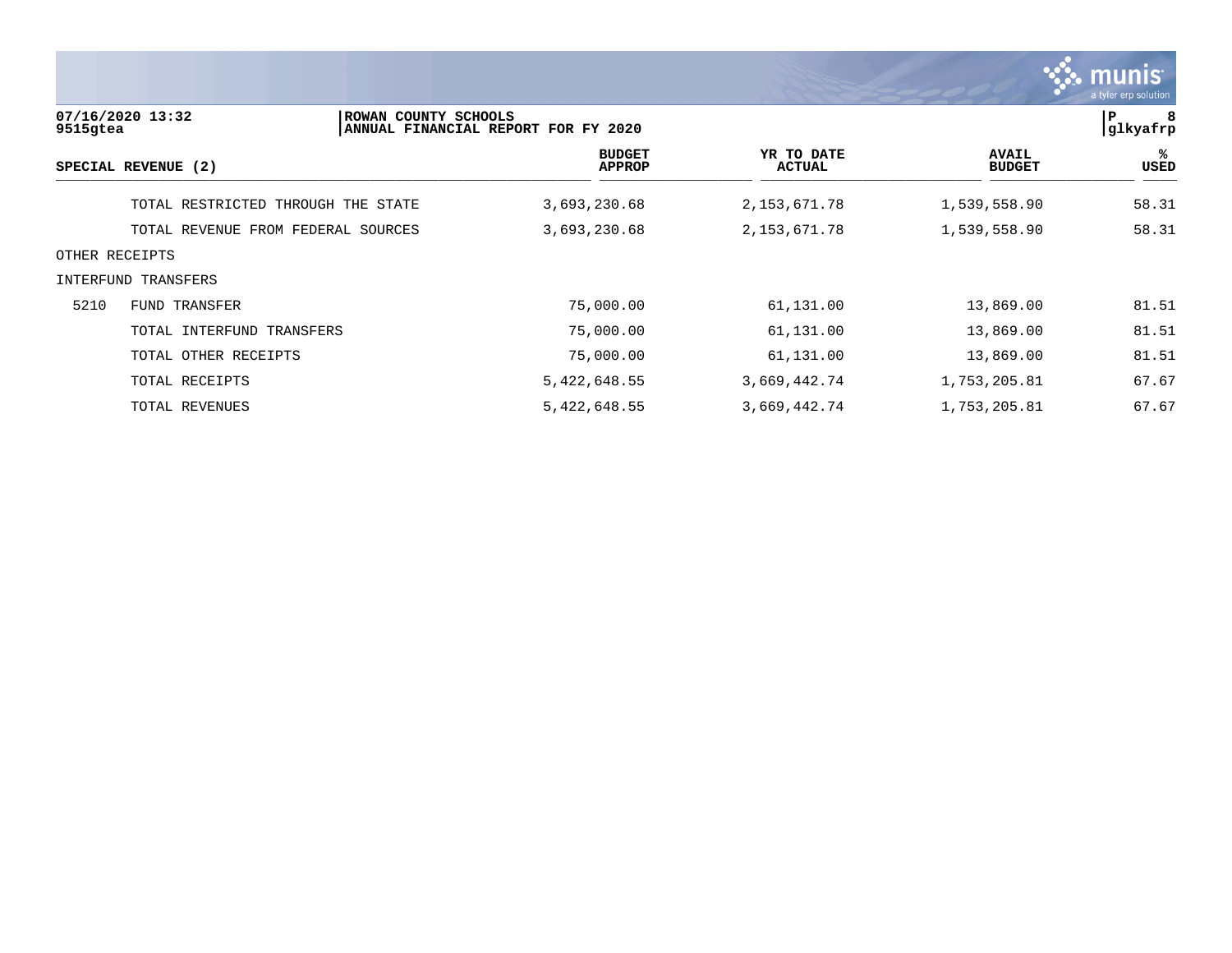

**07/16/2020 13:32 |ROWAN COUNTY SCHOOLS |P 9 |ANNUAL FINANCIAL REPORT FOR FY 2020 BUDGET YR TO DATE AVAIL %**  $SPECTAL REVIEW (2)$  $\frac{\text{AFR} + \text{R}}{\text{AFR}}$ EXPENDITURES 1000 INSTRUCTION 0100 SALARIES PERSONNEL SERVICES 2,389,401.40 1,890,930.99 498,470.41 79.14 0200 EMPLOYEE BENEFITS 489,145.00 493,737.05 -4,592.05 100.94 0300 PURCHASED PROF AND TECH SERV  $\begin{array}{cccc} 68,929.05 & 252,475.86 & 216,453.19 & 53.84 \ 0400 & PURCHASED PROPERTY SERVICES & 6,000.00 & -101.37 & 101.69 \ 0500 & 07HER PURCHASED SERVICES & 58,372.00 & 40,731.52 & 17,640.48 & 69.78 \ 0600 & 8IIPPLIES & 81.38 & 81.38 & 13.3$ 0400 PURCHASED PROPERTY SERVICES 6,000.00 6,000.00 6,101.37 -101.37 -101.37 101.69<br>69.78 58,372.00 40,731.52 17,640.48 59.78 69.78 0500 OTHER PURCHASED SERVICES 69.78 58,372.00 40,731.52 17,640.48 69.78 40.78 0600 SUPPLIES 325,151.80 264,599.38 60,552.42 81.38 0700 PROPERTY 870,421.30 150,523.26 719,898.04 17.29 0800 DEBT SERVICE AND MISCELLANEOUS 9,040.00 2,831.41 6,208.59 31.32 0840 CONTINGENCY .00 .00 .00 .00 TOTAL 1000 INSTRUCTION 4,616,460.55 3,101,930.84 1,514,529.71 67.19 2100 STUDENT SUPPORT SERVICES 0100 SALARIES PERSONNEL SERVICES .00 6,041.04 -6,041.04 .00 0200 EMPLOYEE BENEFITS .00 1,262.29 -1,262.29 .00 0300 PURCHASED PROF AND TECH SERV 650.00 .00 650.00 .00 0500 OTHER PURCHASED SERVICES 1,700.00 181.50 1,518.50 10.68 0600 SUPPLIES 9,855.00 3,730.20 6,124.80 37.85 0700 PROPERTY .00 .00 .00 .00 0800 DEBT SERVICE AND MISCELLANEOUS .00 .00 .00 .00 TOTAL 2100 STUDENT SUPPORT SERVICES 12,205.00 11,215.03 989.97 91.89 2200 INSTRUCTIONAL STAFF SUPP SERV 0100 SALARIES PERSONNEL SERVICES 65,386.00 69,145.46 -3,759.46 105.75<br>
0200 EMPLOYEE BENEFITS 23,476.00 19,531.40 3,944.60 83.20<br>
0300 PURCHASED PROF AND TECH SERV<br>
0400 PURCHASED PROPERTY SERVICES 1,000.00 39,624.41 6,065 0200 EMPLOYEE BENEFITS 83.20<br>
0300 PURCHASED PROF AND TECH SERV 83.20<br>
0400 PURCHASED PROPERTY SERVICES 86.72<br>
0500 OTHER PURCHASED SERVICES 88<br>
0500 OTHER PURCHASED SERVICES 88<br>
26.21 0300 PURCHASED PROF AND TECH SERV 45,690.00 39,624.41 6,065.59 86.72 0400 PURCHASED PROPERTY SERVICES 1,000.00 492.74 507.26 49.27 0500 OTHER PURCHASED SERVICES  $\begin{array}{cccccccc} & & & & 1,500.00 & & & & 393.12 & & & 1,106.88 & & & 26.21 & & & & 0.52 & & 0.52 & & 0.52 & & 0.52 & & 0.52 & & 0.52 & & 0.52 & & 0.52 & & 0.52 & & 0.52 & & 0.52 & & 0.52 & & 0.52 & & 0.52 & & 0.52 & & 0.52 & & 0.52 & & 0.52 & & 0.52 & &$  0600 SUPPLIES 17,664.00 8,923.03 8,740.97 50.52 0700 PROPERTY .00 .00 .00 .00 0800 DEBT SERVICE AND MISCELLANEOUS .00 .00 .00 .00 TOTAL 2200 INSTRUCTIONAL STAFF SUPP SERV 154,716.00 138,110.16 16,605.84 89.27 2300 DISTRICT ADMIN SUPPORT 0300 PURCHASED PROF AND TECH SERV 600.00 600.00 .00 100.00 TOTAL 2300 DISTRICT ADMIN SUPPORT 600.00 600.00 .00 100.00 2400 SCHOOL ADMIN SUPPORT 0100 SALARIES PERSONNEL SERVICES .00 .00 .00 .00 0200 EMPLOYEE BENEFITS TOTAL 2400 SCHOOL ADMIN SUPPORT .00 .00 .00 .00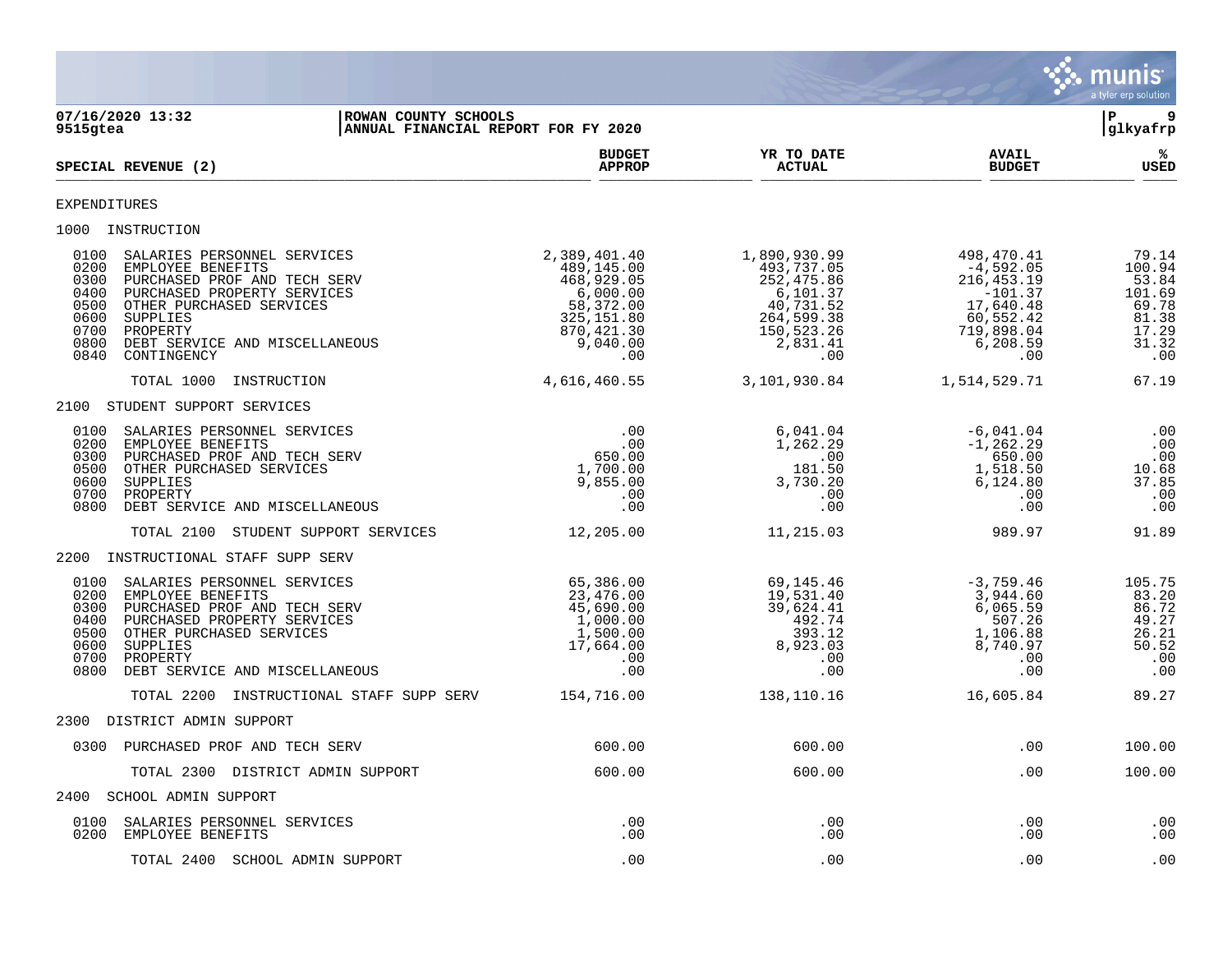|                                                                      |                                                                                                                                                                                                                      |                                                                                          |                                                                                          |                                                                                        | munis<br>a tyler erp solution                                          |
|----------------------------------------------------------------------|----------------------------------------------------------------------------------------------------------------------------------------------------------------------------------------------------------------------|------------------------------------------------------------------------------------------|------------------------------------------------------------------------------------------|----------------------------------------------------------------------------------------|------------------------------------------------------------------------|
| 9515gtea                                                             | 07/16/2020 13:32<br>ROWAN COUNTY SCHOOLS<br>ANNUAL FINANCIAL REPORT FOR FY 2020                                                                                                                                      |                                                                                          |                                                                                          |                                                                                        | ΙP<br>10<br>glkyafrp                                                   |
|                                                                      | SPECIAL REVENUE (2)                                                                                                                                                                                                  | <b>BUDGET</b><br><b>APPROP</b>                                                           | YR TO DATE<br><b>ACTUAL</b>                                                              | <b>AVAIL</b><br><b>BUDGET</b>                                                          | ℁<br>USED                                                              |
| 2500                                                                 | BUSINESS SUPPORT SERVICES                                                                                                                                                                                            |                                                                                          |                                                                                          |                                                                                        |                                                                        |
| 0100<br>0200<br>0700                                                 | SALARIES PERSONNEL SERVICES<br>EMPLOYEE BENEFITS<br>PROPERTY                                                                                                                                                         | .00<br>.00<br>.00                                                                        | .00<br>.00<br>25,646.22                                                                  | .00<br>.00<br>$-25,646.22$                                                             | .00<br>.00<br>.00                                                      |
|                                                                      | TOTAL 2500<br>BUSINESS SUPPORT SERVICES                                                                                                                                                                              | .00                                                                                      | 25,646.22                                                                                | $-25,646.22$                                                                           | .00                                                                    |
|                                                                      | 2600 PLANT OPERATIONS & MAINTENANCE                                                                                                                                                                                  |                                                                                          |                                                                                          |                                                                                        |                                                                        |
| 0100<br>0200<br>0300<br>0500<br>0600                                 | SALARIES PERSONNEL SERVICES<br>EMPLOYEE BENEFITS<br>PURCHASED PROF AND TECH SERV<br>OTHER PURCHASED SERVICES<br>SUPPLIES                                                                                             | 80,000.00<br>33,368.00<br>55,000.00<br>.00<br>94,337.00                                  | .00<br>.00<br>54,051.28<br>.00<br>4,387.14                                               | 80,000.00<br>33,368.00<br>948.72<br>.00<br>89,949.86                                   | .00<br>.00<br>98.28<br>.00<br>4.65                                     |
|                                                                      | TOTAL 2600<br>PLANT OPERATIONS & MAINTENANCE                                                                                                                                                                         | 262,705.00                                                                               | 58,438.42                                                                                | 204, 266.58                                                                            | 22.24                                                                  |
|                                                                      | 2700 STUDENT TRANSPORTATION                                                                                                                                                                                          |                                                                                          |                                                                                          |                                                                                        |                                                                        |
| 0100<br>0200                                                         | SALARIES PERSONNEL SERVICES<br>EMPLOYEE BENEFITS                                                                                                                                                                     | 50,000.00<br>.00                                                                         | .00<br>.00                                                                               | 50,000.00<br>.00                                                                       | .00<br>.00                                                             |
|                                                                      | TOTAL 2700 STUDENT TRANSPORTATION                                                                                                                                                                                    | 50,000.00                                                                                | .00                                                                                      | 50,000.00                                                                              | .00                                                                    |
| 3300                                                                 | COMMUNITY SERVICES                                                                                                                                                                                                   |                                                                                          |                                                                                          |                                                                                        |                                                                        |
| 0100<br>0200<br>0300<br>0400<br>0500<br>0600<br>0700<br>0800<br>0900 | SALARIES PERSONNEL SERVICES<br>EMPLOYEE BENEFITS<br>PURCHASED PROF AND TECH SERV<br>PURCHASED PROPERTY SERVICES<br>OTHER PURCHASED SERVICES<br>SUPPLIES<br>PROPERTY<br>DEBT SERVICE AND MISCELLANEOUS<br>OTHER ITEMS | 241,039.00<br>22,906.00<br>8,020.00<br>.00<br>5,240.00<br>48,757.00<br>.00<br>.00<br>.00 | 238,658.97<br>22,770.03<br>5,860.57<br>.00<br>3,464.85<br>62,747.65<br>.00<br>.00<br>.00 | 2,380.03<br>135.97<br>2,159.43<br>.00<br>1,775.15<br>$-13,990.65$<br>.00<br>.00<br>.00 | 99.01<br>99.41<br>73.07<br>.00<br>66.12<br>128.69<br>.00<br>.00<br>.00 |
|                                                                      | TOTAL 3300<br>COMMUNITY SERVICES                                                                                                                                                                                     | 325,962.00                                                                               | 333,502.07                                                                               | $-7,540.07$                                                                            | 102.31                                                                 |
|                                                                      | TOTAL EXPENDITURES                                                                                                                                                                                                   | 5,422,648.55                                                                             | 3,669,442.74                                                                             | 1,753,205.81                                                                           | 67.67                                                                  |
|                                                                      | TOTAL FOR SPECIAL REVENUE (2)                                                                                                                                                                                        | .00                                                                                      | .00                                                                                      | .00                                                                                    | .00                                                                    |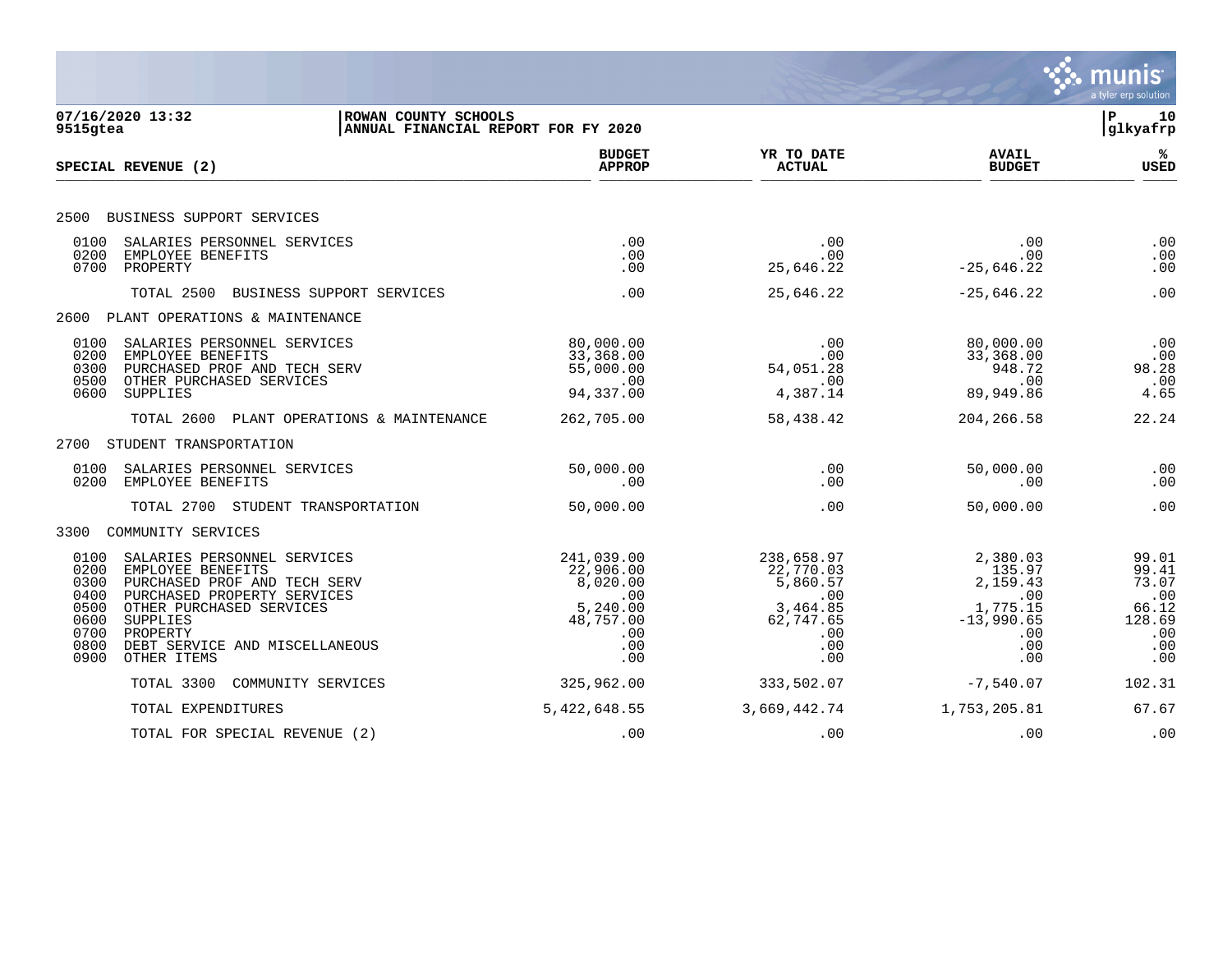|                 |                                  |                                                             |                                |                             |                               | $\mathbb{C}\mathbb{C}$ munis $\mathbb{C}$<br>a tyler erp solution |
|-----------------|----------------------------------|-------------------------------------------------------------|--------------------------------|-----------------------------|-------------------------------|-------------------------------------------------------------------|
| 9515gtea        | 07/16/2020 13:32                 | ROWAN COUNTY SCHOOLS<br>ANNUAL FINANCIAL REPORT FOR FY 2020 |                                |                             |                               | P<br>-11<br>glkyafrp                                              |
|                 | CAPITAL OUTLAY FUND (310)        |                                                             | <b>BUDGET</b><br><b>APPROP</b> | YR TO DATE<br><b>ACTUAL</b> | <b>AVAIL</b><br><b>BUDGET</b> | %ะ<br>USED                                                        |
| <b>REVENUES</b> |                                  |                                                             |                                |                             |                               |                                                                   |
|                 | 0999 BEGINNING BALANCE           |                                                             |                                |                             |                               |                                                                   |
|                 | TOTAL 0999 BEGINNING BALANCE     |                                                             | .00                            | .00                         | .00                           | .00                                                               |
| RECEIPTS        |                                  |                                                             |                                |                             |                               |                                                                   |
|                 | REVENUE FROM STATE SOURCES       |                                                             |                                |                             |                               |                                                                   |
| RESTRICTED      |                                  |                                                             |                                |                             |                               |                                                                   |
| 3200            | RESTRICTED STATE REVENUE         |                                                             | 282,560.00                     | 293,823.00                  | $-11, 263.00$                 | 103.99                                                            |
|                 | TOTAL RESTRICTED                 |                                                             | 282,560.00                     | 293,823.00                  | $-11, 263.00$                 | 103.99                                                            |
|                 | TOTAL REVENUE FROM STATE SOURCES |                                                             | 282,560.00                     | 293,823.00                  | $-11, 263.00$                 | 103.99                                                            |
|                 | OTHER RECEIPTS                   |                                                             |                                |                             |                               |                                                                   |
|                 | <b>INTERFUND TRANSFERS</b>       |                                                             |                                |                             |                               |                                                                   |
| 5210            | <b>FUND TRANSFER</b>             |                                                             | .00                            | .00                         | .00                           | .00                                                               |
|                 | TOTAL INTERFUND TRANSFERS        |                                                             | .00                            | .00                         | .00                           | .00                                                               |
|                 | TOTAL OTHER RECEIPTS             |                                                             | .00                            | .00                         | .00                           | .00                                                               |
|                 | TOTAL RECEIPTS                   |                                                             | 282,560.00                     | 293,823.00                  | $-11, 263.00$                 | 103.99                                                            |
|                 | <b>TOTAL REVENUES</b>            |                                                             | 282,560.00                     | 293,823.00                  | $-11, 263.00$                 | 103.99                                                            |

the contract of the contract of the contract of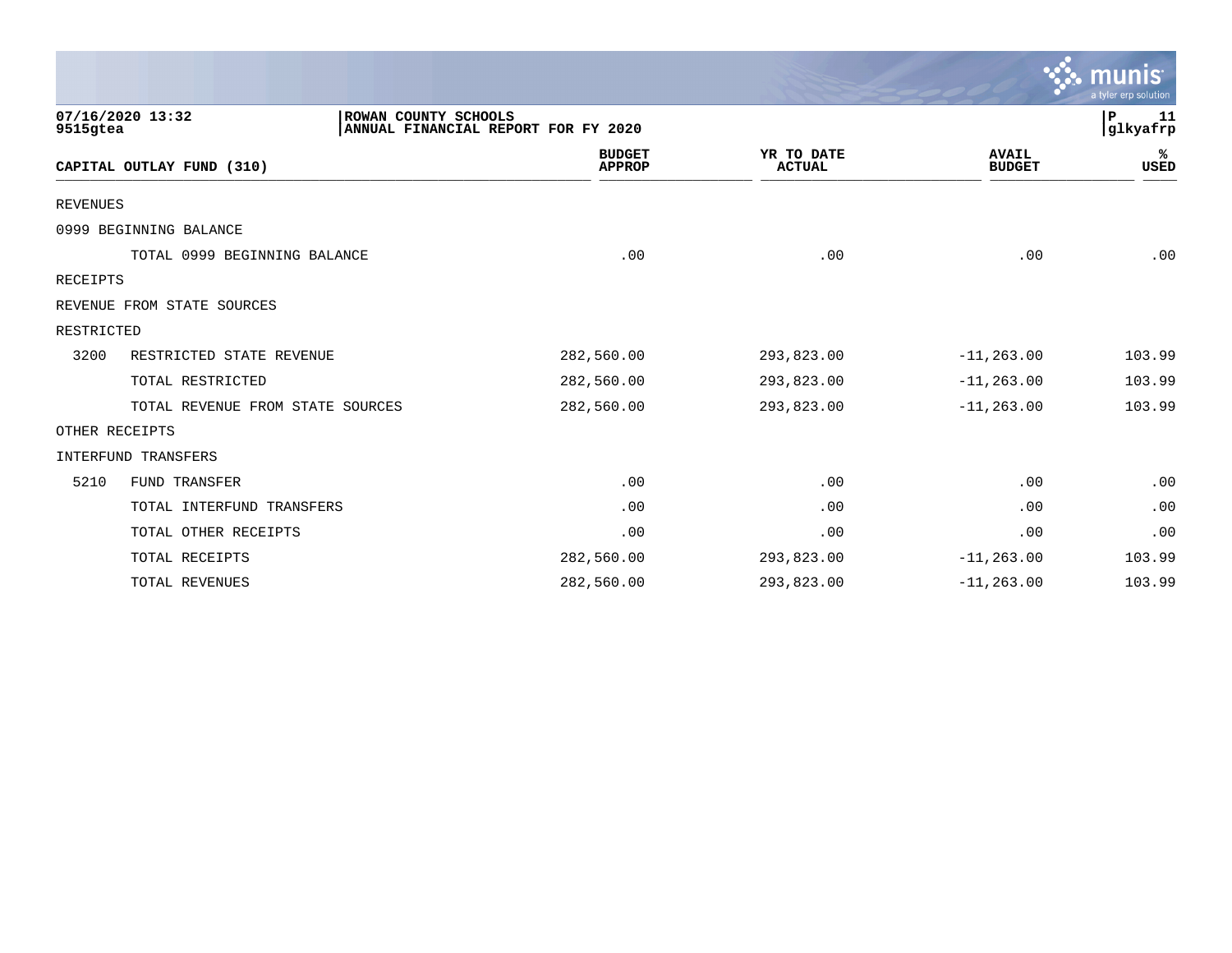|                                                                                                       |                                     |                             |                                | a tyler erp solution |
|-------------------------------------------------------------------------------------------------------|-------------------------------------|-----------------------------|--------------------------------|----------------------|
| 07/16/2020 13:32<br>ROWAN COUNTY SCHOOLS<br>9515gtea                                                  | ANNUAL FINANCIAL REPORT FOR FY 2020 |                             |                                | P<br>12<br>glkyafrp  |
| CAPITAL OUTLAY FUND (310)                                                                             | <b>BUDGET</b><br><b>APPROP</b>      | YR TO DATE<br><b>ACTUAL</b> | <b>AVAIL</b><br><b>BUDGET</b>  | ℁<br><b>USED</b>     |
| <b>EXPENDITURES</b>                                                                                   |                                     |                             |                                |                      |
| INSTRUCTION<br>1000                                                                                   |                                     |                             |                                |                      |
| EMPLOYEE BENEFITS<br>0200<br>0500<br>OTHER PURCHASED SERVICES                                         | .00<br>.00                          | .00<br>.00                  | .00<br>.00                     | .00<br>.00           |
| TOTAL 1000 INSTRUCTION                                                                                | .00                                 | .00                         | .00                            | .00                  |
| PLANT OPERATIONS & MAINTENANCE<br>2600                                                                |                                     |                             |                                |                      |
| 0500<br>OTHER PURCHASED SERVICES                                                                      | .00                                 | .00                         | .00                            | .00                  |
| TOTAL 2600 PLANT OPERATIONS & MAINTENANCE                                                             | .00                                 | .00                         | .00                            | .00                  |
| 2700<br>STUDENT TRANSPORTATION                                                                        |                                     |                             |                                |                      |
| 0200<br>EMPLOYEE BENEFITS                                                                             | .00                                 | .00                         | .00                            | .00                  |
| TOTAL 2700 STUDENT TRANSPORTATION                                                                     | .00                                 | .00                         | .00                            | .00                  |
| 4200<br>LAND IMPROVEMENTS                                                                             |                                     |                             |                                |                      |
| 0300<br>PURCHASED PROF AND TECH SERV                                                                  | .00                                 | .00                         | .00                            | .00                  |
| TOTAL 4200<br>LAND IMPROVEMENTS                                                                       | .00                                 | .00                         | .00                            | .00                  |
| DEBT SERVICE<br>5100                                                                                  |                                     |                             |                                |                      |
| 0300<br>PURCHASED PROF AND TECH SERV<br>0800<br>DEBT SERVICE AND MISCELLANEOUS<br>0840<br>CONTINGENCY | .00<br>86,118.36<br>196,441.64      | .00<br>.00<br>.00           | .00<br>86,118.36<br>196,441.64 | .00<br>.00<br>.00    |
| TOTAL 5100<br>DEBT SERVICE                                                                            | 282,560.00                          | .00                         | 282,560.00                     | .00                  |
| <b>FUND TRANSFERS</b><br>5200                                                                         |                                     |                             |                                |                      |
| 0900<br>OTHER ITEMS                                                                                   | .00                                 | 110,129.47                  | $-110, 129.47$                 | .00                  |
| TOTAL 5200<br>FUND TRANSFERS                                                                          | .00                                 | 110,129.47                  | $-110, 129.47$                 | .00                  |
| TOTAL EXPENDITURES                                                                                    | 282,560.00                          | 110,129.47                  | 172,430.53                     | 38.98                |
| TOTAL FOR CAPITAL OUTLAY FUND (310)                                                                   | .00                                 | 183,693.53                  | $-183,693.53$                  | .00                  |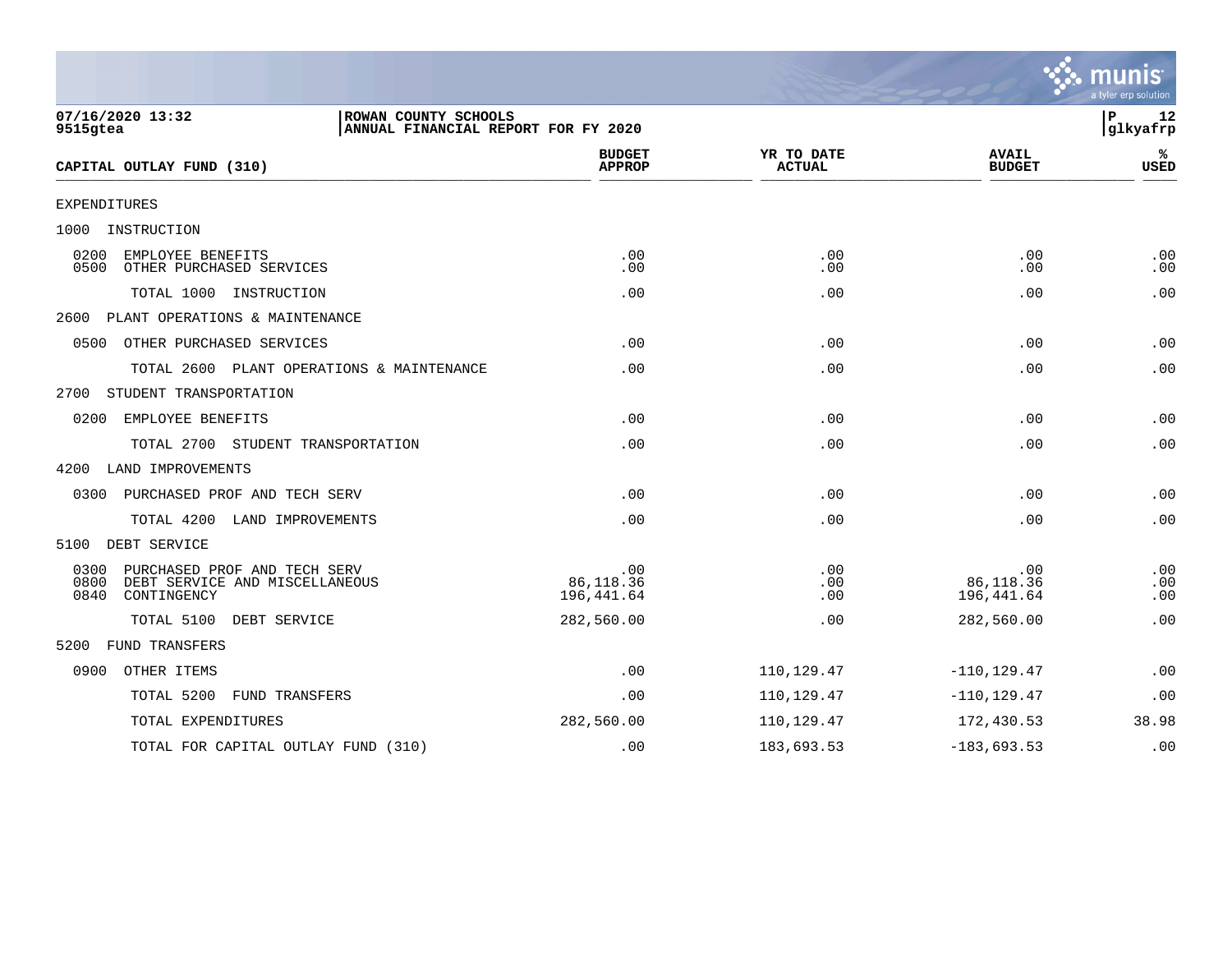|                                              |                                                                                                                                                     |                                                 |                                                 |                                                  | munis<br>a tyler erp solution             |
|----------------------------------------------|-----------------------------------------------------------------------------------------------------------------------------------------------------|-------------------------------------------------|-------------------------------------------------|--------------------------------------------------|-------------------------------------------|
| 9515gtea                                     | 07/16/2020 13:32<br>ROWAN COUNTY SCHOOLS                                                                                                            | ANNUAL FINANCIAL REPORT FOR FY 2020             |                                                 |                                                  | l P<br>13<br>glkyafrp                     |
|                                              | BUILDING FUND (5 CENT LEVY) (320)                                                                                                                   | <b>BUDGET</b><br><b>APPROP</b>                  | YR TO DATE<br><b>ACTUAL</b>                     | <b>AVAIL</b><br><b>BUDGET</b>                    | ℁<br><b>USED</b>                          |
| REVENUES                                     |                                                                                                                                                     |                                                 |                                                 |                                                  |                                           |
|                                              | 0999 BEGINNING BALANCE                                                                                                                              |                                                 |                                                 |                                                  |                                           |
|                                              | TOTAL 0999 BEGINNING BALANCE                                                                                                                        | 668,620.49                                      | .00                                             | 668,620.49                                       | .00                                       |
| <b>RECEIPTS</b>                              |                                                                                                                                                     |                                                 |                                                 |                                                  |                                           |
|                                              | REVENUE FROM LOCAL SOURCES                                                                                                                          |                                                 |                                                 |                                                  |                                           |
|                                              | AD VALOREM TAXES                                                                                                                                    |                                                 |                                                 |                                                  |                                           |
| 1111<br>1113<br>1115<br>1116<br>1117<br>1118 | GENERAL REAL PROPERTY TAX<br>PSC REAL PROPERTY TAX<br>DELINQUENT PROPERTY TAX<br>DISTILLED SPIRITS TAX<br>MOTOR VEHICLE TAX<br>UNMINED MINERALS TAX | 1,090,000.00<br>.00<br>.00<br>.00<br>.00<br>.00 | 1,190,896.00<br>.00<br>.00<br>.00<br>.00<br>.00 | $-100,896.00$<br>.00<br>.00<br>.00<br>.00<br>.00 | 109.26<br>.00<br>.00<br>.00<br>.00<br>.00 |
|                                              | TOTAL AD VALOREM TAXES                                                                                                                              | 1,090,000.00                                    | 1,190,896.00                                    | $-100,896.00$                                    | 109.26                                    |
|                                              | PENALTIES & INTEREST ON TAXES                                                                                                                       |                                                 |                                                 |                                                  |                                           |
| 1140                                         | PENALTIES & INTEREST ON TAXES                                                                                                                       | .00                                             | .00                                             | .00                                              | .00                                       |
|                                              | TOTAL PENALTIES & INTEREST ON TAXES                                                                                                                 | .00                                             | .00                                             | .00                                              | .00                                       |
| OTHER TAXES                                  |                                                                                                                                                     |                                                 |                                                 |                                                  |                                           |
| 1191<br>1192                                 | OMITTED PROPERTY TAX<br>EXCISE TAX                                                                                                                  | .00<br>.00                                      | .00<br>.00                                      | .00<br>.00                                       | .00<br>.00                                |
|                                              | TOTAL OTHER TAXES                                                                                                                                   | .00                                             | .00                                             | .00                                              | .00                                       |
|                                              | EARNINGS ON INVESTMENTS                                                                                                                             |                                                 |                                                 |                                                  |                                           |
| 1510                                         | INTEREST ON INVESTMENTS                                                                                                                             | .00                                             | .00                                             | .00                                              | .00                                       |
|                                              | TOTAL EARNINGS ON INVESTMENTS                                                                                                                       | .00                                             | .00                                             | .00                                              | .00                                       |
|                                              | TOTAL REVENUE FROM LOCAL SOURCES                                                                                                                    | 1,090,000.00                                    | 1,190,896.00                                    | $-100,896.00$                                    | 109.26                                    |
|                                              | REVENUE FROM STATE SOURCES                                                                                                                          |                                                 |                                                 |                                                  |                                           |
| RESTRICTED                                   |                                                                                                                                                     |                                                 |                                                 |                                                  |                                           |
| 3200                                         | RESTRICTED STATE REVENUE                                                                                                                            | 972,514.00                                      | 1,078,174.00                                    | $-105,660.00$                                    | 110.86                                    |
|                                              | TOTAL RESTRICTED                                                                                                                                    | 972,514.00                                      | 1,078,174.00                                    | $-105,660.00$                                    | 110.86                                    |
|                                              | TOTAL REVENUE FROM STATE SOURCES                                                                                                                    | 972,514.00                                      | 1,078,174.00                                    | $-105,660.00$                                    | 110.86                                    |

OTHER RECEIPTS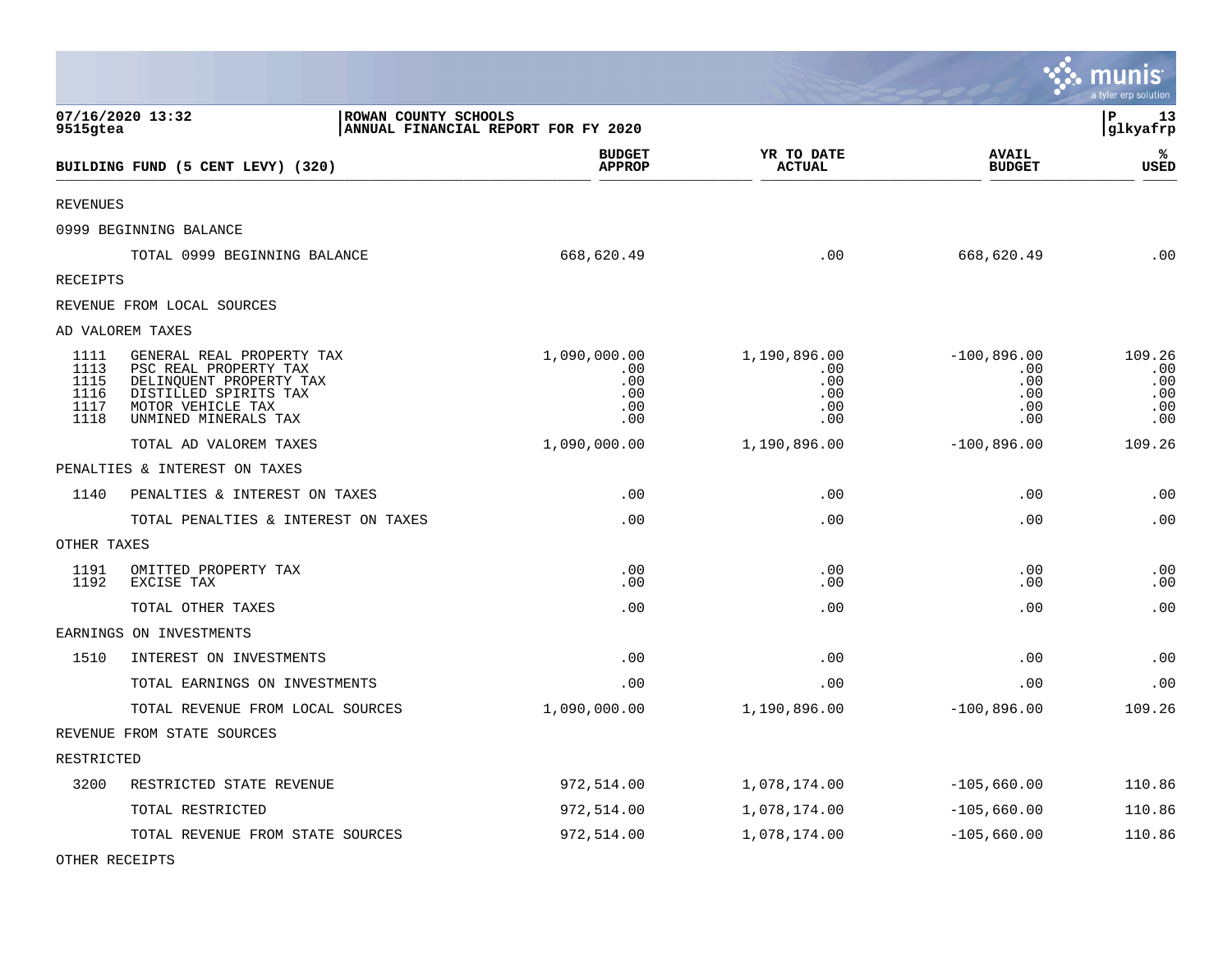

| 9515gtea                                     | 07/16/2020 13:32<br>ROWAN COUNTY SCHOOLS                                                                                                                          | ANNUAL FINANCIAL REPORT FOR FY 2020    |                                        |                                        | 14<br>l P<br> glkyafrp                 |
|----------------------------------------------|-------------------------------------------------------------------------------------------------------------------------------------------------------------------|----------------------------------------|----------------------------------------|----------------------------------------|----------------------------------------|
|                                              | BUILDING FUND (5 CENT LEVY) (320)                                                                                                                                 | <b>BUDGET</b><br><b>APPROP</b>         | YR TO DATE<br><b>ACTUAL</b>            | <b>AVAIL</b><br><b>BUDGET</b>          | %≽<br>USED                             |
|                                              | INTERFUND TRANSFERS                                                                                                                                               |                                        |                                        |                                        |                                        |
| 5210                                         | FUND TRANSFER                                                                                                                                                     | .00                                    | .00                                    | .00                                    | .00                                    |
|                                              | TOTAL INTERFUND TRANSFERS                                                                                                                                         | .00                                    | .00                                    | .00                                    | .00                                    |
|                                              | SALE OR COMP FOR LOSS OF ASSETS                                                                                                                                   |                                        |                                        |                                        |                                        |
| 5311<br>5312<br>5331<br>5332<br>5341<br>5342 | SALE OF LAND & IMPROVEMENTS<br>LOSS COMP - LAND & IMPROVEMNTS<br>SALE OF BUILDINGS<br>LOSS COMP - BUILDINGS<br>SALE OF EQUIPMENT ETC<br>LOSS COMP - EQUIPMENT ETC | .00<br>.00<br>.00<br>.00<br>.00<br>.00 | .00<br>.00<br>.00<br>.00<br>.00<br>.00 | .00<br>.00<br>.00<br>.00<br>.00<br>.00 | .00<br>.00<br>.00<br>.00<br>.00<br>.00 |
|                                              | TOTAL SALE OR COMP FOR LOSS OF ASSETS                                                                                                                             | .00                                    | .00                                    | .00                                    | .00                                    |
|                                              | TOTAL OTHER RECEIPTS                                                                                                                                              | .00                                    | .00                                    | .00                                    | .00                                    |
|                                              | TOTAL RECEIPTS                                                                                                                                                    | 2,062,514.00                           | 2,269,070.00                           | $-206,556.00$                          | 110.01                                 |
|                                              | TOTAL REVENUES                                                                                                                                                    | 2,731,134.49                           | 2,269,070.00                           | 462,064.49                             | 83.08                                  |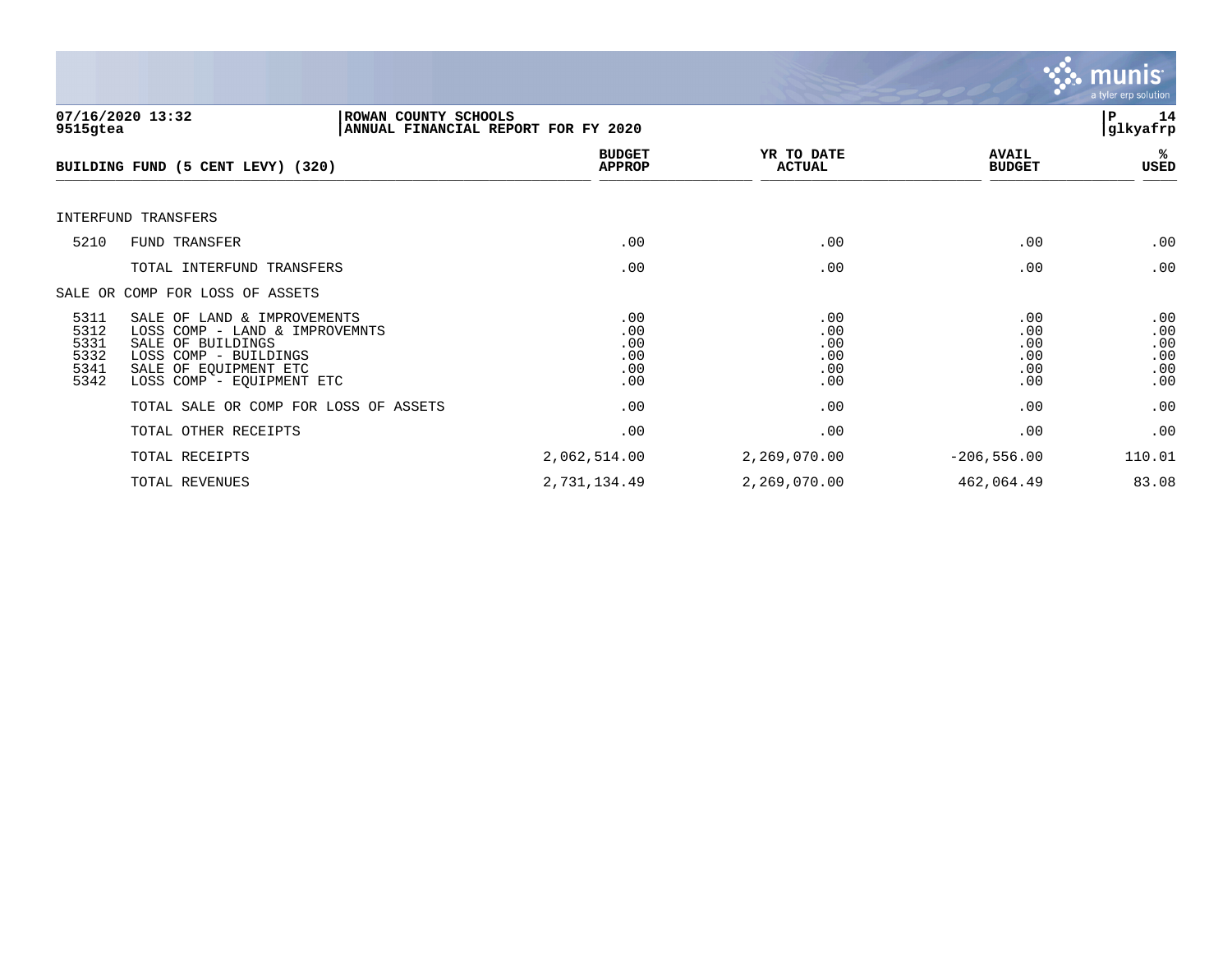|                                                      |                                     |                             |                               | <b>munis</b><br>a tyler erp solution |
|------------------------------------------------------|-------------------------------------|-----------------------------|-------------------------------|--------------------------------------|
| 07/16/2020 13:32<br>ROWAN COUNTY SCHOOLS<br>9515gtea | ANNUAL FINANCIAL REPORT FOR FY 2020 |                             |                               | 15<br>P<br>glkyafrp                  |
| BUILDING FUND (5 CENT LEVY) (320)                    | <b>BUDGET</b><br><b>APPROP</b>      | YR TO DATE<br><b>ACTUAL</b> | <b>AVAIL</b><br><b>BUDGET</b> | ℁<br><b>USED</b>                     |
| <b>EXPENDITURES</b>                                  |                                     |                             |                               |                                      |
| 4200<br>LAND IMPROVEMENTS                            |                                     |                             |                               |                                      |
| 0300<br>PURCHASED PROF AND TECH SERV                 | 301,467.93                          | .00                         | 301,467.93                    | .00                                  |
| TOTAL 4200<br>LAND IMPROVEMENTS                      | 301,467.93                          | .00                         | 301,467.93                    | .00                                  |
| DEBT SERVICE<br>5100                                 |                                     |                             |                               |                                      |
| 0800<br>DEBT SERVICE AND MISCELLANEOUS               | .00                                 | .00                         | .00                           | .00                                  |
| TOTAL 5100<br>DEBT SERVICE                           | .00                                 | .00                         | .00                           | .00                                  |
| 5200<br>FUND TRANSFERS                               |                                     |                             |                               |                                      |
| 0900<br>OTHER ITEMS                                  | 2,429,666.56                        | 2, 423, 114.33              | 6,552.23                      | 99.73                                |
| TOTAL 5200<br>FUND TRANSFERS                         | 2,429,666.56                        | 2, 423, 114.33              | 6,552.23                      | 99.73                                |
| TOTAL EXPENDITURES                                   | 2,731,134.49                        | 2, 423, 114.33              | 308,020.16                    | 88.72                                |
| TOTAL FOR BUILDING FUND (5 CENT LEVY)<br>(320)       | .00                                 | $-154,044.33$               | 154,044.33                    | .00                                  |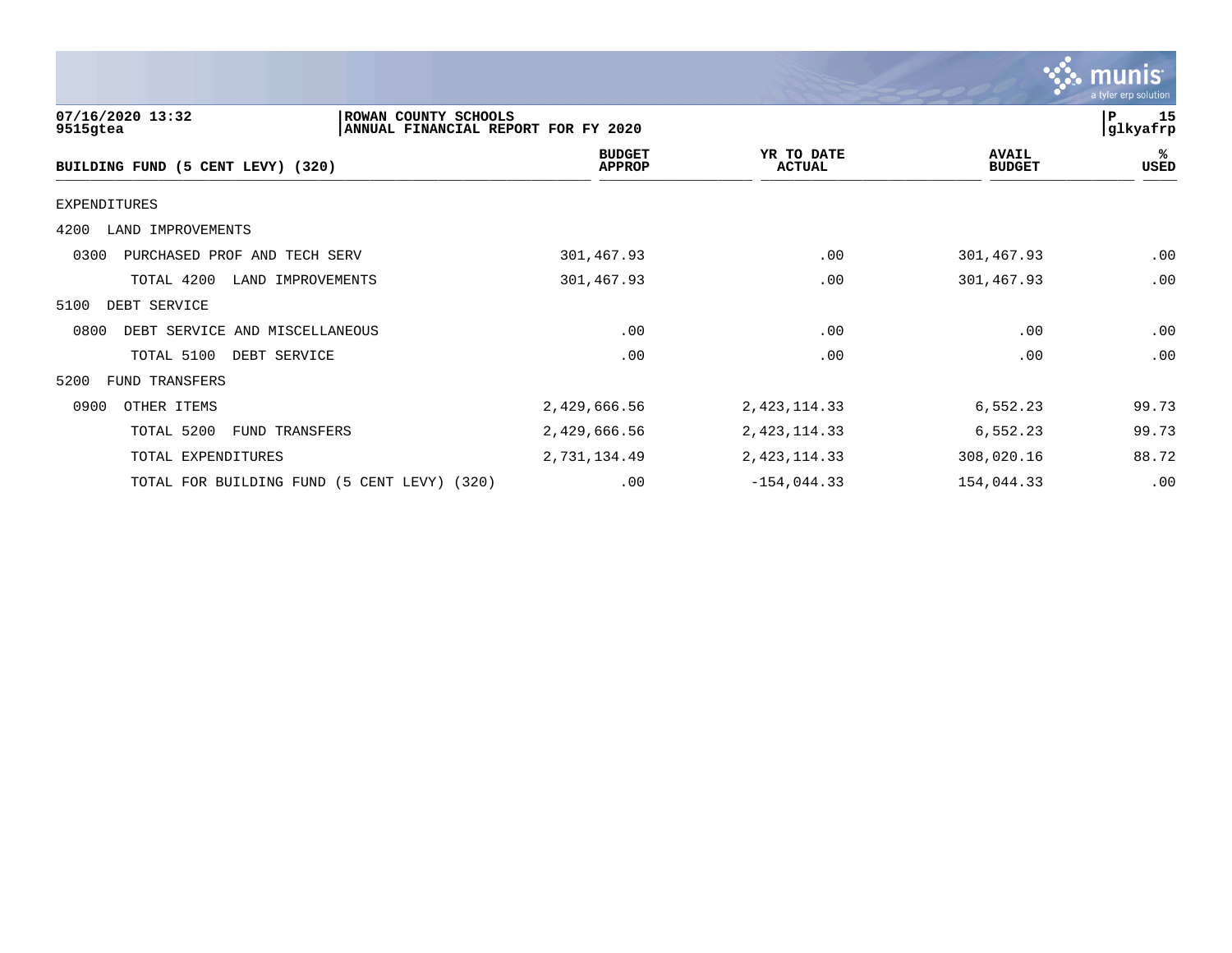|                                              |                                                                                                                                                     |                                        |                                        |                                        | munis<br>a tyler erp solution          |
|----------------------------------------------|-----------------------------------------------------------------------------------------------------------------------------------------------------|----------------------------------------|----------------------------------------|----------------------------------------|----------------------------------------|
| 9515gtea                                     | 07/16/2020 13:32<br>ROWAN COUNTY SCHOOLS<br>ANNUAL FINANCIAL REPORT FOR FY 2020                                                                     |                                        |                                        |                                        | P<br>16<br>glkyafrp                    |
|                                              | BUILDING FUND (>5 CENT LEVY) (330)                                                                                                                  | <b>BUDGET</b><br><b>APPROP</b>         | YR TO DATE<br><b>ACTUAL</b>            | <b>AVAIL</b><br><b>BUDGET</b>          | %<br><b>USED</b>                       |
| <b>REVENUES</b>                              |                                                                                                                                                     |                                        |                                        |                                        |                                        |
|                                              | 0999 BEGINNING BALANCE                                                                                                                              |                                        |                                        |                                        |                                        |
|                                              | TOTAL 0999 BEGINNING BALANCE                                                                                                                        | .00                                    | .00                                    | .00                                    | .00                                    |
| RECEIPTS                                     |                                                                                                                                                     |                                        |                                        |                                        |                                        |
|                                              | REVENUE FROM LOCAL SOURCES                                                                                                                          |                                        |                                        |                                        |                                        |
|                                              | AD VALOREM TAXES                                                                                                                                    |                                        |                                        |                                        |                                        |
| 1111<br>1113<br>1115<br>1116<br>1117<br>1118 | GENERAL REAL PROPERTY TAX<br>PSC REAL PROPERTY TAX<br>DELINQUENT PROPERTY TAX<br>DISTILLED SPIRITS TAX<br>MOTOR VEHICLE TAX<br>UNMINED MINERALS TAX | .00<br>.00<br>.00<br>.00<br>.00<br>.00 | .00<br>.00<br>.00<br>.00<br>.00<br>.00 | .00<br>.00<br>.00<br>.00<br>.00<br>.00 | .00<br>.00<br>.00<br>.00<br>.00<br>.00 |
|                                              | TOTAL AD VALOREM TAXES                                                                                                                              | .00                                    | .00                                    | .00                                    | .00                                    |
|                                              | PENALTIES & INTEREST ON TAXES                                                                                                                       |                                        |                                        |                                        |                                        |
| 1140                                         | PENALTIES & INTEREST ON TAXES                                                                                                                       | .00                                    | .00                                    | .00                                    | .00                                    |
|                                              | TOTAL PENALTIES & INTEREST ON TAXES                                                                                                                 | .00                                    | .00                                    | .00                                    | .00                                    |
| OTHER TAXES                                  |                                                                                                                                                     |                                        |                                        |                                        |                                        |
| 1191<br>1192                                 | OMITTED PROPERTY TAX<br>EXCISE TAX                                                                                                                  | .00<br>.00                             | .00<br>.00                             | .00<br>.00                             | .00<br>.00                             |
|                                              | TOTAL OTHER TAXES                                                                                                                                   | .00                                    | .00                                    | .00                                    | .00                                    |
|                                              | EARNINGS ON INVESTMENTS                                                                                                                             |                                        |                                        |                                        |                                        |
| 1510                                         | INTEREST ON INVESTMENTS                                                                                                                             | .00                                    | .00                                    | .00                                    | .00                                    |
|                                              | TOTAL EARNINGS ON INVESTMENTS                                                                                                                       | .00                                    | .00                                    | .00                                    | .00                                    |
|                                              | TOTAL REVENUE FROM LOCAL SOURCES                                                                                                                    | .00                                    | .00                                    | .00                                    | .00                                    |
|                                              | REVENUE FROM STATE SOURCES                                                                                                                          |                                        |                                        |                                        |                                        |
| RESTRICTED                                   |                                                                                                                                                     |                                        |                                        |                                        |                                        |
| 3200                                         | RESTRICTED STATE REVENUE                                                                                                                            | .00                                    | .00                                    | .00                                    | .00                                    |
|                                              | TOTAL RESTRICTED                                                                                                                                    | .00                                    | .00                                    | .00                                    | .00                                    |
|                                              | TOTAL REVENUE FROM STATE SOURCES                                                                                                                    | .00                                    | .00                                    | .00                                    | .00                                    |

OTHER RECEIPTS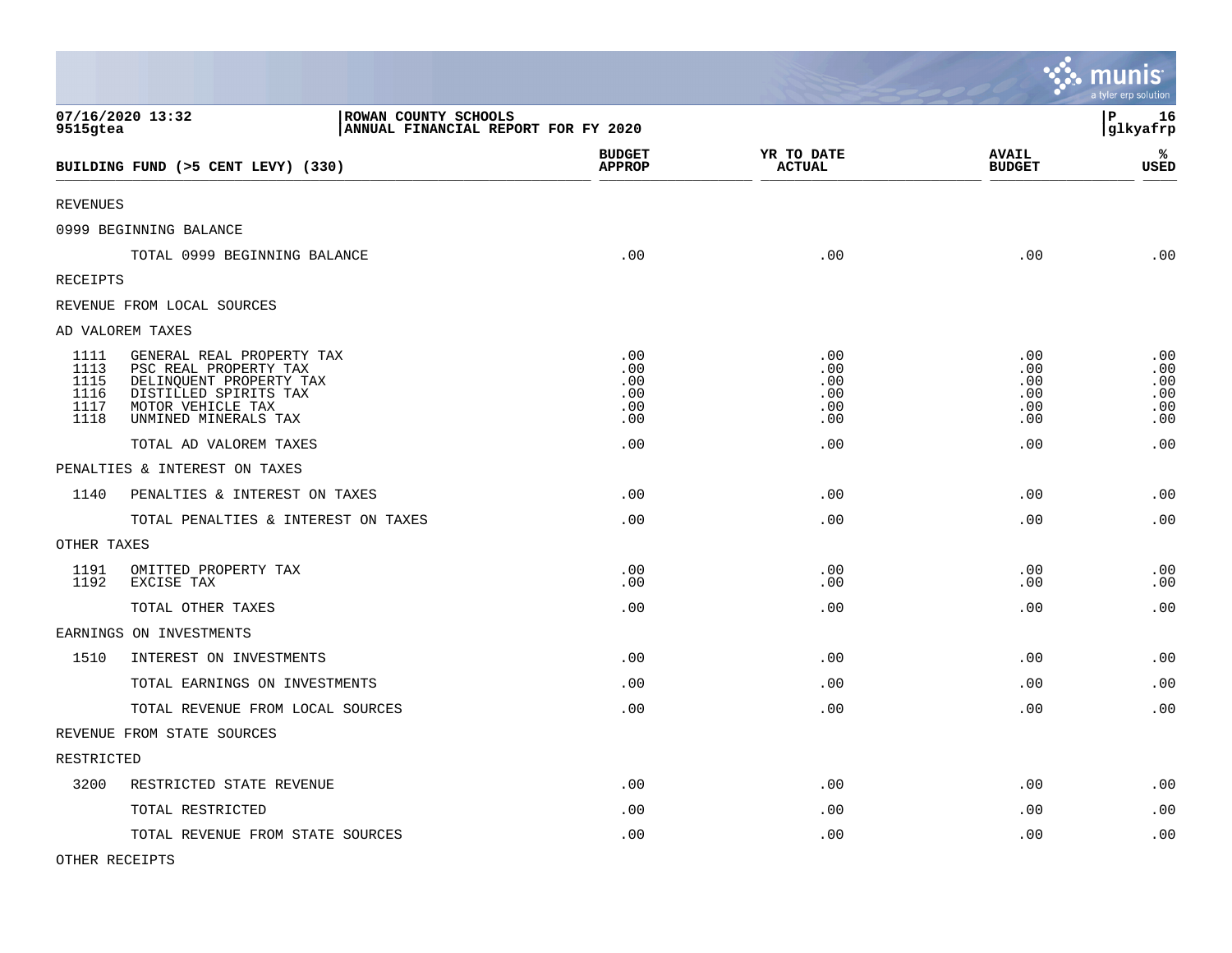

| 9515gtea                                     | 07/16/2020 13:32<br>ROWAN COUNTY SCHOOLS<br>ANNUAL FINANCIAL REPORT FOR FY 2020                                                                                   |                                        |                                        |                                        | 17<br>P<br>glkyafrp                    |
|----------------------------------------------|-------------------------------------------------------------------------------------------------------------------------------------------------------------------|----------------------------------------|----------------------------------------|----------------------------------------|----------------------------------------|
|                                              | BUILDING FUND (>5 CENT LEVY) (330)                                                                                                                                | <b>BUDGET</b><br><b>APPROP</b>         | YR TO DATE<br><b>ACTUAL</b>            | <b>AVAIL</b><br><b>BUDGET</b>          | %ะ<br>USED                             |
|                                              | INTERFUND TRANSFERS                                                                                                                                               |                                        |                                        |                                        |                                        |
| 5210                                         | <b>FUND TRANSFER</b>                                                                                                                                              | .00                                    | .00                                    | .00                                    | .00                                    |
|                                              | TOTAL INTERFUND TRANSFERS                                                                                                                                         | .00                                    | .00                                    | .00                                    | .00                                    |
|                                              | SALE OR COMP FOR LOSS OF ASSETS                                                                                                                                   |                                        |                                        |                                        |                                        |
| 5311<br>5312<br>5331<br>5332<br>5341<br>5342 | SALE OF LAND & IMPROVEMENTS<br>LOSS COMP - LAND & IMPROVEMNTS<br>SALE OF BUILDINGS<br>LOSS COMP - BUILDINGS<br>SALE OF EQUIPMENT ETC<br>LOSS COMP - EQUIPMENT ETC | .00<br>.00<br>.00<br>.00<br>.00<br>.00 | .00<br>.00<br>.00<br>.00<br>.00<br>.00 | .00<br>.00<br>.00<br>.00<br>.00<br>.00 | .00<br>.00<br>.00<br>.00<br>.00<br>.00 |
|                                              | TOTAL SALE OR COMP FOR LOSS OF ASSETS                                                                                                                             | .00                                    | .00                                    | .00                                    | .00                                    |
|                                              | TOTAL OTHER RECEIPTS                                                                                                                                              | .00                                    | .00                                    | .00                                    | .00                                    |
|                                              | TOTAL RECEIPTS                                                                                                                                                    | .00                                    | .00                                    | .00                                    | .00                                    |
|                                              | TOTAL REVENUES                                                                                                                                                    | .00                                    | .00                                    | .00                                    | .00                                    |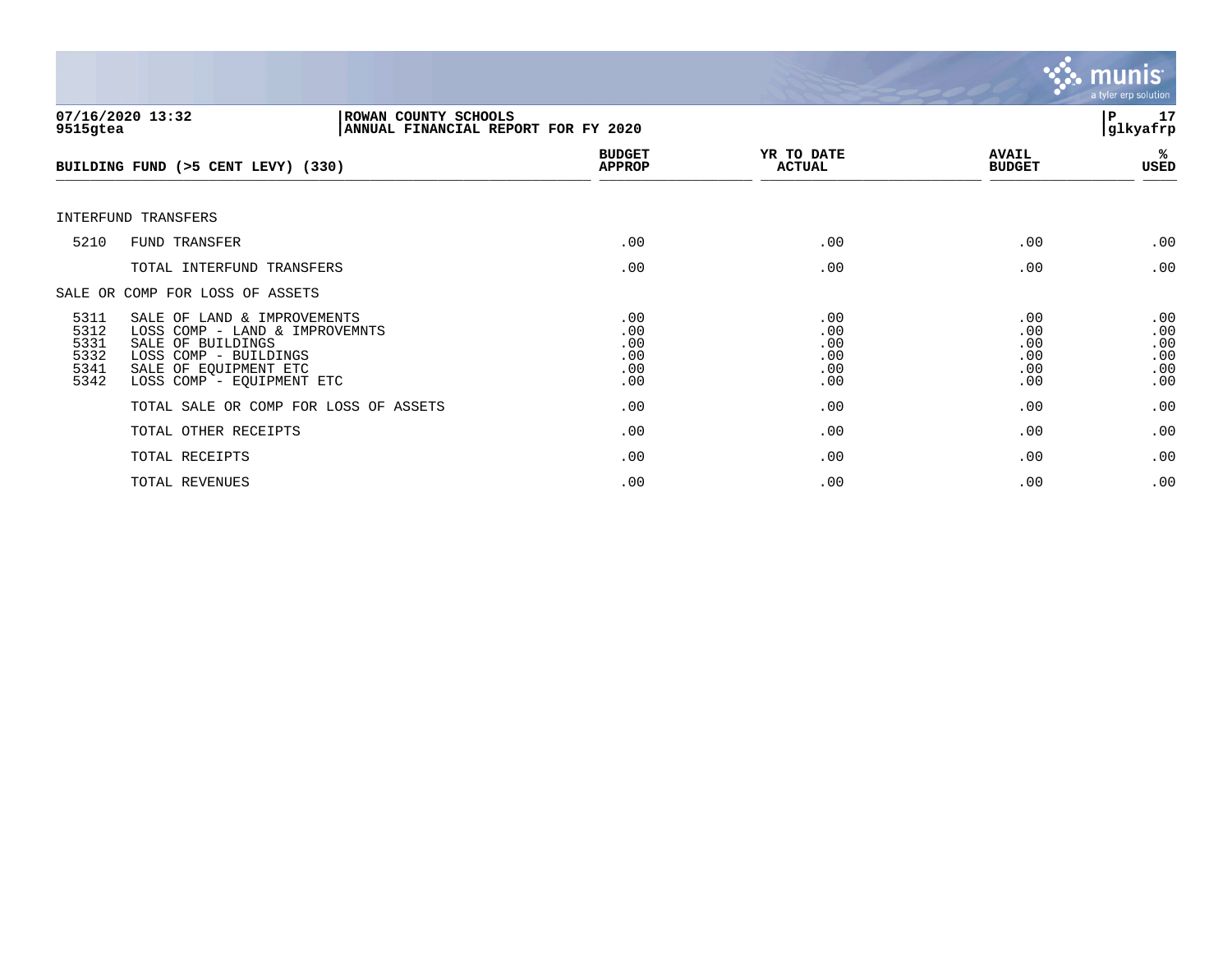

| 07/16/2020 13:32<br>9515gtea        | ROWAN COUNTY SCHOOLS<br>ANNUAL FINANCIAL REPORT FOR FY 2020 |                                |                             |                               | 18<br>P<br> glkyafrp |
|-------------------------------------|-------------------------------------------------------------|--------------------------------|-----------------------------|-------------------------------|----------------------|
| BUILDING FUND (>5 CENT LEVY) (330)  |                                                             | <b>BUDGET</b><br><b>APPROP</b> | YR TO DATE<br><b>ACTUAL</b> | <b>AVAIL</b><br><b>BUDGET</b> | %ะ<br><b>USED</b>    |
| EXPENDITURES                        |                                                             |                                |                             |                               |                      |
| STUDENT SUPPORT SERVICES<br>2100    |                                                             |                                |                             |                               |                      |
| PURCHASED PROPERTY SERVICES<br>0400 |                                                             | .00                            | .00                         | .00                           | .00                  |
| TOTAL 2100                          | STUDENT SUPPORT SERVICES                                    | .00                            | .00                         | .00                           | .00                  |
| TOTAL EXPENDITURES                  |                                                             | .00                            | .00                         | .00                           | .00                  |
|                                     | TOTAL FOR BUILDING FUND (>5 CENT LEVY (330)                 | .00                            | .00                         | .00                           | .00                  |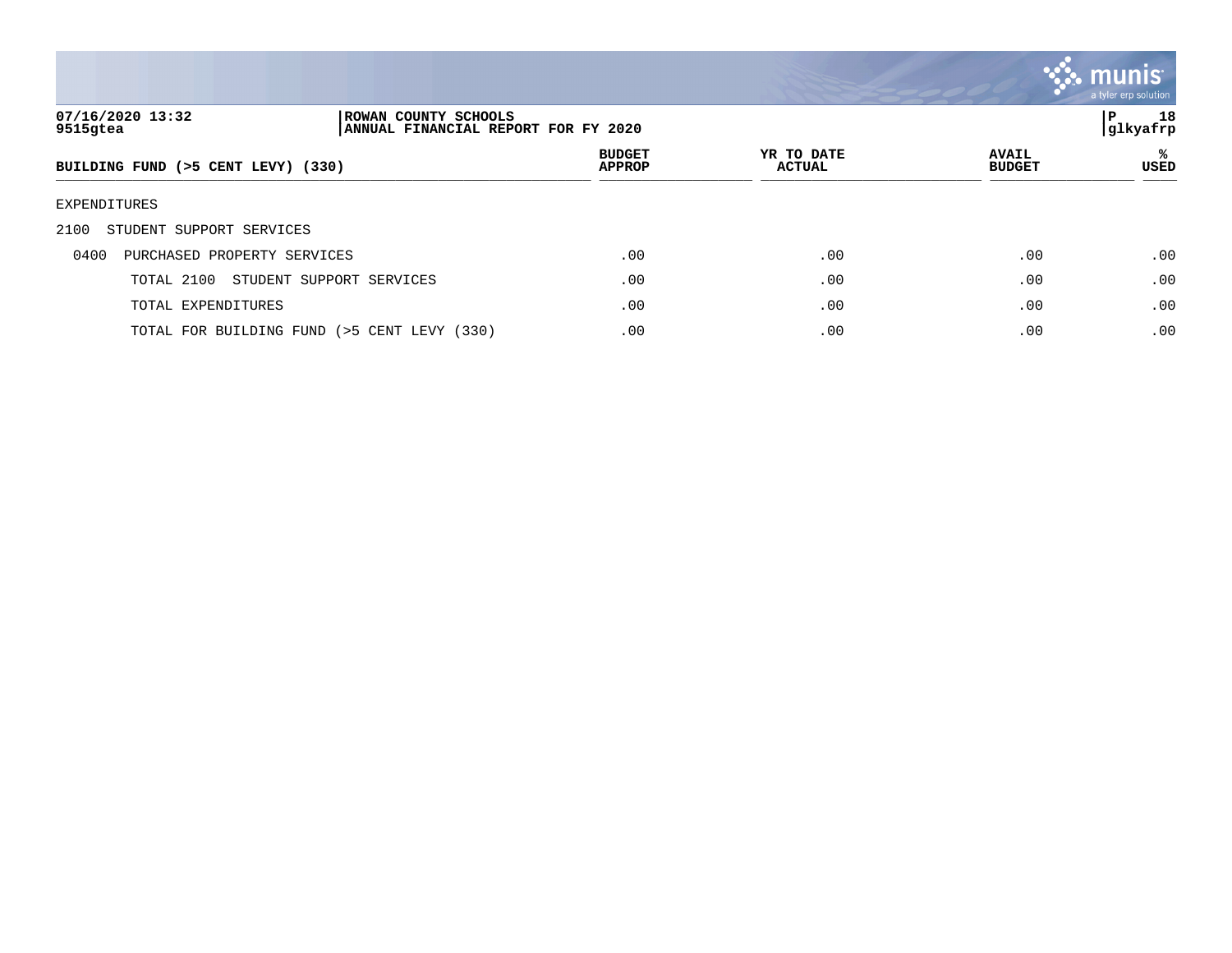|                      |                                                                                 |                                |                             |                               | $\ddotsc$ munis<br>a tyler erp solution |
|----------------------|---------------------------------------------------------------------------------|--------------------------------|-----------------------------|-------------------------------|-----------------------------------------|
| 9515gtea             | 07/16/2020 13:32<br>ROWAN COUNTY SCHOOLS<br>ANNUAL FINANCIAL REPORT FOR FY 2020 |                                |                             |                               | ΙP<br>19<br>glkyafrp                    |
|                      | CONSTRUCTION FUND (360)                                                         | <b>BUDGET</b><br><b>APPROP</b> | YR TO DATE<br><b>ACTUAL</b> | <b>AVAIL</b><br><b>BUDGET</b> | ℁<br><b>USED</b>                        |
| <b>REVENUES</b>      |                                                                                 |                                |                             |                               |                                         |
|                      | 0999 BEGINNING BALANCE                                                          |                                |                             |                               |                                         |
|                      | TOTAL 0999 BEGINNING BALANCE                                                    | .00                            | .00                         | .00                           | .00                                     |
| RECEIPTS             |                                                                                 |                                |                             |                               |                                         |
|                      | REVENUE FROM LOCAL SOURCES                                                      |                                |                             |                               |                                         |
|                      | EARNINGS ON INVESTMENTS                                                         |                                |                             |                               |                                         |
| 1510                 | INTEREST ON INVESTMENTS                                                         | .00                            | .00                         | .00                           | .00                                     |
|                      | TOTAL EARNINGS ON INVESTMENTS                                                   | .00                            | .00                         | .00                           | .00                                     |
|                      | OTHER REVENUE FROM LOCAL SOURCES                                                |                                |                             |                               |                                         |
| 1920<br>1990         | CONTRIBUTIONS/DONATIONS<br>MISCELLANEOUS REVENUE                                | .00<br>.00                     | .00<br>.00                  | .00<br>.00                    | .00<br>.00                              |
|                      | TOTAL OTHER REVENUE FROM LOCAL SOURCES                                          | .00                            | .00                         | .00                           | .00                                     |
|                      | TOTAL REVENUE FROM LOCAL SOURCES                                                | .00                            | .00                         | .00                           | .00                                     |
|                      | REVENUE FROM STATE SOURCES                                                      |                                |                             |                               |                                         |
| RESTRICTED           |                                                                                 |                                |                             |                               |                                         |
| 3200                 | RESTRICTED STATE REVENUE                                                        | .00                            | .00                         | .00                           | .00                                     |
|                      | TOTAL RESTRICTED                                                                | .00                            | .00                         | .00                           | .00                                     |
|                      | TOTAL REVENUE FROM STATE SOURCES                                                | .00                            | .00                         | .00                           | .00                                     |
| OTHER RECEIPTS       |                                                                                 |                                |                             |                               |                                         |
| <b>BOND ISSUANCE</b> |                                                                                 |                                |                             |                               |                                         |
| 5110                 | BOND PRINCIPAL PROCEEDS                                                         | 5,000,000.00                   | 6, 229, 249.57              | $-1, 229, 249.57$             | 124.58                                  |
|                      | TOTAL BOND ISSUANCE                                                             | 5,000,000.00                   | 6,229,249.57                | $-1, 229, 249.57$             | 124.58                                  |
|                      | INTERFUND TRANSFERS                                                             |                                |                             |                               |                                         |
| 5210                 | FUND TRANSFER                                                                   | .00                            | .00                         | .00                           | .00                                     |
|                      | TOTAL INTERFUND TRANSFERS                                                       | .00                            | .00                         | .00                           | .00                                     |
|                      | SALE OR COMP FOR LOSS OF ASSETS                                                 |                                |                             |                               |                                         |
| 5311                 | SALE OF LAND & IMPROVEMENTS                                                     | .00                            | .00                         | .00                           | .00                                     |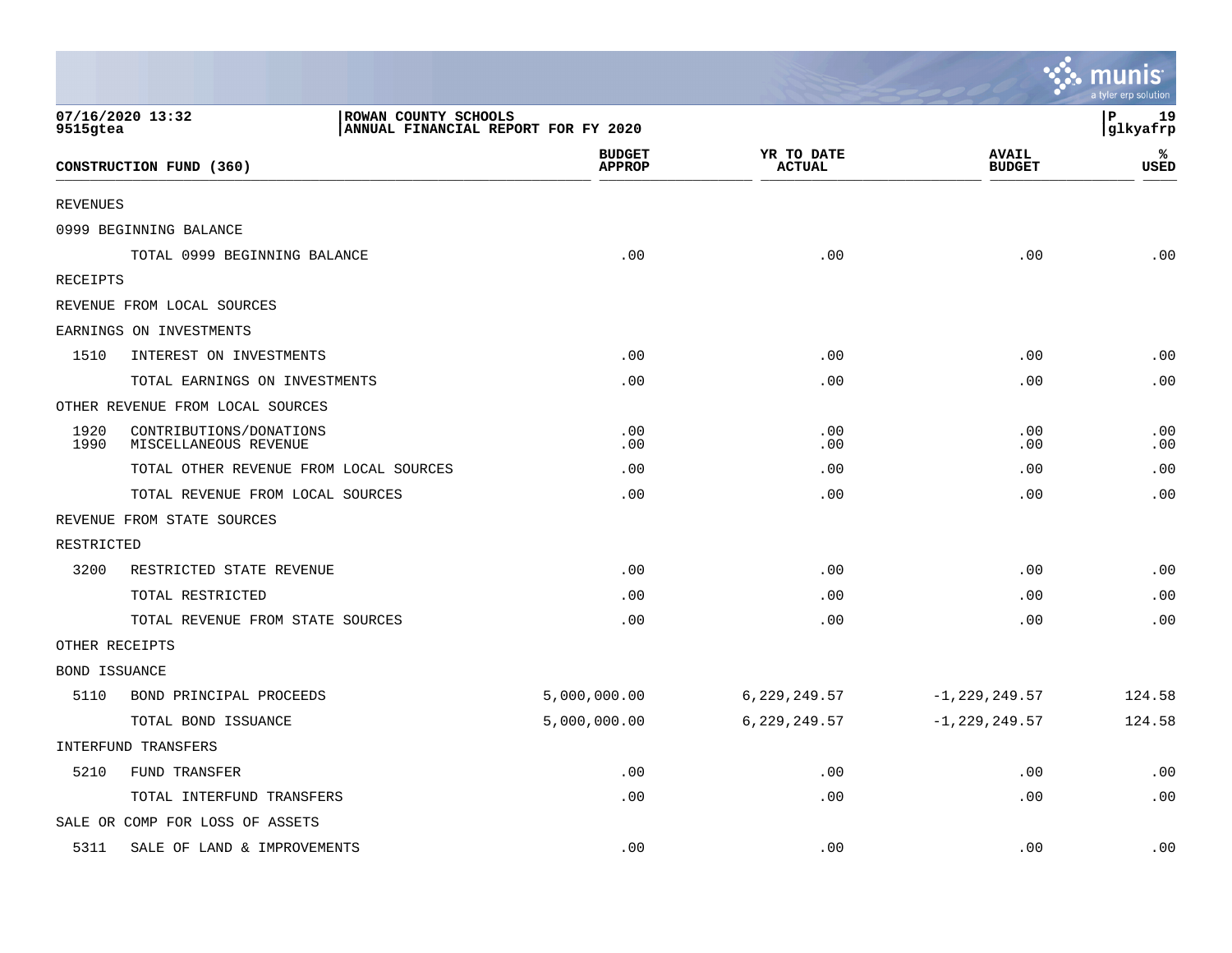

| 07/16/2020 13:32<br>ROWAN COUNTY SCHOOLS<br>ANNUAL FINANCIAL REPORT FOR FY 2020<br>9515gtea |  |                                |                      | -20<br>P<br>glkyafrp          |                  |
|---------------------------------------------------------------------------------------------|--|--------------------------------|----------------------|-------------------------------|------------------|
| CONSTRUCTION FUND (360)                                                                     |  | <b>BUDGET</b><br><b>APPROP</b> | YR TO DATE<br>ACTUAL | <b>AVAIL</b><br><b>BUDGET</b> | ℁<br><b>USED</b> |
| TOTAL SALE OR COMP FOR LOSS OF ASSETS                                                       |  | .00                            | .00                  | .00                           | .00              |
| TOTAL OTHER RECEIPTS                                                                        |  | 5,000,000.00                   | 6,229,249.57         | $-1, 229, 249.57$             | 124.58           |
| TOTAL RECEIPTS                                                                              |  | 5,000,000.00                   | 6,229,249.57         | $-1, 229, 249.57$             | 124.58           |
| TOTAL REVENUES                                                                              |  | 5,000,000.00                   | 6,229,249.57         | $-1, 229, 249.57$             | 124.58           |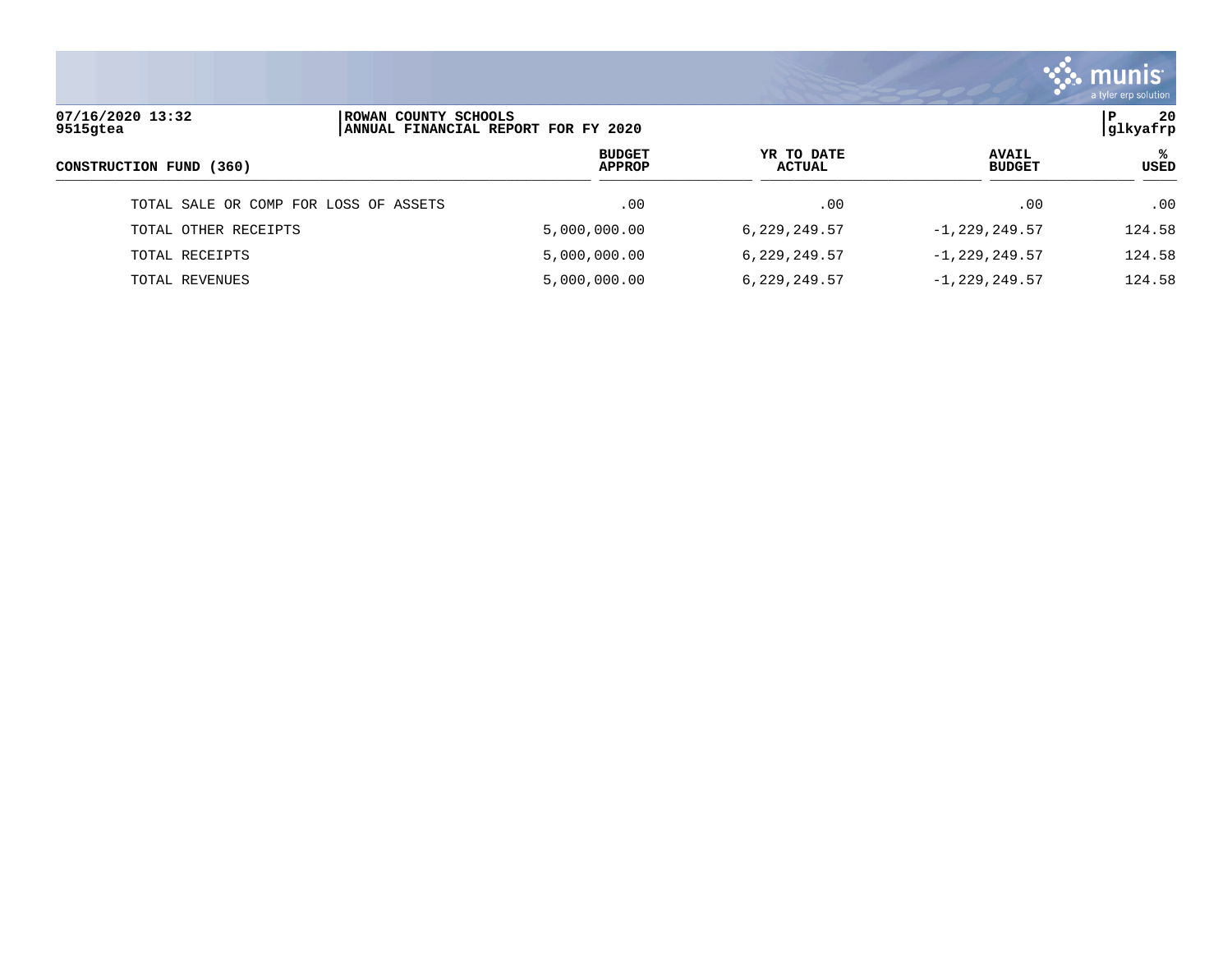

| 9515gtea                                             | 07/16/2020 13:32                                                                                                                                           | ROWAN COUNTY SCHOOLS<br>ANNUAL FINANCIAL REPORT FOR FY 2020 |                                                        |                                                               |                                                                               | ${\bf P}$<br>21<br>glkyafrp                   |
|------------------------------------------------------|------------------------------------------------------------------------------------------------------------------------------------------------------------|-------------------------------------------------------------|--------------------------------------------------------|---------------------------------------------------------------|-------------------------------------------------------------------------------|-----------------------------------------------|
|                                                      | CONSTRUCTION FUND (360)                                                                                                                                    |                                                             | <b>BUDGET</b><br><b>APPROP</b>                         | YR TO DATE<br><b>ACTUAL</b>                                   | <b>AVAIL</b><br><b>BUDGET</b>                                                 | ℁<br><b>USED</b>                              |
| <b>EXPENDITURES</b>                                  |                                                                                                                                                            |                                                             |                                                        |                                                               |                                                                               |                                               |
| 4500                                                 | BUILDING ACQUISTIONS & CONSTRUCTION                                                                                                                        |                                                             |                                                        |                                                               |                                                                               |                                               |
| 0300<br>0400<br>0600<br>0700<br>0800<br>0840<br>0900 | PURCHASED PROF AND TECH SERV<br>PURCHASED PROPERTY SERVICES<br><b>SUPPLIES</b><br>PROPERTY<br>DEBT SERVICE AND MISCELLANEOUS<br>CONTINGENCY<br>OTHER ITEMS |                                                             | .00<br>.00<br>.00<br>5,000,000.00<br>.00<br>.00<br>.00 | 304,911.93<br>3,835,435.26<br>.00<br>.00<br>.00<br>.00<br>.00 | $-304, 911.93$<br>$-3,835,435.26$<br>.00<br>5,000,000.00<br>.00<br>.00<br>.00 | .00<br>.00<br>.00<br>.00<br>.00<br>.00<br>.00 |
|                                                      | TOTAL 4500                                                                                                                                                 | BUILDING ACQUISTIONS & CONSTRUCTION                         | 5,000,000.00                                           | 4, 140, 347. 19                                               | 859,652.81                                                                    | 82.81                                         |
| 4600                                                 | SITE IMPROVEMENT                                                                                                                                           |                                                             |                                                        |                                                               |                                                                               |                                               |
| 0300<br>0400                                         | PURCHASED PROF AND TECH SERV<br>PURCHASED PROPERTY SERVICES                                                                                                |                                                             | .00<br>.00                                             | .00<br>.00                                                    | .00<br>.00                                                                    | .00<br>.00                                    |
|                                                      | TOTAL 4600<br>SITE IMPROVEMENT                                                                                                                             |                                                             | .00                                                    | .00                                                           | .00                                                                           | .00                                           |
| 5200                                                 | FUND TRANSFERS                                                                                                                                             |                                                             |                                                        |                                                               |                                                                               |                                               |
| 0900                                                 | OTHER ITEMS                                                                                                                                                |                                                             | .00                                                    | .00                                                           | .00                                                                           | .00                                           |
|                                                      | TOTAL 5200<br>FUND TRANSFERS                                                                                                                               |                                                             | .00                                                    | .00                                                           | .00                                                                           | .00                                           |
|                                                      | TOTAL EXPENDITURES                                                                                                                                         |                                                             | 5,000,000.00                                           | 4, 140, 347. 19                                               | 859,652.81                                                                    | 82.81                                         |
|                                                      | TOTAL FOR CONSTRUCTION FUND (360)                                                                                                                          |                                                             | .00                                                    | 2,088,902.38                                                  | $-2,088,902.38$                                                               | .00                                           |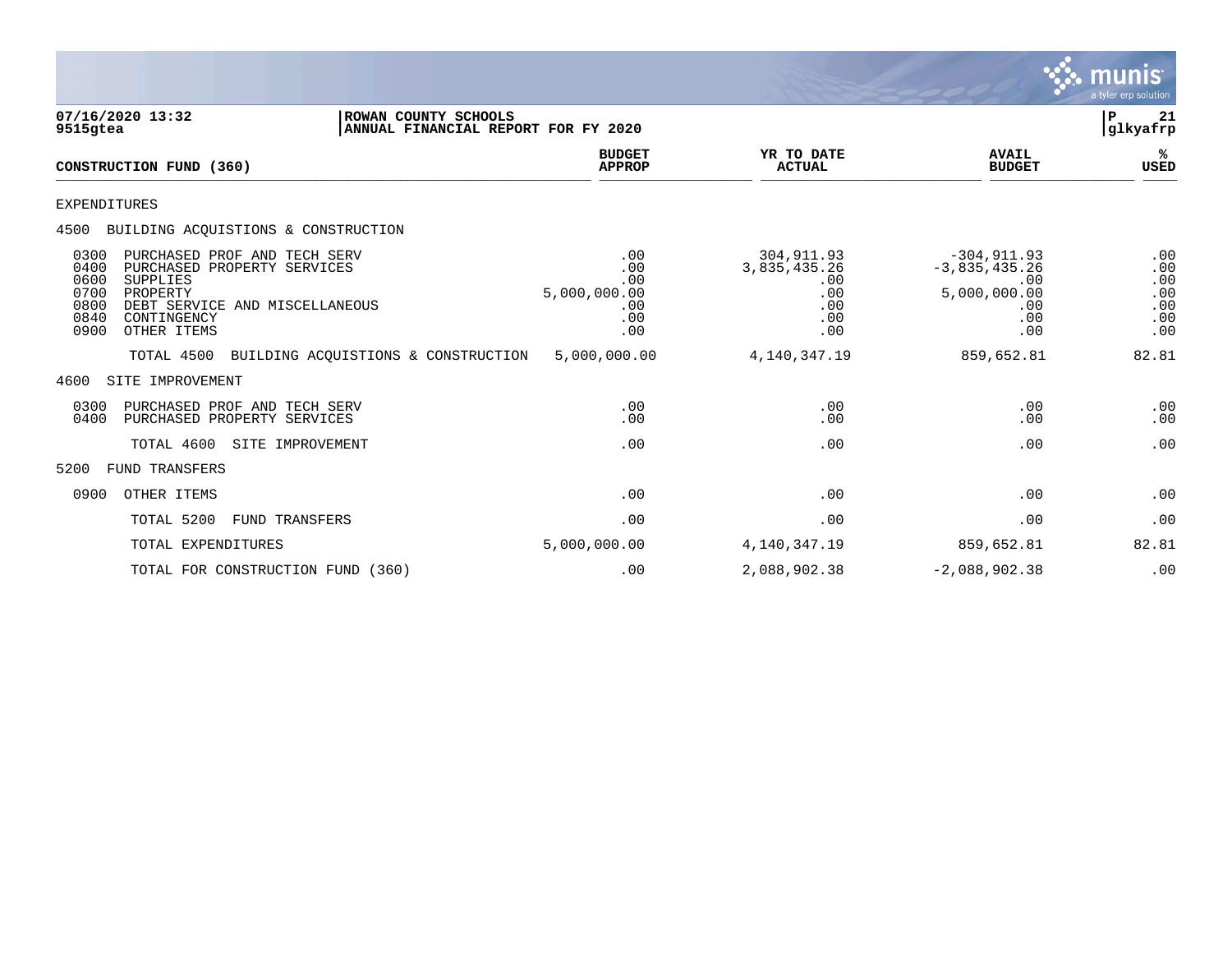|                 |                                                  |                                     |                             |                               | <b>RA munis</b><br>a tyler erp solution |
|-----------------|--------------------------------------------------|-------------------------------------|-----------------------------|-------------------------------|-----------------------------------------|
| 9515gtea        | 07/16/2020 13:32<br>ROWAN COUNTY SCHOOLS         | ANNUAL FINANCIAL REPORT FOR FY 2020 |                             |                               | l P<br>22<br>glkyafrp                   |
|                 | DEBT SERVICE FUND (400)                          | <b>BUDGET</b><br><b>APPROP</b>      | YR TO DATE<br><b>ACTUAL</b> | <b>AVAIL</b><br><b>BUDGET</b> | ℁<br>USED                               |
| <b>REVENUES</b> |                                                  |                                     |                             |                               |                                         |
|                 | 0999 BEGINNING BALANCE                           |                                     |                             |                               |                                         |
|                 | TOTAL 0999 BEGINNING BALANCE                     | 5.92                                | .00                         | 5.92                          | .00                                     |
| RECEIPTS        |                                                  |                                     |                             |                               |                                         |
|                 | REVENUE FROM LOCAL SOURCES                       |                                     |                             |                               |                                         |
|                 | EARNINGS ON INVESTMENTS                          |                                     |                             |                               |                                         |
| 1510            | INTEREST ON INVESTMENTS                          | .00                                 | .00                         | .00                           | .00                                     |
|                 | TOTAL EARNINGS ON INVESTMENTS                    | .00                                 | .00                         | .00                           | .00                                     |
|                 | TOTAL REVENUE FROM LOCAL SOURCES                 | .00                                 | .00                         | .00                           | .00                                     |
|                 | REVENUE FROM STATE SOURCES                       |                                     |                             |                               |                                         |
|                 | REVENUE FOR ON BEHALF PAYMENTS                   |                                     |                             |                               |                                         |
| 3900            | REVENUE FOR ON BEHALF PAYMENTS                   | .00                                 | 557,941.34                  | $-557, 941.34$                | .00                                     |
|                 | TOTAL REVENUE FOR ON BEHALF PAYMENTS             | .00                                 | 557,941.34                  | $-557, 941.34$                | .00                                     |
|                 | TOTAL REVENUE FROM STATE SOURCES                 | .00                                 | 557,941.34                  | $-557, 941.34$                | .00                                     |
| OTHER RECEIPTS  |                                                  |                                     |                             |                               |                                         |
| BOND ISSUANCE   |                                                  |                                     |                             |                               |                                         |
| 5110<br>5120    | BOND PRINCIPAL PROCEEDS<br>BOND PREMIUM PROCEEDS | .00<br>.00                          | .00<br>.00                  | .00<br>.00                    | .00<br>.00                              |
|                 | TOTAL BOND ISSUANCE                              | .00                                 | .00                         | .00                           | .00                                     |
|                 | INTERFUND TRANSFERS                              |                                     |                             |                               |                                         |
| 5210            | FUND TRANSFER                                    | 2,429,666.56                        | 2,533,243.80                | $-103, 577.24$                | 104.26                                  |
|                 | TOTAL INTERFUND TRANSFERS                        | 2,429,666.56                        | 2,533,243.80                | $-103, 577.24$                | 104.26                                  |
|                 | TOTAL OTHER RECEIPTS                             | 2,429,666.56                        | 2,533,243.80                | $-103,577.24$                 | 104.26                                  |
|                 | TOTAL RECEIPTS                                   | 2,429,666.56                        | 3,091,185.14                | $-661, 518.58$                | 127.23                                  |
|                 | TOTAL REVENUES                                   | 2,429,672.48                        | 3,091,185.14                | $-661, 512.66$                | 127.23                                  |

the contract of the contract of the contract of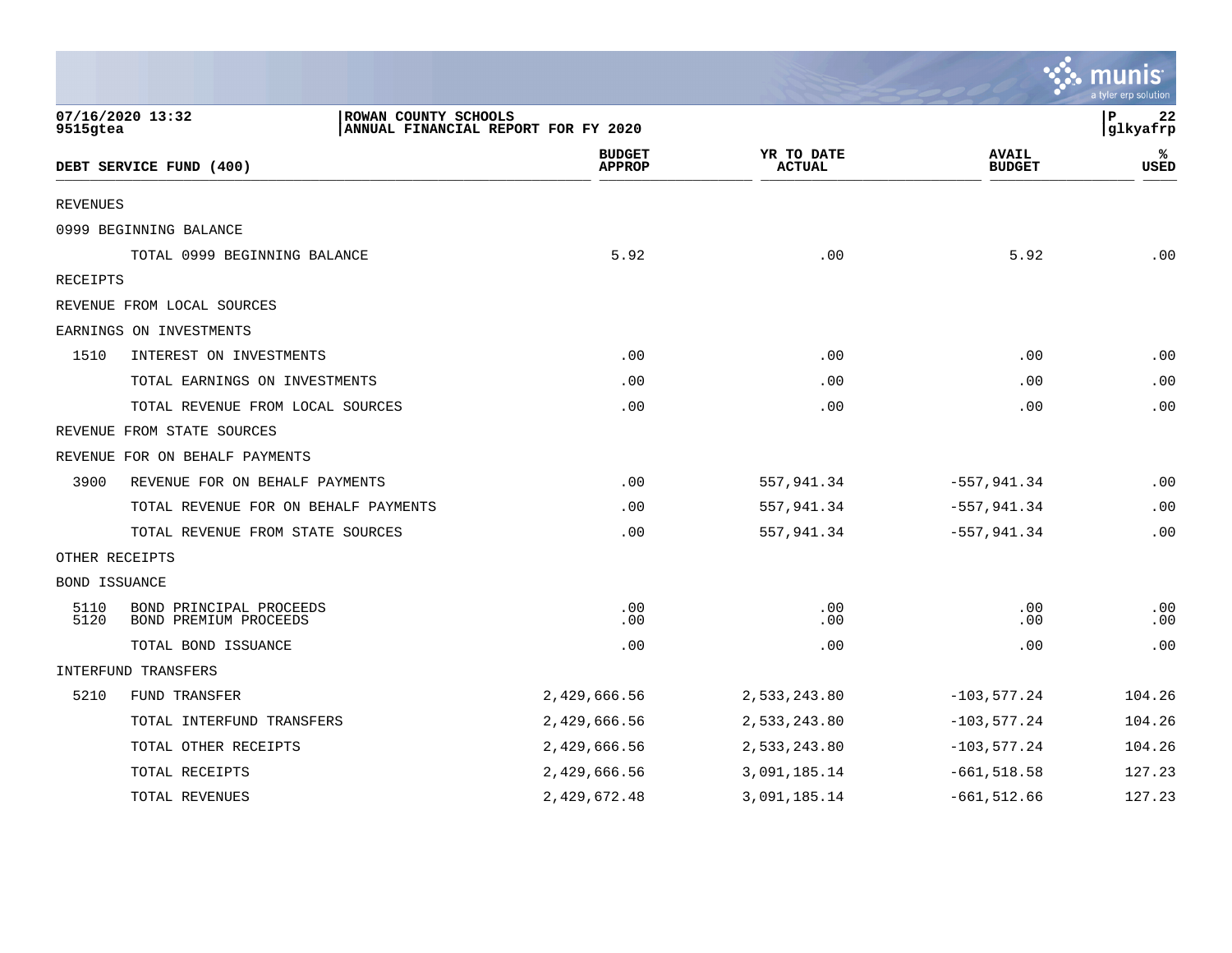

| 07/16/2020 13:32<br>9515gtea |                                                           | ROWAN COUNTY SCHOOLS<br>ANNUAL FINANCIAL REPORT FOR FY 2020 |                                |                             |                               | 23<br>l P<br> glkyafrp |
|------------------------------|-----------------------------------------------------------|-------------------------------------------------------------|--------------------------------|-----------------------------|-------------------------------|------------------------|
|                              | DEBT SERVICE FUND (400)                                   |                                                             | <b>BUDGET</b><br><b>APPROP</b> | YR TO DATE<br><b>ACTUAL</b> | <b>AVAIL</b><br><b>BUDGET</b> | ℁<br>USED              |
| EXPENDITURES                 |                                                           |                                                             |                                |                             |                               |                        |
| 5100                         | DEBT SERVICE                                              |                                                             |                                |                             |                               |                        |
| 0700<br>0800<br>0900         | PROPERTY<br>DEBT SERVICE AND MISCELLANEOUS<br>OTHER ITEMS |                                                             | .00<br>2,429,672.48<br>.00     | .00<br>3,091,185.14<br>.00  | .00<br>$-661, 512.66$<br>.00  | .00<br>127.23<br>.00   |
|                              | TOTAL 5100<br>DEBT SERVICE                                |                                                             | 2,429,672.48                   | 3,091,185.14                | $-661,512.66$                 | 127.23                 |
|                              | TOTAL EXPENDITURES                                        |                                                             | 2,429,672.48                   | 3,091,185.14                | $-661,512.66$                 | 127.23                 |
|                              | TOTAL FOR DEBT SERVICE FUND (400)                         |                                                             | .00                            | .00                         | .00                           | .00                    |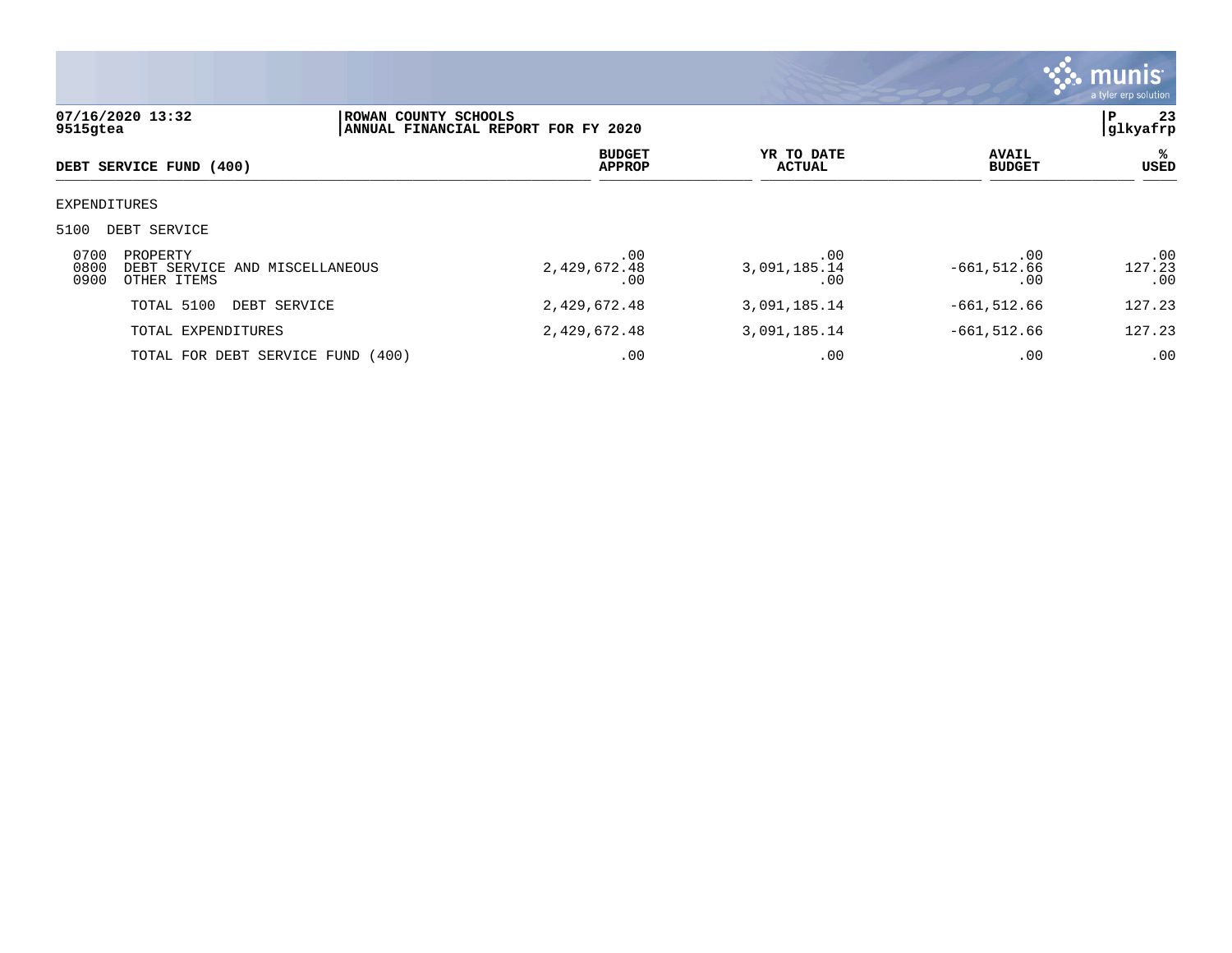|                 |                                                                                 |                                |                             |                               | munis<br>a tyler erp solution |
|-----------------|---------------------------------------------------------------------------------|--------------------------------|-----------------------------|-------------------------------|-------------------------------|
| 9515gtea        | 07/16/2020 13:32<br>ROWAN COUNTY SCHOOLS<br>ANNUAL FINANCIAL REPORT FOR FY 2020 |                                |                             |                               | l P<br>24<br> glkyafrp        |
|                 | FOOD SERVICE FUND (51)                                                          | <b>BUDGET</b><br><b>APPROP</b> | YR TO DATE<br><b>ACTUAL</b> | <b>AVAIL</b><br><b>BUDGET</b> | ℁<br><b>USED</b>              |
| <b>REVENUES</b> |                                                                                 |                                |                             |                               |                               |
|                 | 0999 BEGINNING BALANCE                                                          |                                |                             |                               |                               |
|                 | TOTAL 0999 BEGINNING BALANCE                                                    | 328, 213. 75                   | 10,985.80                   | 317,227.95                    | 3.35                          |
| RECEIPTS        |                                                                                 |                                |                             |                               |                               |
|                 | REVENUE FROM LOCAL SOURCES                                                      |                                |                             |                               |                               |
|                 | EARNINGS ON INVESTMENTS                                                         |                                |                             |                               |                               |
| 1510            | INTEREST ON INVESTMENTS                                                         | 500.00                         | 85.23                       | 414.77                        | 17.05                         |
|                 | TOTAL EARNINGS ON INVESTMENTS                                                   | 500.00                         | 85.23                       | 414.77                        | 17.05                         |
| FOOD SERVICE    |                                                                                 |                                |                             |                               |                               |
| 1629            | NON-REIMBURSBLE OTHER FOOD PRG                                                  | 150,000.00                     | 123,105.41                  | 26,894.59                     | 82.07                         |
|                 | TOTAL FOOD SERVICE                                                              | 150,000.00                     | 123,105.41                  | 26,894.59                     | 82.07                         |
|                 | OTHER REVENUE FROM LOCAL SOURCES                                                |                                |                             |                               |                               |
| 1990            | MISCELLANEOUS REVENUE                                                           | .00                            | .00                         | .00                           | .00                           |
|                 | TOTAL OTHER REVENUE FROM LOCAL SOURCES                                          | .00                            | .00                         | .00                           | .00                           |
|                 | TOTAL REVENUE FROM LOCAL SOURCES                                                | 150,500.00                     | 123,190.64                  | 27,309.36                     | 81.85                         |
|                 | REVENUE FROM STATE SOURCES                                                      |                                |                             |                               |                               |
| RESTRICTED      |                                                                                 |                                |                             |                               |                               |
| 3200            | RESTRICTED STATE REVENUE                                                        | 16,198.00                      | 22,377.80                   | $-6, 179.80$                  | 138.15                        |
|                 | TOTAL RESTRICTED                                                                | 16,198.00                      | 22,377.80                   | $-6, 179.80$                  | 138.15                        |
|                 | REVENUE FOR ON BEHALF PAYMENTS                                                  |                                |                             |                               |                               |
| 3900            | REVENUE FOR ON BEHALF PAYMENTS                                                  | .00                            | 753,084.00                  | $-753,084.00$                 | .00                           |
|                 | TOTAL REVENUE FOR ON BEHALF PAYMENTS                                            | .00                            | 753,084.00                  | $-753,084.00$                 | .00                           |
|                 | TOTAL REVENUE FROM STATE SOURCES                                                | 16,198.00                      | 775,461.80                  | $-759, 263.80$                | 999.99                        |
|                 | REVENUE FROM FEDERAL SOURCES                                                    |                                |                             |                               |                               |
|                 | RESTRICTED THROUGH THE STATE                                                    |                                |                             |                               |                               |
| 4500            | RESTRICTED FED THRU STATE                                                       | 1,650,000.00                   | 1,722,718.28                | $-72, 718.28$                 | 104.41                        |
|                 | TOTAL RESTRICTED THROUGH THE STATE                                              | 1,650,000.00                   | 1,722,718.28                | $-72,718.28$                  | 104.41                        |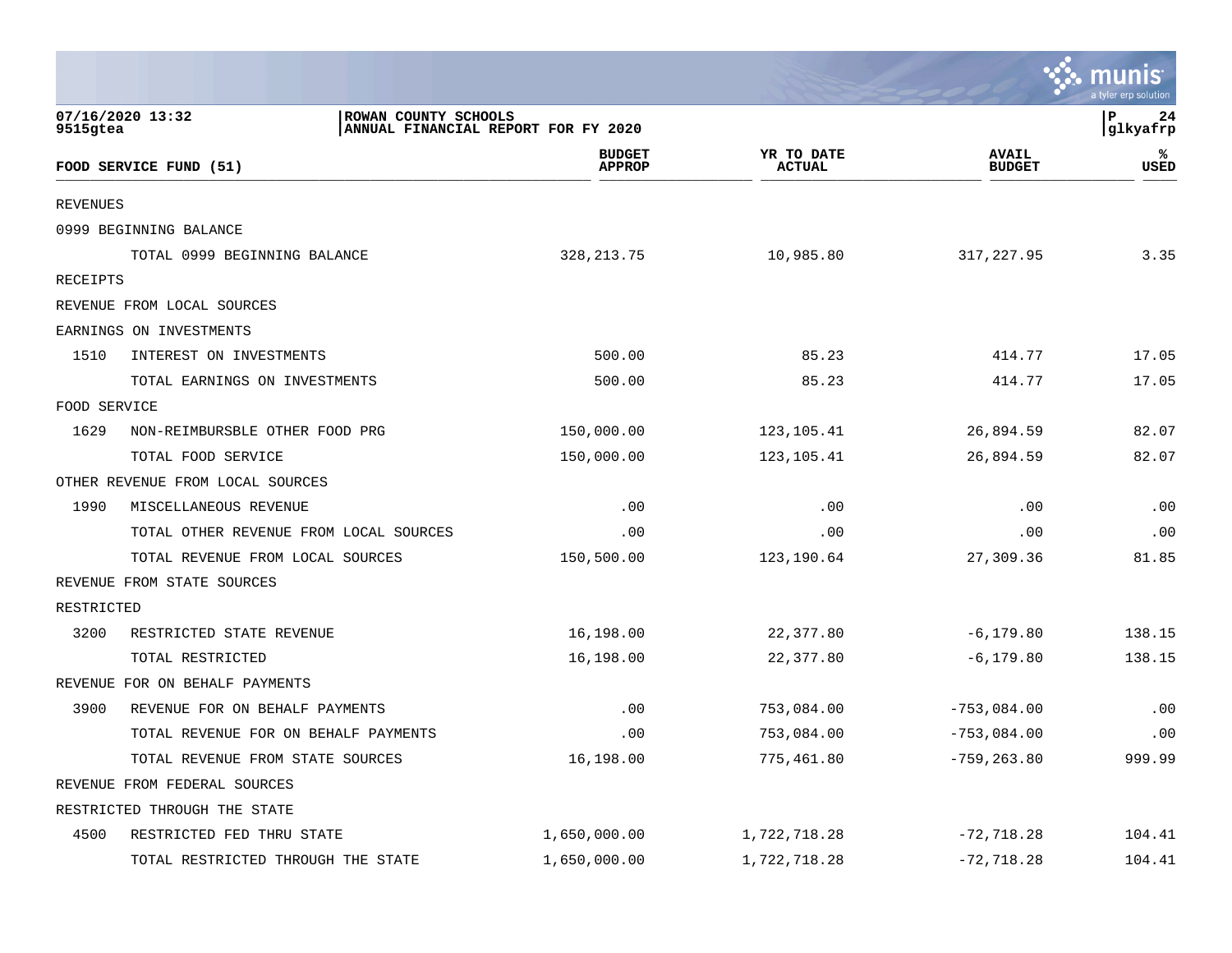

| 9515gtea | 07/16/2020 13:32                         | ROWAN COUNTY SCHOOLS<br>ANNUAL FINANCIAL REPORT FOR FY 2020 |                 |                                |                      |                               | 25<br>∣P<br> glkyafrp |
|----------|------------------------------------------|-------------------------------------------------------------|-----------------|--------------------------------|----------------------|-------------------------------|-----------------------|
|          | FOOD SERVICE FUND (51)                   |                                                             |                 | <b>BUDGET</b><br><b>APPROP</b> | YR TO DATE<br>ACTUAL | <b>AVAIL</b><br><b>BUDGET</b> | ℁<br>USED             |
|          | CHILD NUTRITION PROGRAM DONATED COMMODIT |                                                             |                 |                                |                      |                               |                       |
| 4950     | CHILD NUTR PRG DONATED COMMOD            |                                                             | 100,000.00      |                                | .00                  | 100,000.00                    | .00                   |
|          | TOTAL CHILD NUTRITION PROGRAM DONATED    | COMMODIT                                                    | 100,000.00      |                                | .00                  | 100,000.00                    | .00                   |
|          | TOTAL REVENUE FROM FEDERAL SOURCES       |                                                             | 1,750,000.00    |                                | 1,722,718.28         | 27,281.72                     | 98.44                 |
|          | TOTAL RECEIPTS                           |                                                             | 1,916,698.00    |                                | 2,621,370.72         | $-704,672.72$                 | 136.76                |
|          | TOTAL REVENUES                           |                                                             | 2, 244, 911. 75 |                                | 2,632,356.52         | $-387, 444.77$                | 117.26                |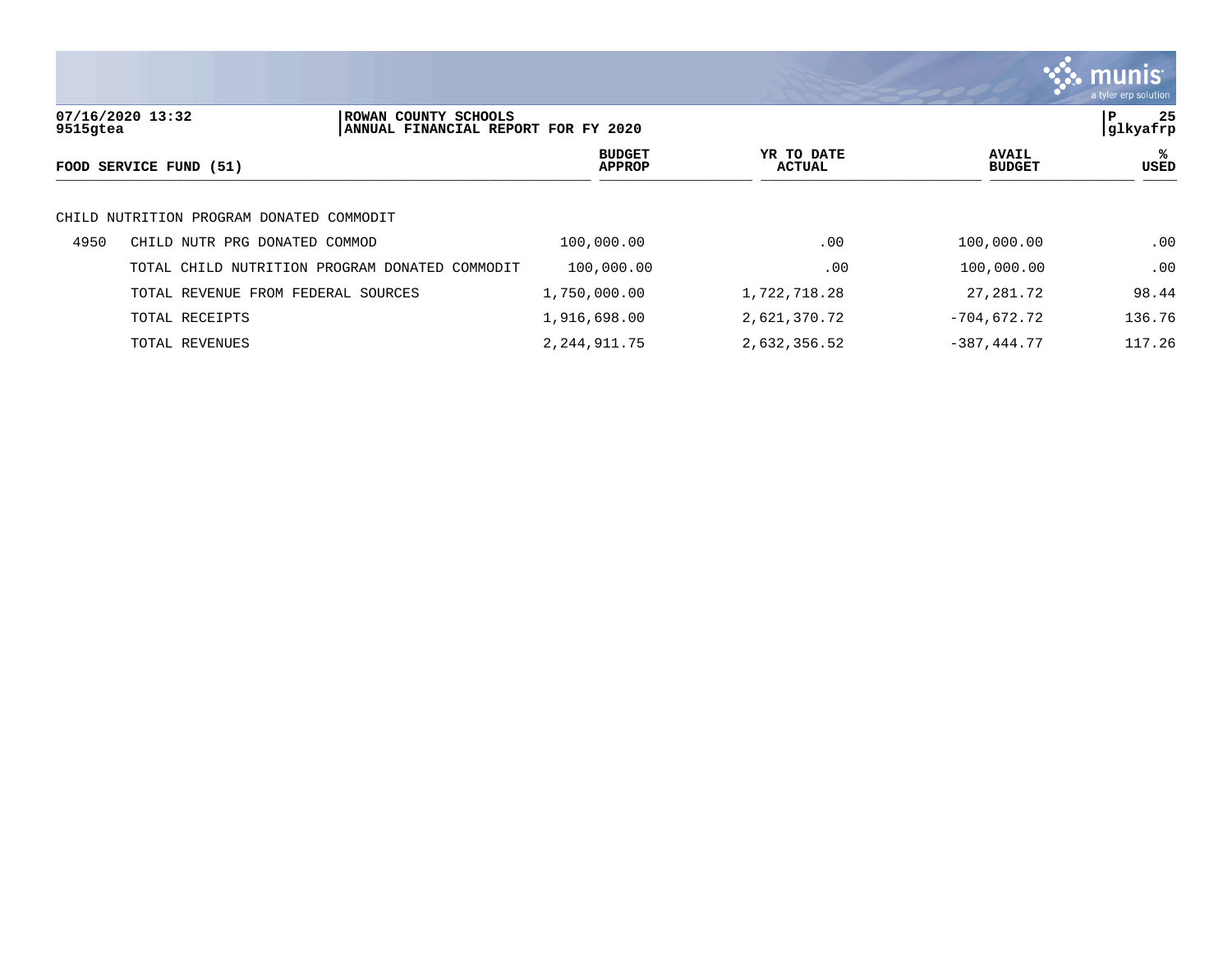

**07/16/2020 13:32 |ROWAN COUNTY SCHOOLS |P 26** ANNUAL FINANCIAL REPORT FOR FY 2020 **BUDGET YR TO DATE AVAIL %**  $FOOD$  **SERVICE FUND** (51)  $\frac{A \text{H} \text{R}}{A \text{H} \text{H} \text{R}}$ EXPENDITURES 3100 FOOD SERVICE OPERATION 0100 SALARIES PERSONNEL SERVICES 689,762.00 767,053.99 -77,291.99 111.21 0200 EMPLOYEE BENEFITS 145,820.00 229,008.57 -83,188.57 157.05 0280 ON-BEHALF 156,313.00 753,084.00 -596,771.00 481.78 0300 PURCHASED PROF AND TECH SERV 19,800.00 23,667.00 23,667.00 -3,867.00 119.53<br>0400 PURCHASED PROPERTY SERVICES 2,500.00 1,593.00 1,593.00 907.00 63.72<br>0500 OTHER PURCHASED SERVICES 4,000.00 2,906.71 1,093.29 72.67 0400 PURCHASED PROPERTY SERVICES 2,500.00 1,593.00 907.00 63.72<br>0500 OTHER PURCHASED SERVICES 4,000.00 2,906.71 1,093.29 72.67 0500 OTHER PURCHASED SERVICES (1,000.00 4,000.00 0500.00 2,906.71 1,093.29 72.67<br>2.95 89.23 115,285.58 89.23 1,070,794.35 955,508.77 115,285.58 89.23 0600 SUPPLIES 1,070,794.35 955,508.77 115,285.58 89.23 0700 PROPERTY 78,443.20 52,559.37 25,883.83 67.00 0840 CONTINGENCY 77,479.20 .00 77,479.20 .00 TOTAL 3100 FOOD SERVICE OPERATION 2, 244, 911.75 2, 785, 381.41 - 540, 469.66 124.08 TOTAL EXPENDITURES 2,244,911.75 2,785,381.41 -540,469.66 124.08

TOTAL FOR FOOD SERVICE FUND (51)  $.00$   $-153,024.89$   $.00$   $.00$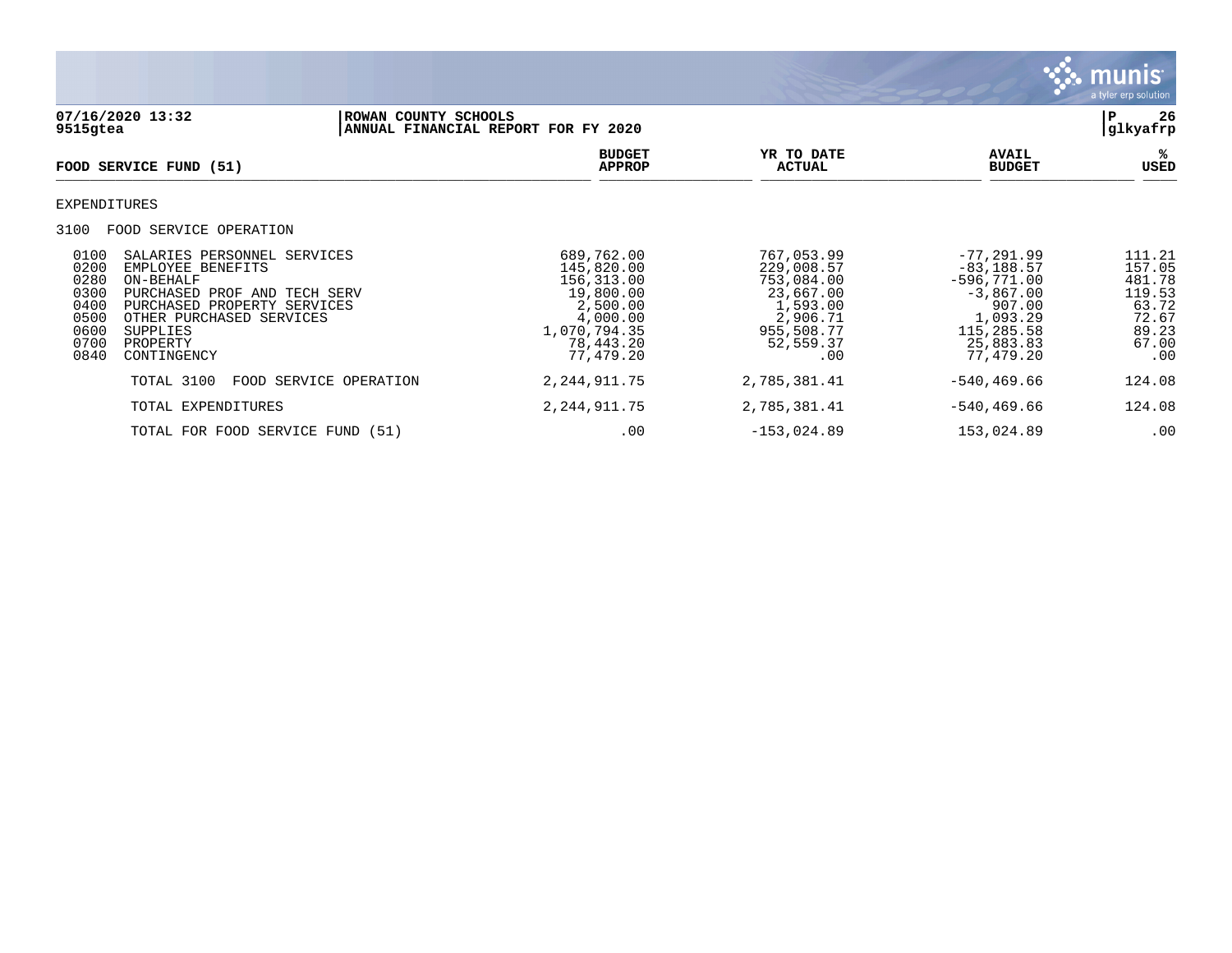|                                    |                                                             |                                |                             |                               | $\mathbf{\ddot{\cdot}}\mathbf{\ddot{\cdot}}$ munis<br>a tyler erp solution |
|------------------------------------|-------------------------------------------------------------|--------------------------------|-----------------------------|-------------------------------|----------------------------------------------------------------------------|
| 07/16/2020 13:32<br>9515gtea       | ROWAN COUNTY SCHOOLS<br>ANNUAL FINANCIAL REPORT FOR FY 2020 |                                |                             |                               | 27<br>l P<br>glkyafrp                                                      |
| DAY CARE PROGRAM (52)              |                                                             | <b>BUDGET</b><br><b>APPROP</b> | YR TO DATE<br><b>ACTUAL</b> | <b>AVAIL</b><br><b>BUDGET</b> | ℁<br>USED                                                                  |
| REVENUES                           |                                                             |                                |                             |                               |                                                                            |
| 0999 BEGINNING BALANCE             |                                                             |                                |                             |                               |                                                                            |
| TOTAL 0999 BEGINNING BALANCE       |                                                             | .00                            | .00                         | .00                           | .00                                                                        |
| RECEIPTS                           |                                                             |                                |                             |                               |                                                                            |
| REVENUE FROM LOCAL SOURCES         |                                                             |                                |                             |                               |                                                                            |
| COMMUNITY SERVICE ACTIVITIES       |                                                             |                                |                             |                               |                                                                            |
| 1810<br>DAY CARE FEES              |                                                             | .00                            | 70,335.00                   | $-70, 335.00$                 | .00                                                                        |
| TOTAL COMMUNITY SERVICE ACTIVITIES |                                                             | .00                            | 70,335.00                   | $-70, 335.00$                 | .00                                                                        |
| TOTAL REVENUE FROM LOCAL SOURCES   |                                                             | .00                            | 70,335.00                   | $-70, 335.00$                 | .00                                                                        |
| TOTAL RECEIPTS                     |                                                             | .00                            | 70,335.00                   | $-70, 335.00$                 | .00                                                                        |
| TOTAL REVENUES                     |                                                             | .00                            | 70,335.00                   | $-70, 335.00$                 | .00                                                                        |

the contract of the contract of the contract of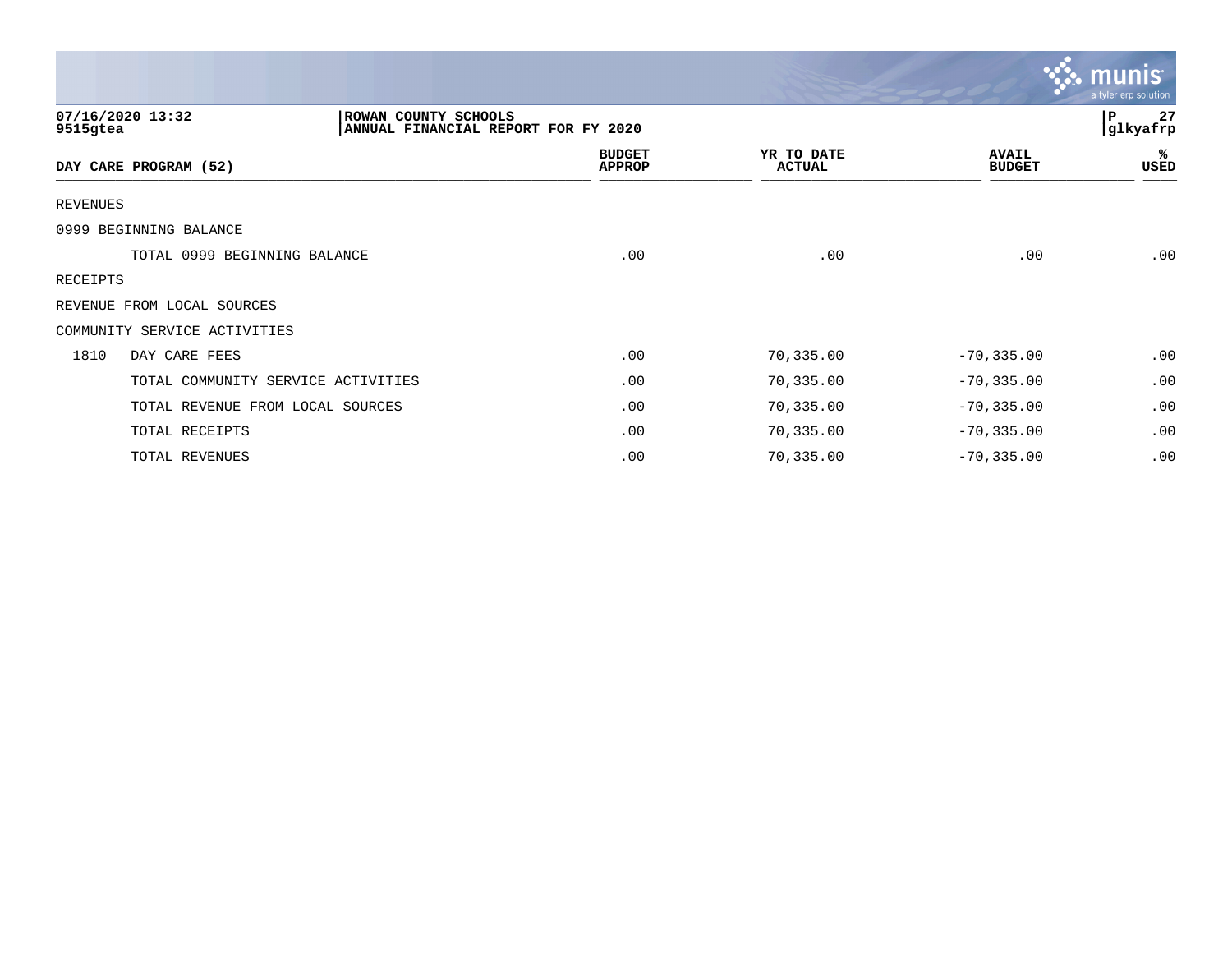

| 07/16/2020 13:32<br>9515gtea                                                                                                           | ROWAN COUNTY SCHOOLS<br>ANNUAL FINANCIAL REPORT FOR FY 2020 |                                |                                              |                                                            | 28<br>P<br>glkyafrp      |
|----------------------------------------------------------------------------------------------------------------------------------------|-------------------------------------------------------------|--------------------------------|----------------------------------------------|------------------------------------------------------------|--------------------------|
| DAY CARE PROGRAM (52)                                                                                                                  |                                                             | <b>BUDGET</b><br><b>APPROP</b> | YR TO DATE<br>ACTUAL                         | <b>AVAIL</b><br><b>BUDGET</b>                              | ℁<br>USED                |
| EXPENDITURES                                                                                                                           |                                                             |                                |                                              |                                                            |                          |
| 3200<br>DAY CARE OPERATIONS                                                                                                            |                                                             |                                |                                              |                                                            |                          |
| 0100<br>SALARIES PERSONNEL SERVICES<br>0200<br>EMPLOYEE<br><b>BENEFITS</b><br>0300<br>PURCHASED PROF AND TECH SERV<br>0600<br>SUPPLIES |                                                             | .00<br>.00<br>.00<br>.00       | 64,458.24<br>20,151.00<br>4,295.22<br>916.69 | $-64, 458.24$<br>$-20,151.00$<br>$-4, 295.22$<br>$-916.69$ | .00<br>.00<br>.00<br>.00 |
| TOTAL 3200                                                                                                                             | DAY CARE OPERATIONS                                         | .00                            | 89,821.15                                    | $-89,821.15$                                               | .00                      |
| TOTAL EXPENDITURES                                                                                                                     |                                                             | .00                            | 89,821.15                                    | $-89,821.15$                                               | .00                      |
| TOTAL FOR DAY CARE PROGRAM (52)                                                                                                        |                                                             | .00                            | $-19,486.15$                                 | 19,486.15                                                  | .00                      |
|                                                                                                                                        |                                                             |                                |                                              |                                                            |                          |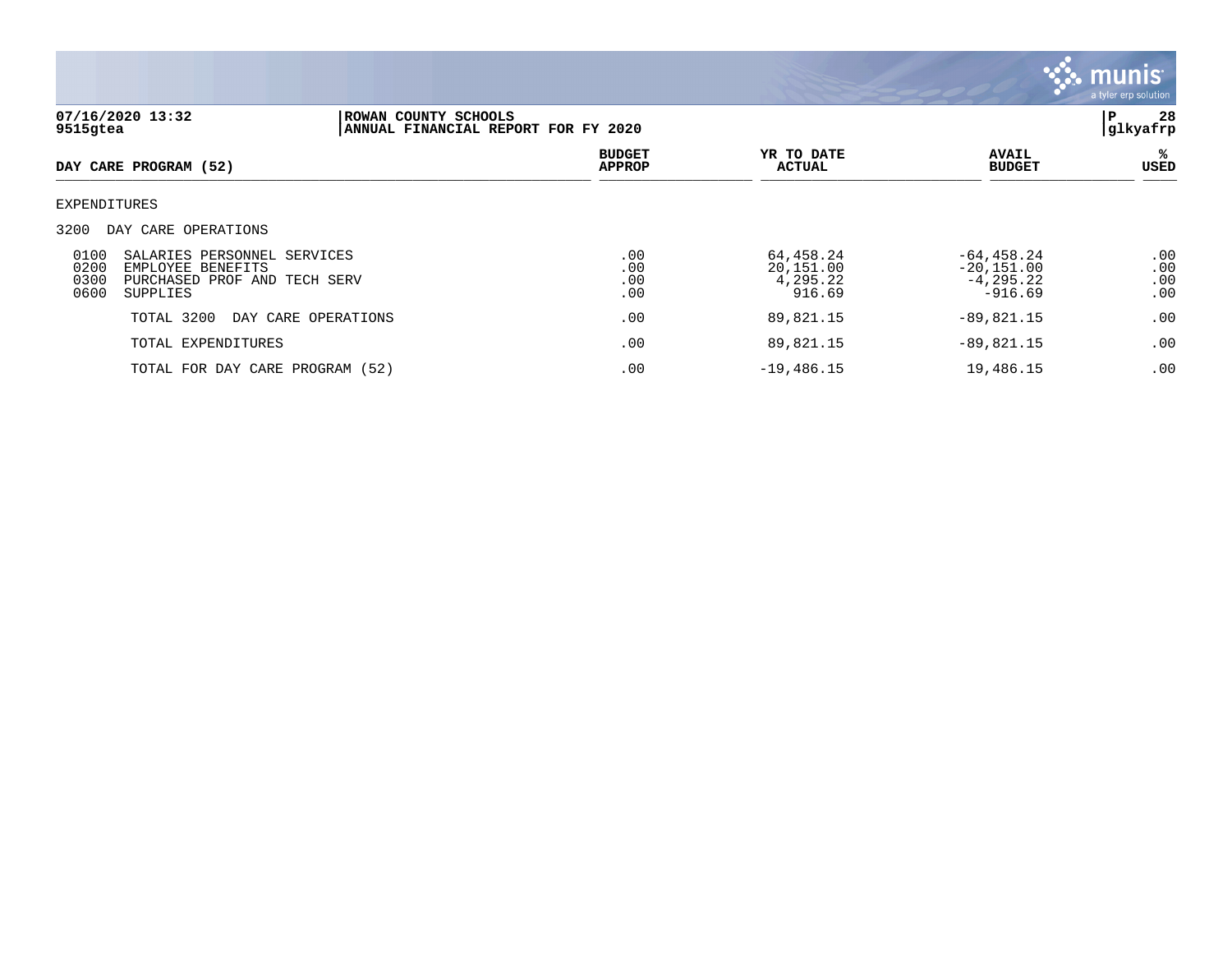|                 |                                                                                 |                                |                             |                               | munis<br>a tyler erp solution |
|-----------------|---------------------------------------------------------------------------------|--------------------------------|-----------------------------|-------------------------------|-------------------------------|
| 9515gtea        | 07/16/2020 13:32<br>ROWAN COUNTY SCHOOLS<br>ANNUAL FINANCIAL REPORT FOR FY 2020 |                                |                             |                               | 29<br>P<br>glkyafrp           |
|                 | COMMUNITY EDUCATION FUND (54)                                                   | <b>BUDGET</b><br><b>APPROP</b> | YR TO DATE<br><b>ACTUAL</b> | <b>AVAIL</b><br><b>BUDGET</b> | %<br>USED                     |
| <b>REVENUES</b> |                                                                                 |                                |                             |                               |                               |
|                 | 0999 BEGINNING BALANCE                                                          |                                |                             |                               |                               |
|                 | TOTAL 0999 BEGINNING BALANCE                                                    | .00                            | .00                         | .00                           | .00                           |
| <b>RECEIPTS</b> |                                                                                 |                                |                             |                               |                               |
|                 | REVENUE FROM LOCAL SOURCES                                                      |                                |                             |                               |                               |
|                 | COMMUNITY SERVICE ACTIVITIES                                                    |                                |                             |                               |                               |
| 1811            | COMMUNITY EDUCATION RECEIPTS                                                    | .00                            | 695.00                      | $-695.00$                     | .00                           |
|                 | TOTAL COMMUNITY SERVICE ACTIVITIES                                              | .00                            | 695.00                      | $-695.00$                     | .00                           |
|                 | OTHER REVENUE FROM LOCAL SOURCES                                                |                                |                             |                               |                               |
| 1920            | CONTRIBUTIONS/DONATIONS                                                         | .00                            | .00                         | .00                           | .00                           |
|                 | TOTAL OTHER REVENUE FROM LOCAL SOURCES                                          | .00                            | .00                         | .00                           | .00                           |
|                 | TOTAL REVENUE FROM LOCAL SOURCES                                                | .00                            | 695.00                      | $-695.00$                     | .00                           |
|                 | TOTAL RECEIPTS                                                                  | .00                            | 695.00                      | $-695.00$                     | .00                           |
|                 | TOTAL REVENUES                                                                  | .00                            | 695.00                      | $-695.00$                     | .00                           |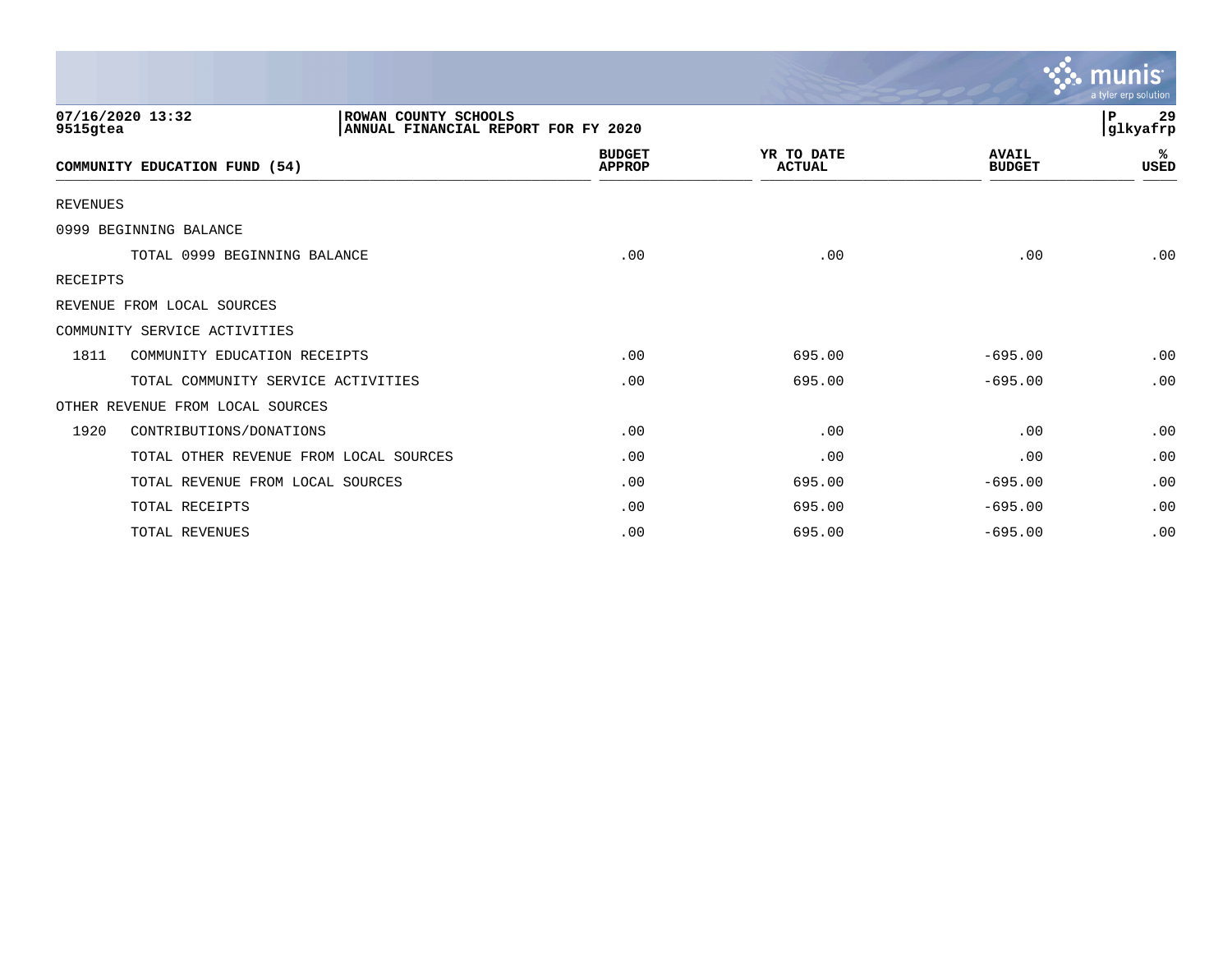

| 07/16/2020 13:32<br>9515gtea                                                                                                                                     | ROWAN COUNTY SCHOOLS<br>ANNUAL FINANCIAL REPORT FOR FY 2020 |                                 |                                            |                                                        | 30<br>P<br>glkyafrp             |
|------------------------------------------------------------------------------------------------------------------------------------------------------------------|-------------------------------------------------------------|---------------------------------|--------------------------------------------|--------------------------------------------------------|---------------------------------|
| COMMUNITY EDUCATION FUND (54)                                                                                                                                    |                                                             | <b>BUDGET</b><br><b>APPROP</b>  | YR TO DATE<br><b>ACTUAL</b>                | <b>AVAIL</b><br><b>BUDGET</b>                          | ್ಯ<br>USED                      |
| EXPENDITURES                                                                                                                                                     |                                                             |                                 |                                            |                                                        |                                 |
| 1000<br>INSTRUCTION                                                                                                                                              |                                                             |                                 |                                            |                                                        |                                 |
| 0100<br>SALARIES PERSONNEL SERVICES<br>0200<br>EMPLOYEE BENEFITS<br>0300<br>PURCHASED PROF AND TECH SERV<br>0500<br>OTHER PURCHASED SERVICES<br>0600<br>SUPPLIES |                                                             | .00<br>.00<br>.00<br>.00<br>.00 | 260.00<br>11.57<br>.00<br>295.66<br>230.00 | $-260.00$<br>$-11.57$<br>.00<br>$-295.66$<br>$-230.00$ | .00<br>.00<br>.00<br>.00<br>.00 |
| TOTAL 1000                                                                                                                                                       | INSTRUCTION                                                 | .00                             | 797.23                                     | $-797.23$                                              | .00                             |
| TOTAL EXPENDITURES                                                                                                                                               |                                                             | .00                             | 797.23                                     | $-797.23$                                              | .00                             |
|                                                                                                                                                                  | TOTAL FOR COMMUNITY EDUCATION FUND (54)                     | .00                             | $-102.23$                                  | 102.23                                                 | .00                             |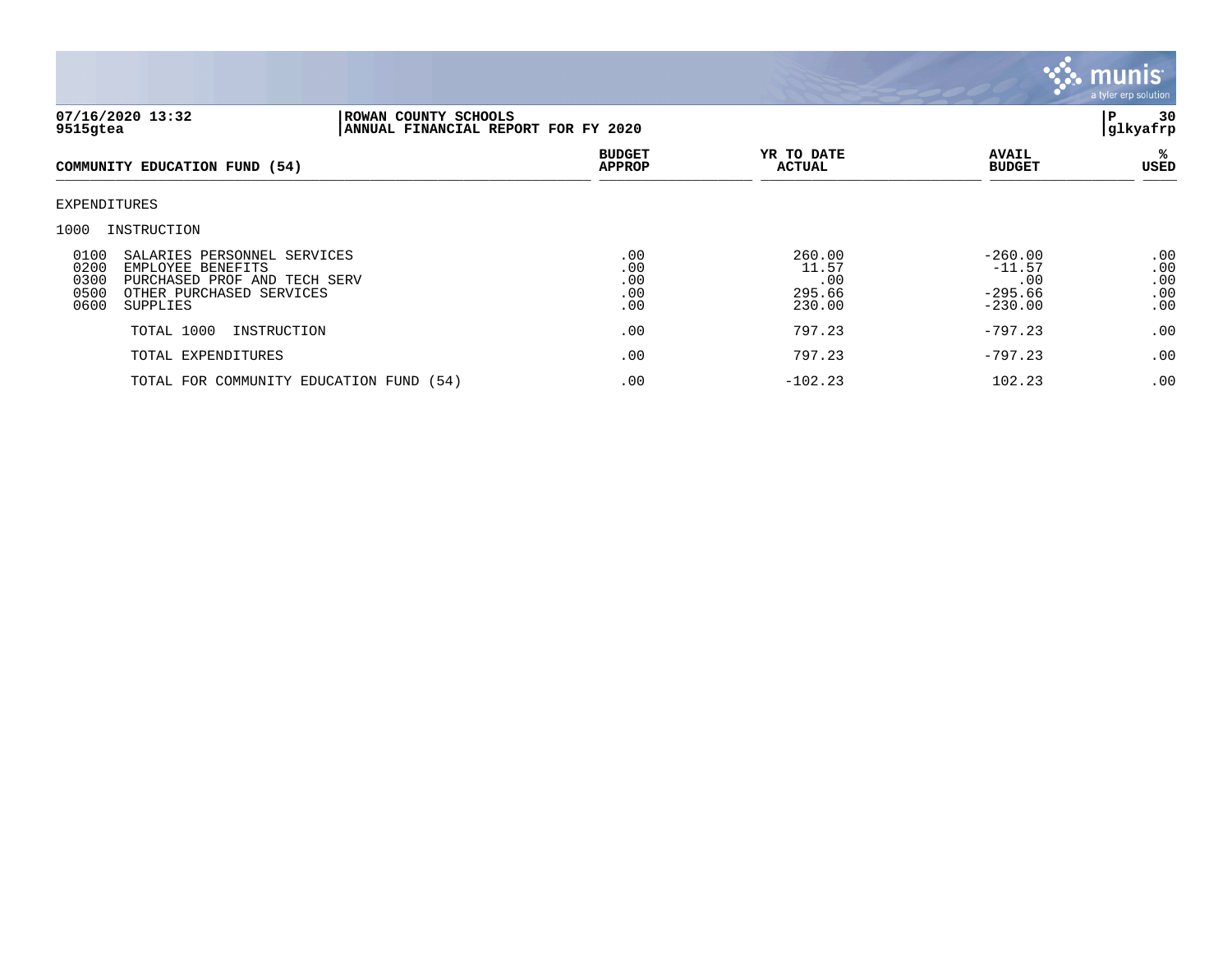|                                      |                                                             |                                |                             |                               | $\sim$ munis<br>a tyler erp solution |
|--------------------------------------|-------------------------------------------------------------|--------------------------------|-----------------------------|-------------------------------|--------------------------------------|
| 07/16/2020 13:32<br>9515gtea         | ROWAN COUNTY SCHOOLS<br>ANNUAL FINANCIAL REPORT FOR FY 2020 |                                |                             |                               | 31<br>l P<br>glkyafrp                |
| COMMUNITY EDUCATION FUNDS (61)       |                                                             | <b>BUDGET</b><br><b>APPROP</b> | YR TO DATE<br><b>ACTUAL</b> | <b>AVAIL</b><br><b>BUDGET</b> | %ะ<br>USED                           |
| REVENUES                             |                                                             |                                |                             |                               |                                      |
| 0999 BEGINNING BALANCE               |                                                             |                                |                             |                               |                                      |
| TOTAL 0999 BEGINNING BALANCE         |                                                             | .00                            | .00                         | .00                           | .00                                  |
| RECEIPTS                             |                                                             |                                |                             |                               |                                      |
| REVENUE FROM LOCAL SOURCES           |                                                             |                                |                             |                               |                                      |
| COMMUNITY SERVICE ACTIVITIES         |                                                             |                                |                             |                               |                                      |
| 1811<br>COMMUNITY EDUCATION RECEIPTS |                                                             | .00                            | .00                         | .00                           | .00                                  |
| TOTAL COMMUNITY SERVICE ACTIVITIES   |                                                             | .00                            | .00                         | .00                           | .00                                  |
| TOTAL REVENUE FROM LOCAL SOURCES     |                                                             | .00                            | .00                         | .00                           | .00                                  |
| TOTAL RECEIPTS                       |                                                             | .00                            | .00                         | .00                           | .00                                  |
| TOTAL REVENUES                       |                                                             | .00                            | .00                         | .00                           | .00                                  |

 $\sim$   $\sim$   $\sim$   $\sim$   $\sim$   $\sim$   $\sim$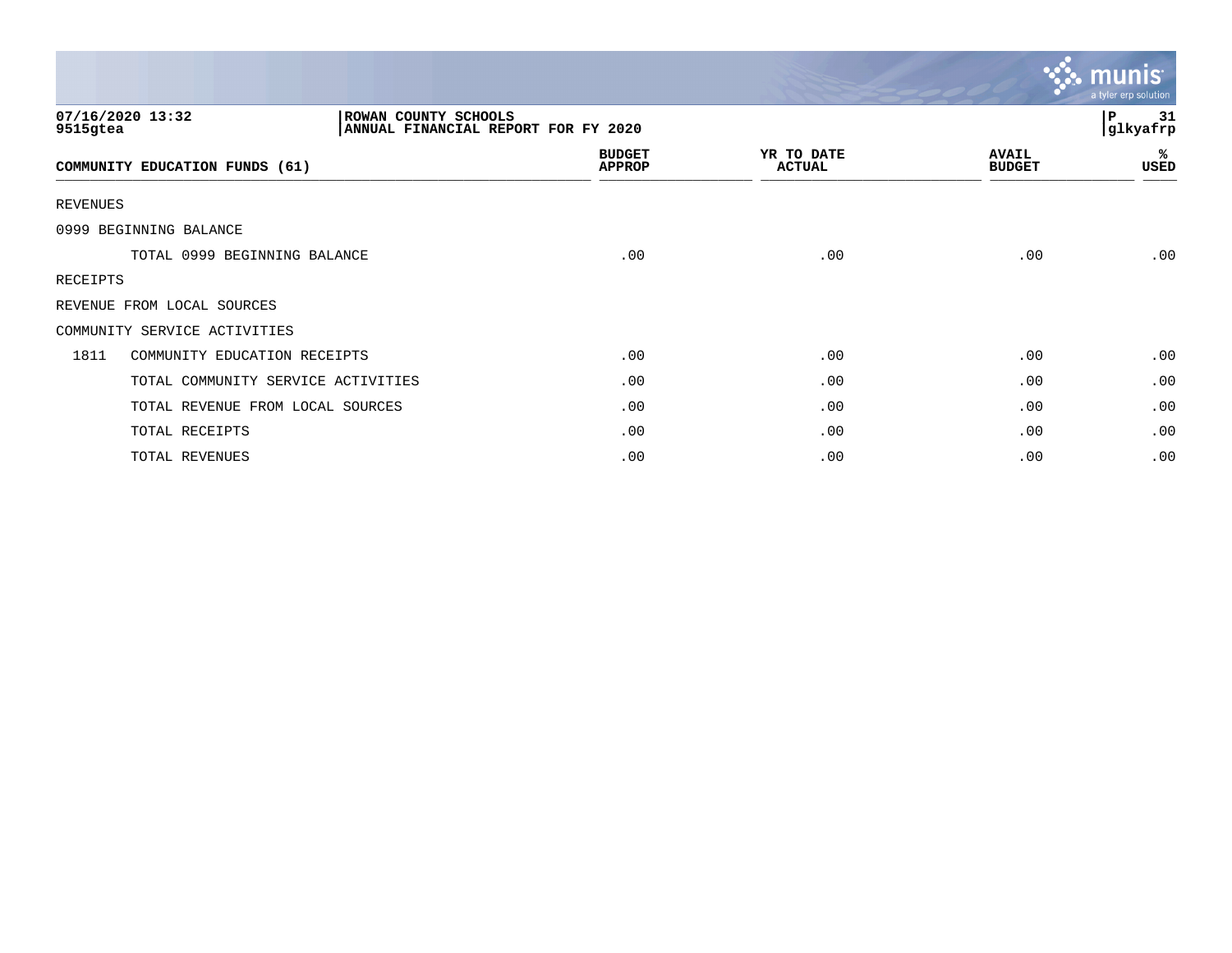

| 07/16/2020 13:32<br>9515gtea                         | ROWAN COUNTY SCHOOLS<br>ANNUAL FINANCIAL REPORT FOR FY 2020 |                                |                             |                               | 32<br>P<br> glkyafrp |
|------------------------------------------------------|-------------------------------------------------------------|--------------------------------|-----------------------------|-------------------------------|----------------------|
| COMMUNITY EDUCATION FUNDS (61)                       |                                                             | <b>BUDGET</b><br><b>APPROP</b> | YR TO DATE<br><b>ACTUAL</b> | <b>AVAIL</b><br><b>BUDGET</b> | ℁<br>USED            |
| EXPENDITURES                                         |                                                             |                                |                             |                               |                      |
| 3300<br>COMMUNITY SERVICES                           |                                                             |                                |                             |                               |                      |
| 0500<br>OTHER PURCHASED SERVICES<br>0600<br>SUPPLIES |                                                             | .00<br>.00                     | .00<br>.00                  | .00<br>.00                    | .00<br>.00           |
| TOTAL 3300<br>COMMUNITY SERVICES                     |                                                             | .00                            | .00                         | .00                           | .00                  |
| TOTAL EXPENDITURES                                   |                                                             | .00                            | .00                         | .00                           | .00                  |
| TOTAL FOR COMMUNITY EDUCATION FUNDS (61)             |                                                             | .00                            | .00                         | .00                           | .00                  |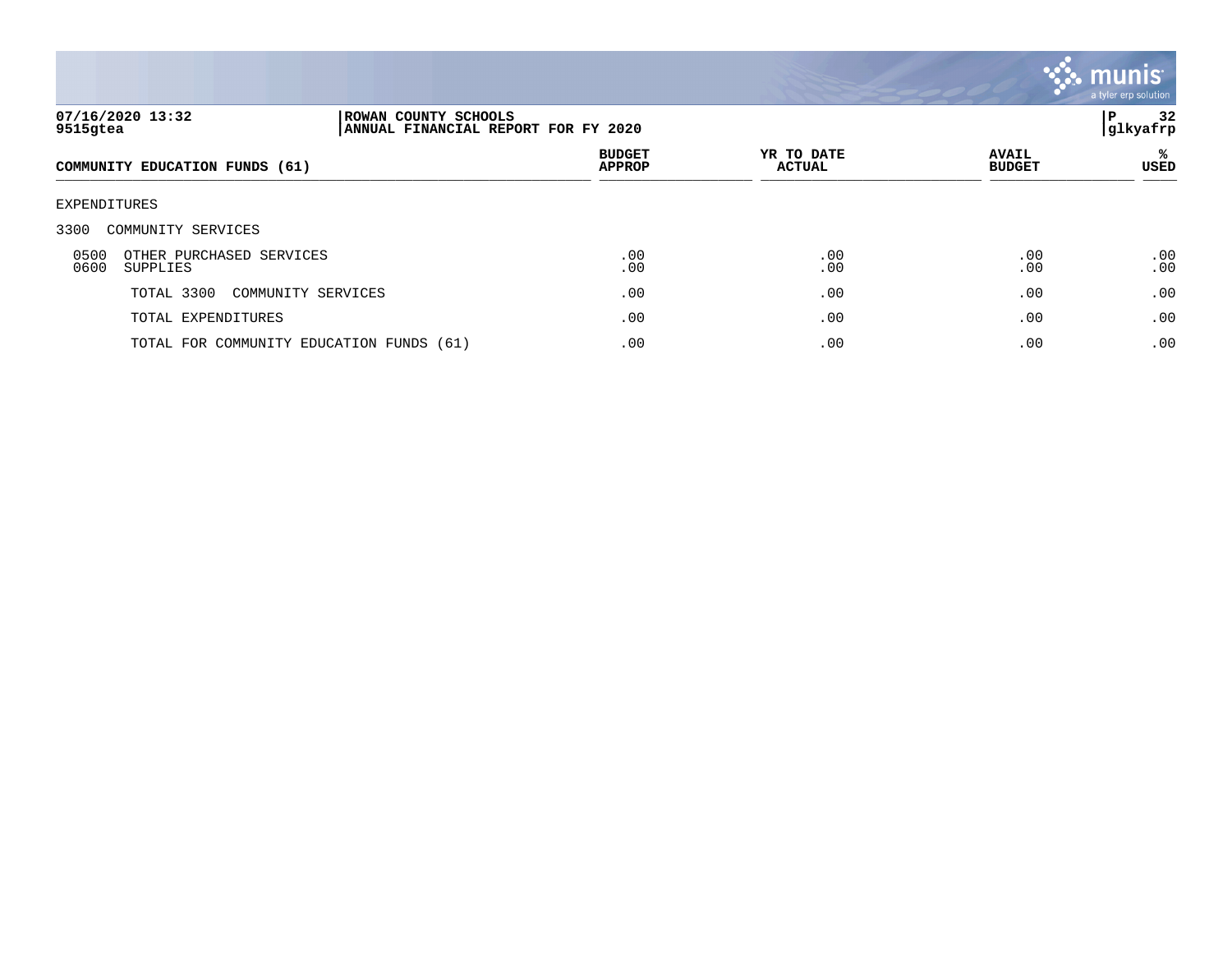|                 |                                                                                 |                                |                             |                               | <b>munis</b><br>a tyler erp solution |
|-----------------|---------------------------------------------------------------------------------|--------------------------------|-----------------------------|-------------------------------|--------------------------------------|
| 9515gtea        | 07/16/2020 13:32<br>ROWAN COUNTY SCHOOLS<br>ANNUAL FINANCIAL REPORT FOR FY 2020 |                                |                             |                               | P<br>33<br>glkyafrp                  |
|                 | FID FUND - PENSION/TRUST (7000)                                                 | <b>BUDGET</b><br><b>APPROP</b> | YR TO DATE<br><b>ACTUAL</b> | <b>AVAIL</b><br><b>BUDGET</b> | ℁<br>USED                            |
| <b>REVENUES</b> |                                                                                 |                                |                             |                               |                                      |
|                 | 0999 BEGINNING BALANCE                                                          |                                |                             |                               |                                      |
|                 | TOTAL 0999 BEGINNING BALANCE                                                    | .00                            | .00                         | .00                           | .00                                  |
| RECEIPTS        |                                                                                 |                                |                             |                               |                                      |
|                 | REVENUE FROM LOCAL SOURCES                                                      |                                |                             |                               |                                      |
|                 | OTHER REVENUE FROM LOCAL SOURCES                                                |                                |                             |                               |                                      |
| 1920            | CONTRIBUTIONS/DONATIONS                                                         | .00                            | 1,250.00                    | $-1, 250.00$                  | .00                                  |
|                 | TOTAL OTHER REVENUE FROM LOCAL SOURCES                                          | .00                            | 1,250.00                    | $-1, 250.00$                  | .00                                  |
|                 | TOTAL REVENUE FROM LOCAL SOURCES                                                | .00                            | 1,250.00                    | $-1, 250.00$                  | .00                                  |
|                 | TOTAL RECEIPTS                                                                  | .00                            | 1,250.00                    | $-1, 250.00$                  | .00                                  |
|                 | TOTAL REVENUES                                                                  | .00                            | 1,250.00                    | $-1, 250.00$                  | .00                                  |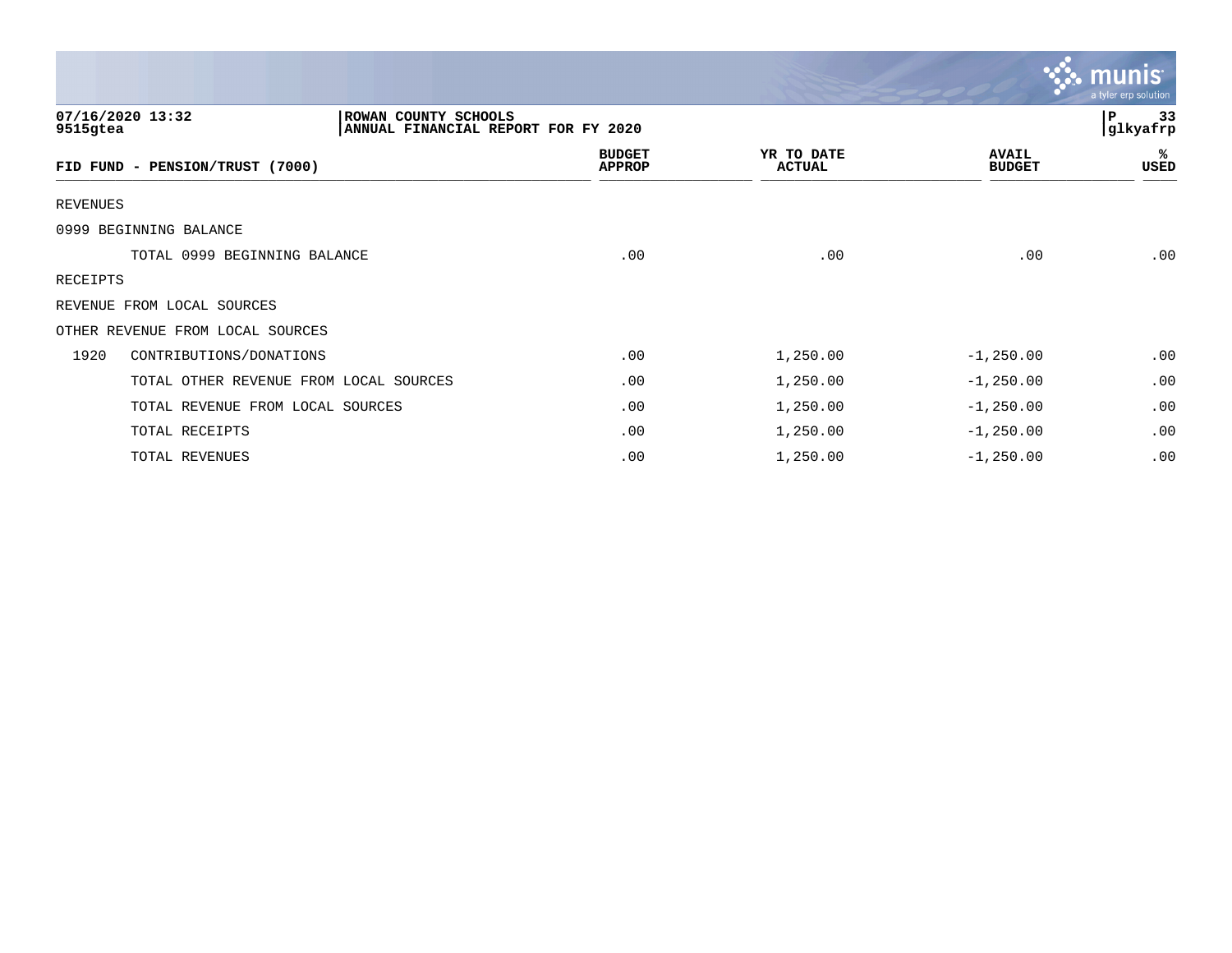

| 07/16/2020 13:32<br>ROWAN COUNTY SCHOOLS<br>9515gtea<br>ANNUAL FINANCIAL REPORT FOR FY 2020 |  |                                |                             |  | 34<br>P<br>glkyafrp           |                  |
|---------------------------------------------------------------------------------------------|--|--------------------------------|-----------------------------|--|-------------------------------|------------------|
| FID FUND - PENSION/TRUST (7000)                                                             |  | <b>BUDGET</b><br><b>APPROP</b> | YR TO DATE<br><b>ACTUAL</b> |  | <b>AVAIL</b><br><b>BUDGET</b> | ℁<br><b>USED</b> |
| EXPENDITURES                                                                                |  |                                |                             |  |                               |                  |
| 3300<br>COMMUNITY SERVICES                                                                  |  |                                |                             |  |                               |                  |
| 0600<br>SUPPLIES                                                                            |  | .00                            | 12,755.00                   |  | $-12,755.00$                  | .00              |
| TOTAL 3300<br>COMMUNITY SERVICES                                                            |  | .00                            | 12,755.00                   |  | $-12,755.00$                  | .00              |
| TOTAL EXPENDITURES                                                                          |  | .00                            | 12,755.00                   |  | $-12,755.00$                  | .00              |
| TOTAL FOR FID FUND - PENSION/TRUST (7000)                                                   |  | .00                            | $-11,505.00$                |  | 11,505.00                     | .00              |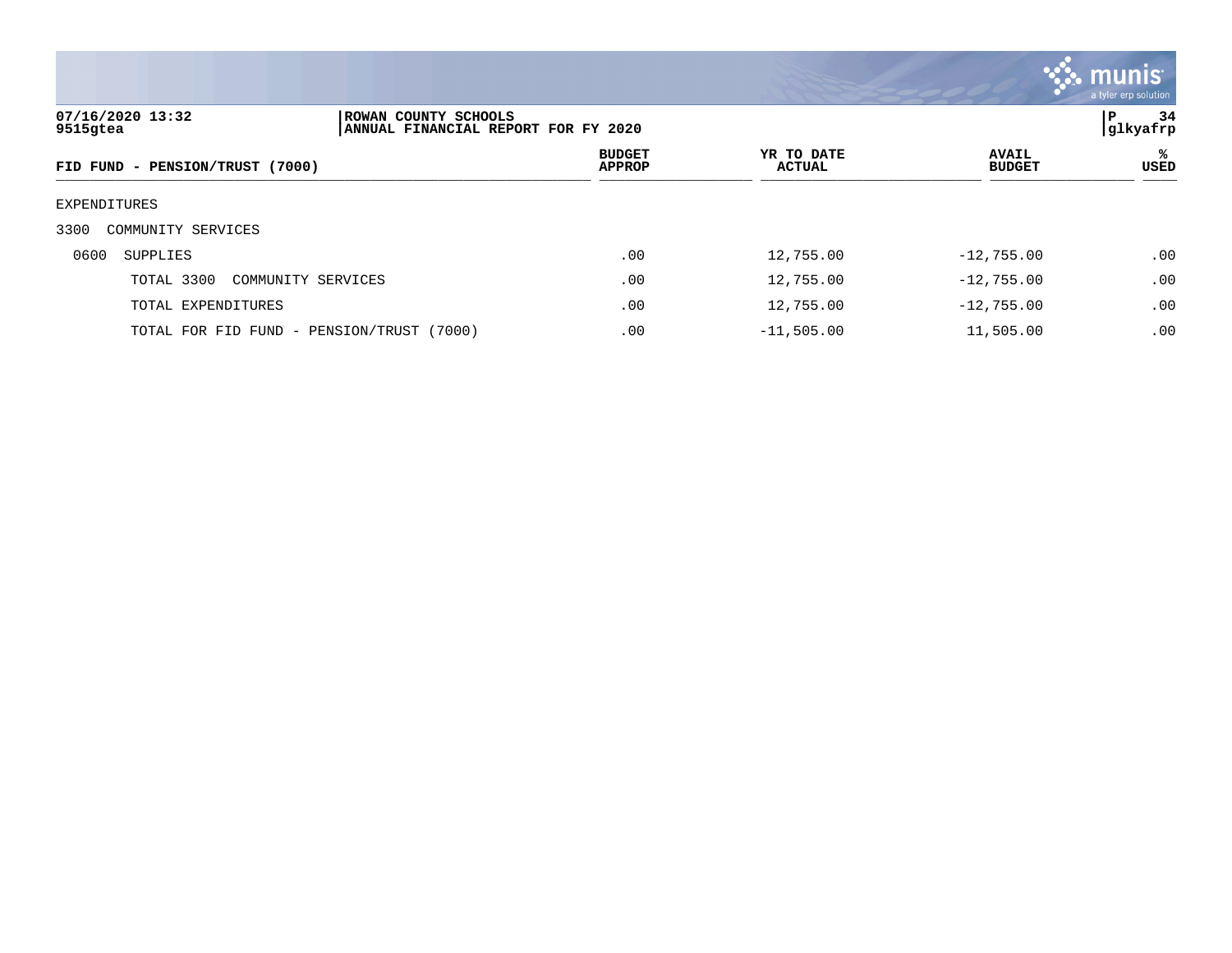|                                                                                             |                                |                             |                               | a tyler erp solution        |
|---------------------------------------------------------------------------------------------|--------------------------------|-----------------------------|-------------------------------|-----------------------------|
| 07/16/2020 13:32<br>ROWAN COUNTY SCHOOLS<br>9515gtea<br>ANNUAL FINANCIAL REPORT FOR FY 2020 |                                |                             |                               | P<br>-35<br>glkyafrp        |
| GOVERNMENTAL ASSETS (8)                                                                     | <b>BUDGET</b><br><b>APPROP</b> | YR TO DATE<br><b>ACTUAL</b> | <b>AVAIL</b><br><b>BUDGET</b> | ℁<br>USED                   |
| <b>EXPENDITURES</b>                                                                         |                                |                             |                               |                             |
| 1000<br>INSTRUCTION                                                                         |                                |                             |                               |                             |
| 0700 PROPERTY                                                                               | .00                            | 1,344,160.44                | $-1, 344, 160.44$             | .00                         |
| TOTAL 1000<br>INSTRUCTION                                                                   | .00                            | 1,344,160.44                | $-1, 344, 160.44$             | .00                         |
| STUDENT SUPPORT SERVICES<br>2100                                                            |                                |                             |                               |                             |
| 0700<br>PROPERTY                                                                            | .00                            | .00                         | .00                           | .00                         |
| TOTAL 2100<br>STUDENT SUPPORT SERVICES                                                      | .00                            | .00                         | .00                           | .00                         |
| 2200<br>INSTRUCTIONAL STAFF SUPP SERV                                                       |                                |                             |                               |                             |
| 0700 PROPERTY                                                                               | .00                            | 46.61                       | $-46.61$                      | .00                         |
| TOTAL 2200<br>INSTRUCTIONAL STAFF SUPP SERV                                                 | .00                            | 46.61                       | $-46.61$                      | .00                         |
| DISTRICT ADMIN SUPPORT<br>2300                                                              |                                |                             |                               |                             |
| 0700 PROPERTY                                                                               | .00                            | 292,766.70                  | $-292,766.70$                 | .00                         |
| TOTAL 2300<br>DISTRICT ADMIN SUPPORT                                                        | .00                            | 292,766.70                  | $-292,766.70$                 | .00                         |
| SCHOOL ADMIN SUPPORT<br>2400                                                                |                                |                             |                               |                             |
| 0700<br>PROPERTY                                                                            | .00                            | .00                         | .00                           | .00                         |
| SCHOOL ADMIN SUPPORT<br>TOTAL 2400                                                          | .00                            | .00                         | .00                           | .00                         |
| 2600<br>PLANT OPERATIONS & MAINTENANCE                                                      |                                |                             |                               |                             |
| 0700 PROPERTY                                                                               | .00                            | 170,957.05                  | $-170,957.05$                 | .00                         |
| TOTAL 2600<br>PLANT OPERATIONS & MAINTENANCE                                                | .00                            | 170,957.05                  | $-170,957.05$                 | .00                         |
| STUDENT TRANSPORTATION<br>2700                                                              |                                |                             |                               |                             |
| 0700<br>PROPERTY                                                                            | .00                            | 272, 412.92                 | $-272, 412.92$                | .00                         |
| TOTAL 2700<br>STUDENT TRANSPORTATION                                                        | .00                            | 272, 412.92                 | $-272, 412.92$                | .00                         |
| COMMUNITY SERVICES<br>3300                                                                  |                                |                             |                               |                             |
| 0700<br>PROPERTY                                                                            | .00                            | .00                         | .00                           | $\boldsymbol{\mathsf{.00}}$ |
| TOTAL 3300<br>COMMUNITY SERVICES                                                            | .00                            | .00                         | .00                           | .00                         |
| TOTAL EXPENDITURES                                                                          | .00                            | 2,080,343.72                | $-2,080,343.72$               | .00                         |
| TOTAL FOR GOVERNMENTAL ASSETS (8)                                                           | .00                            | $-2,080,343.72$             | 2,080,343.72                  | .00                         |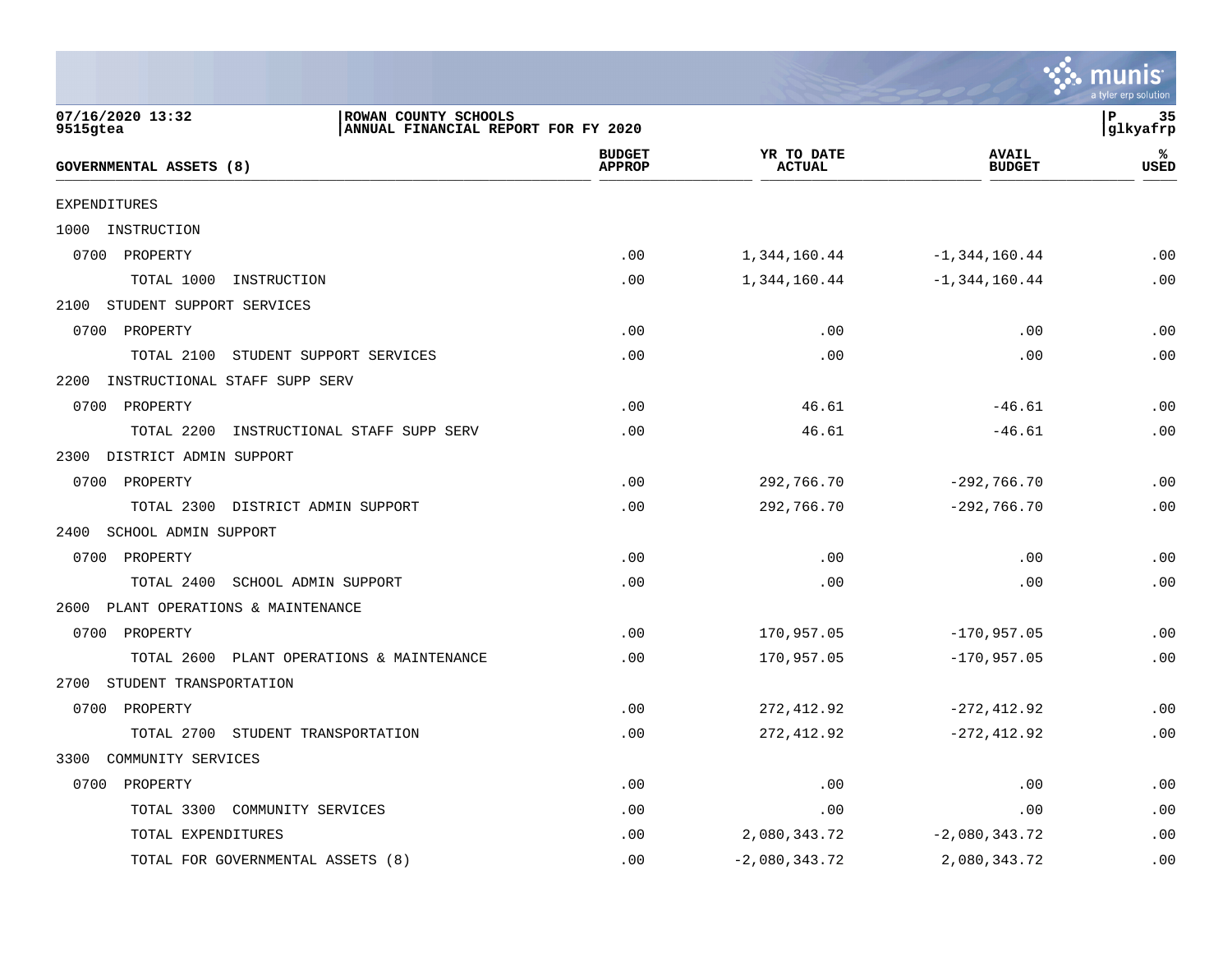

| 07/16/2020 13:32<br>9515gtea       | ROWAN COUNTY SCHOOLS<br>ANNUAL FINANCIAL REPORT FOR FY 2020 |                                |                             |                               | 36<br>l P<br> glkyafrp |
|------------------------------------|-------------------------------------------------------------|--------------------------------|-----------------------------|-------------------------------|------------------------|
| DAY CARE ASSETS (82)               |                                                             | <b>BUDGET</b><br><b>APPROP</b> | YR TO DATE<br><b>ACTUAL</b> | <b>AVAIL</b><br><b>BUDGET</b> | ℁<br>USED              |
| EXPENDITURES                       |                                                             |                                |                             |                               |                        |
| FOOD SERVICE OPERATION<br>3100     |                                                             |                                |                             |                               |                        |
| 0700<br>PROPERTY                   |                                                             | .00                            | 27,899.58                   | $-27,899.58$                  | .00                    |
| TOTAL 3100                         | FOOD SERVICE OPERATION                                      | .00                            | 27,899.58                   | $-27,899.58$                  | .00                    |
| TOTAL EXPENDITURES                 |                                                             | .00                            | 27,899.58                   | $-27,899.58$                  | .00                    |
| TOTAL FOR FOOD SERVICE ASSETS (81) |                                                             | .00                            | $-27,899.58$                | 27,899.58                     | .00                    |
|                                    |                                                             |                                |                             |                               |                        |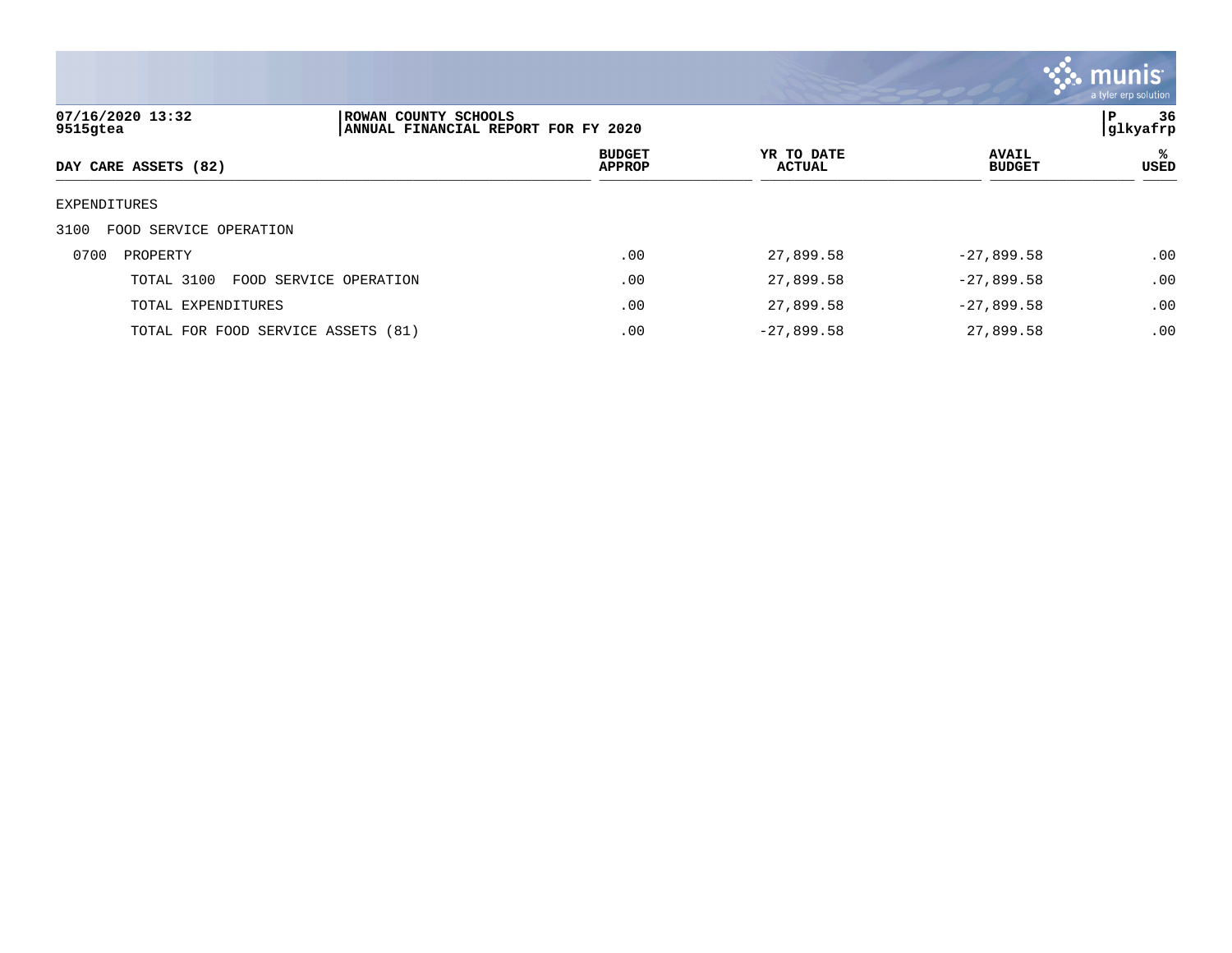|          |                                        |                                                             |                                |                             |                               | <b>munis</b><br>a tyler erp solution |
|----------|----------------------------------------|-------------------------------------------------------------|--------------------------------|-----------------------------|-------------------------------|--------------------------------------|
| 9515gtea | 07/16/2020 13:32                       | ROWAN COUNTY SCHOOLS<br>ANNUAL FINANCIAL REPORT FOR FY 2020 |                                |                             | 37<br>P<br>glkyafrp           |                                      |
|          | DAY CARE ASSETS (82)                   |                                                             | <b>BUDGET</b><br><b>APPROP</b> | YR TO DATE<br><b>ACTUAL</b> | <b>AVAIL</b><br><b>BUDGET</b> | ℁<br>USED                            |
| REVENUES |                                        |                                                             |                                |                             |                               |                                      |
| RECEIPTS |                                        |                                                             |                                |                             |                               |                                      |
|          | REVENUE FROM LOCAL SOURCES             |                                                             |                                |                             |                               |                                      |
| TUITION  |                                        |                                                             |                                |                             |                               |                                      |
| 1310     | TUITION FROM INDIVIDUALS               |                                                             | .00                            | .00                         | .00                           | .00                                  |
|          | TOTAL TUITION                          |                                                             | .00                            | .00                         | .00                           | .00                                  |
|          | OTHER REVENUE FROM LOCAL SOURCES       |                                                             |                                |                             |                               |                                      |
| 1920     | CONTRIBUTIONS/DONATIONS                |                                                             | .00                            | .00                         | .00                           | .00                                  |
|          | TOTAL OTHER REVENUE FROM LOCAL SOURCES |                                                             | .00                            | .00                         | .00                           | .00                                  |
|          | TOTAL REVENUE FROM LOCAL SOURCES       |                                                             | .00                            | .00                         | .00                           | .00                                  |
|          | TOTAL RECEIPTS                         |                                                             | .00                            | .00                         | .00                           | .00                                  |
|          | TOTAL REVENUES                         |                                                             | .00                            | .00                         | .00                           | .00                                  |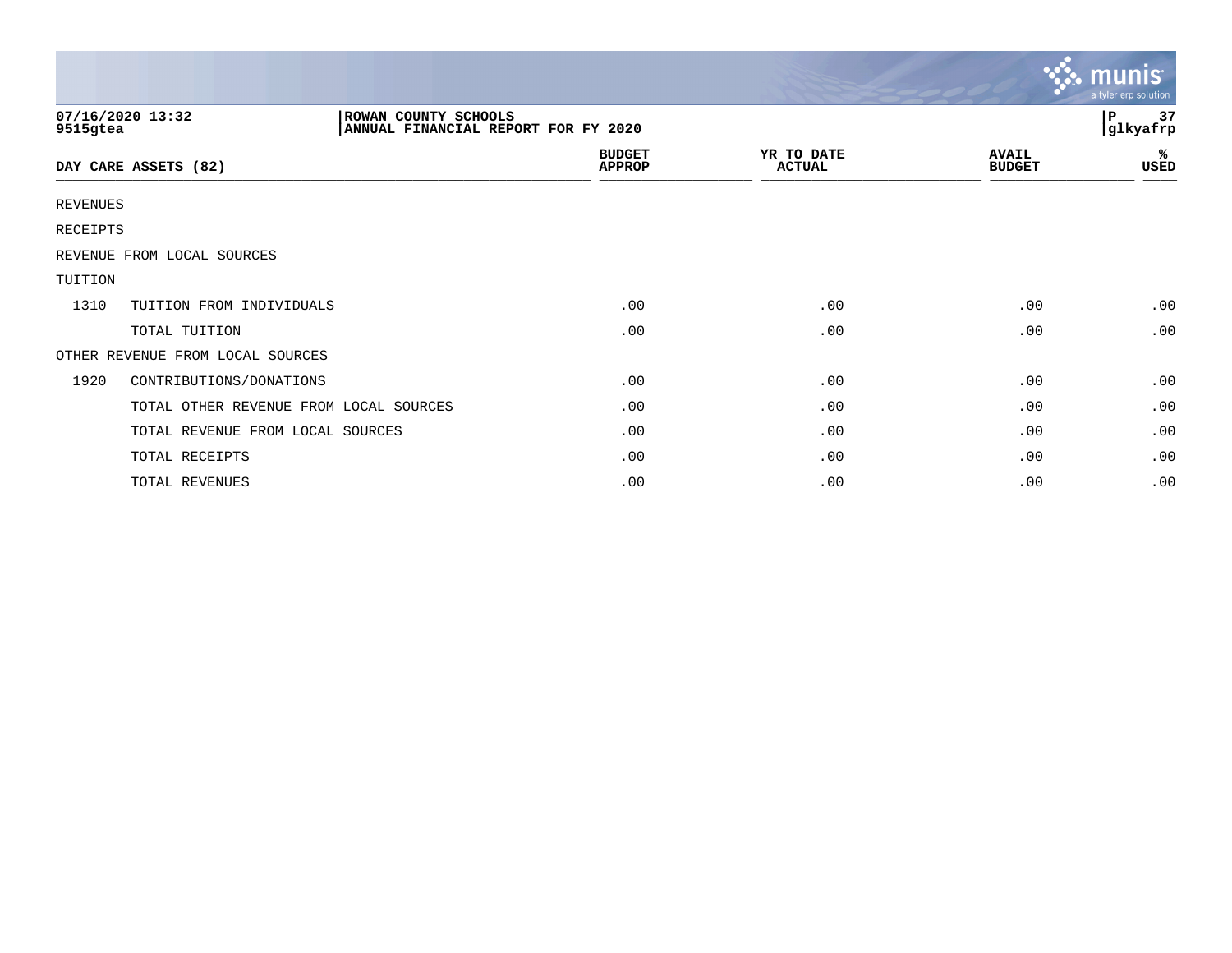

| 07/16/2020 13:32<br>9515gtea |                                                              | ROWAN COUNTY SCHOOLS<br>ANNUAL FINANCIAL REPORT FOR FY 2020 |                                |                             |                               |                   |
|------------------------------|--------------------------------------------------------------|-------------------------------------------------------------|--------------------------------|-----------------------------|-------------------------------|-------------------|
| DAY CARE ASSETS (82)         |                                                              |                                                             | <b>BUDGET</b><br><b>APPROP</b> | YR TO DATE<br><b>ACTUAL</b> | <b>AVAIL</b><br><b>BUDGET</b> | %<br>USED         |
| EXPENDITURES                 |                                                              |                                                             |                                |                             |                               |                   |
| 3200                         | DAY CARE OPERATIONS                                          |                                                             |                                |                             |                               |                   |
| 0100<br>0200<br>0600         | SALARIES PERSONNEL SERVICES<br>EMPLOYEE BENEFITS<br>SUPPLIES |                                                             | .00<br>.00<br>.00              | .00<br>.00<br>.00           | .00<br>.00<br>.00             | .00<br>.00<br>.00 |
|                              | TOTAL 3200<br>DAY CARE OPERATIONS                            |                                                             | .00                            | .00                         | .00                           | .00               |
|                              | TOTAL EXPENDITURES                                           |                                                             | .00                            | .00                         | .00                           | .00               |
|                              | TOTAL FOR DAY CARE ASSETS (82)                               |                                                             | .00                            | .00                         | .00                           | .00               |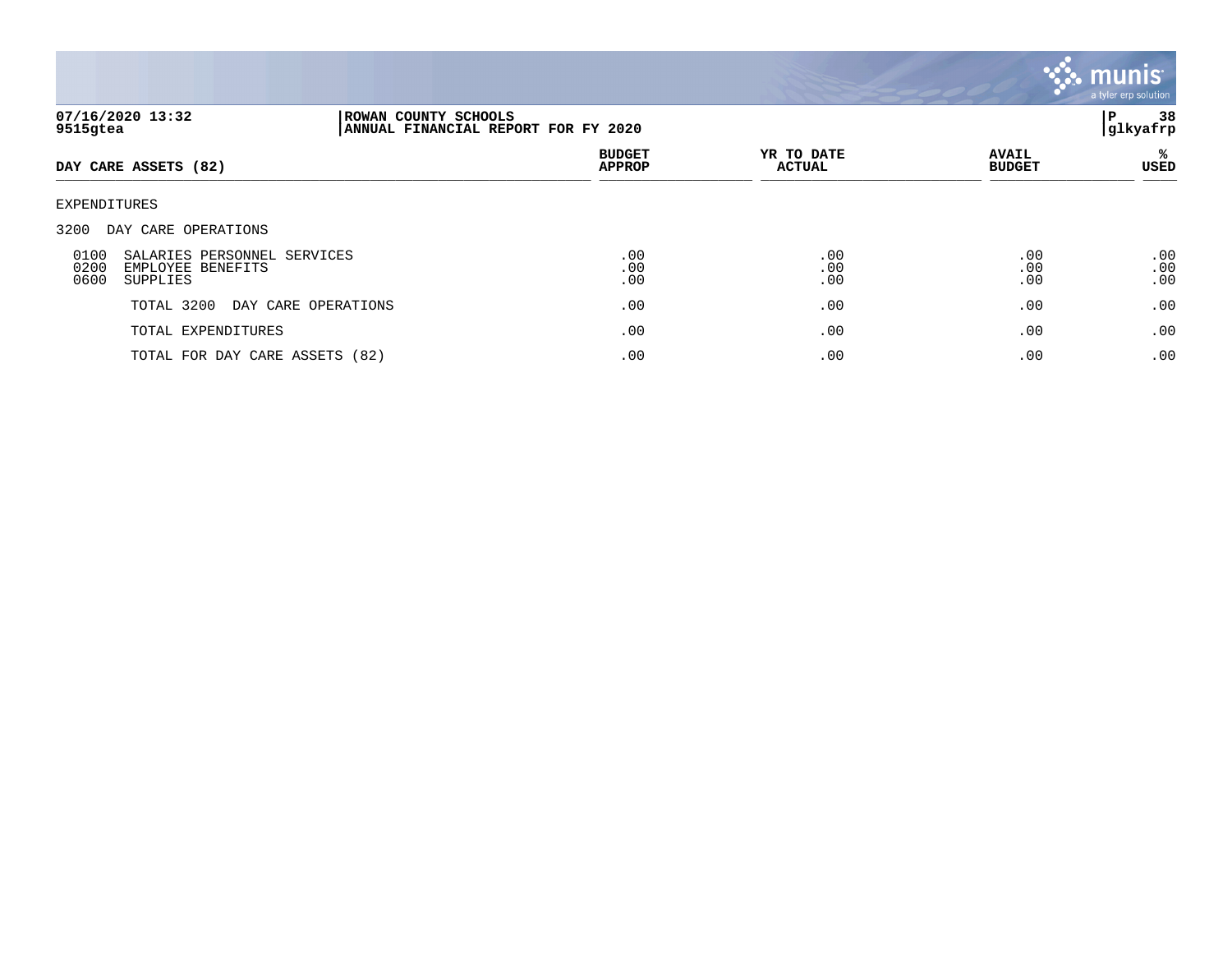

**07/16/2020 13:32 |ROWAN COUNTY SCHOOLS |P 39 9515gtea |ANNUAL FINANCIAL REPORT FOR FY 2020 |glkyafrp BUDGET YR TO DATE AVAIL % APPROP ACTUAL BUDGET USED**  $\frac{A_{\text{r}}}{A_{\text{r}}+A_{\text{r}}+A_{\text{r}}+A_{\text{r}}+A_{\text{r}}+A_{\text{r}}+A_{\text{r}}+A_{\text{r}}+A_{\text{r}}+A_{\text{r}}+A_{\text{r}}+A_{\text{r}}+A_{\text{r}}+A_{\text{r}}+A_{\text{r}}+A_{\text{r}}+A_{\text{r}}+A_{\text{r}}+A_{\text{r}}+A_{\text{r}}+A_{\text{r}}+A_{\text{r}}+A_{\text{r}}+A_{\text{r}}+A_{\text{r}}+A_{\text{r}}+A$ TOTAL OF REVENUES FUND 1<br>
TOTAL OF EXPENDITURES FUND 1<br>
103.69 103.69 131.10 103.69 28,175,318.13 29,214,449.23 −1,039,131.10<br>
103.69 2,235,885.43 −2,235,885.43 TOTAL OF EXPENDITURES FUND 1 28,175,318.13 29,214,449.23 -1,039,131.10 103.69 00 . 100 . 100 . 100 . 100 . 100 . 100 . 100 . 100 . 100 . 100 . 100 . 100 . 100 . 100 . 100 . 100 . 100 . 100

| TOTAL OF REVENUES FUND 2        | 5,422,648.55    | 3,669,442.74    | 1,753,205.81      | 67.67  |
|---------------------------------|-----------------|-----------------|-------------------|--------|
| TOTAL OF EXPENDITURES FUND 2    | 5,422,648.55    | 3,669,442.74    | 1,753,205.81      | 67.67  |
| TOTAL FOR FUND 2                | $.00 \,$        | .00             | .00               | .00    |
| TOTAL OF REVENUES FUND 310      | 282,560.00      | 293,823.00      | $-11, 263.00$     | 103.99 |
| TOTAL OF EXPENDITURES FUND 310  | 282,560.00      | 110,129.47      | 172,430.53        | 38.98  |
| TOTAL FOR FUND 310              | $.00 \,$        | 183,693.53      | $-183,693.53$     | .00    |
| TOTAL OF REVENUES FUND 320      | 2,731,134.49    | 2,269,070.00    | 462,064.49        | 83.08  |
| TOTAL OF EXPENDITURES FUND 320  | 2,731,134.49    | 2,423,114.33    | 308,020.16        | 88.72  |
| TOTAL FOR FUND 320              | $.00 \ \rm$     | $-154,044.33$   | 154,044.33        | .00    |
| TOTAL OF REVENUES FUND 330      | $.00 \,$        | .00.            | .00               | .00    |
| TOTAL OF EXPENDITURES FUND 330  | .00             | .00             | .00               | .00    |
| TOTAL FOR FUND 330              | .00             | .00             | .00               | .00    |
| TOTAL OF REVENUES FUND 360      | 5,000,000.00    | 6,229,249.57    | $-1, 229, 249.57$ | 124.58 |
| TOTAL OF EXPENDITURES FUND 360  | 5,000,000.00    | 4,140,347.19    | 859,652.81        | 82.81  |
| TOTAL FOR FUND 360              | $.00 \,$        | 2,088,902.38    | $-2,088,902.38$   | .00    |
| TOTAL OF REVENUES FUND 400      | 2,429,672.48    | 3,091,185.14    | $-661.512.66$     | 127.23 |
| TOTAL OF EXPENDITURES FUND 400  | 2,429,672.48    | 3,091,185.14    | $-661,512.66$     | 127.23 |
| TOTAL FOR FUND 400              | $.00 \,$        | $.00 \,$        | .00               | .00    |
| TOTAL OF REVENUES FUND 51       | 2,244,911.75    | 2,632,356.52    | $-387, 444.77$    | 117.26 |
| TOTAL OF EXPENDITURES FUND 51   | 2, 244, 911. 75 | 2,785,381.41    | $-540, 469.66$    | 124.08 |
| TOTAL FOR FUND 51               | .00             | $-153,024.89$   | 153,024.89        | .00    |
| TOTAL OF REVENUES FUND 52       | .00             | 70,335.00       | $-70, 335.00$     | .00    |
| TOTAL OF EXPENDITURES FUND 52   | .00             | 89,821.15       | $-89,821.15$      | .00    |
| TOTAL FOR FUND 52               | .00             | $-19,486.15$    | 19,486.15         | .00    |
| TOTAL OF REVENUES FUND 54       | .00             | 695.00          | $-695.00$         | .00    |
| TOTAL OF EXPENDITURES FUND 54   | .00             | 797.23          | $-797.23$         | .00    |
| TOTAL FOR FUND 54               | .00             | $-102.23$       | 102.23            | .00    |
| TOTAL OF REVENUES FUND 61       | .00             | .00             | .00               | .00    |
| TOTAL OF EXPENDITURES FUND 61   | .00             | .00             | .00               | .00    |
| TOTAL FOR FUND 61               | .00             | .00             | .00               | .00    |
| TOTAL OF REVENUES FUND 7000     | .00             | 1,250.00        | $-1,250.00$       | .00    |
| TOTAL OF EXPENDITURES FUND 7000 | .00             | 12,755.00       | $-12,755.00$      | .00    |
| TOTAL FOR FUND 7000             | .00             | $-11,505.00$    | 11,505.00         | .00    |
| TOTAL OF REVENUES FUND 8        | .00             | $.00 \,$        | .00               | .00    |
| TOTAL OF EXPENDITURES FUND 8    | $.00 \,$        | 2,080,343.72    | $-2,080,343.72$   | .00    |
| TOTAL FOR FUND 8                | .00             | $-2,080,343.72$ | 2,080,343.72      | .00    |

SUMMARY PAGE